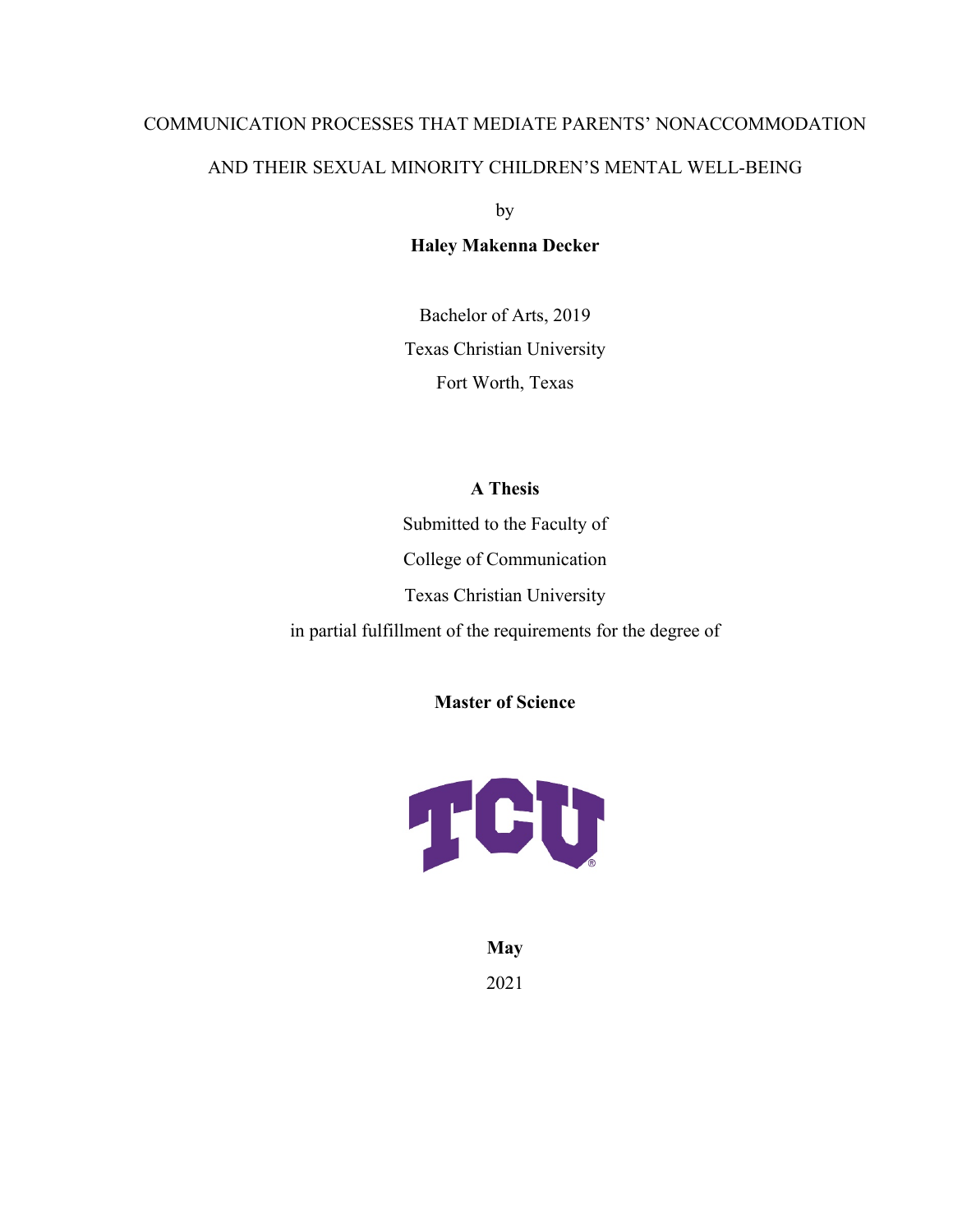Copyright by

Haley Makenna Decker

2021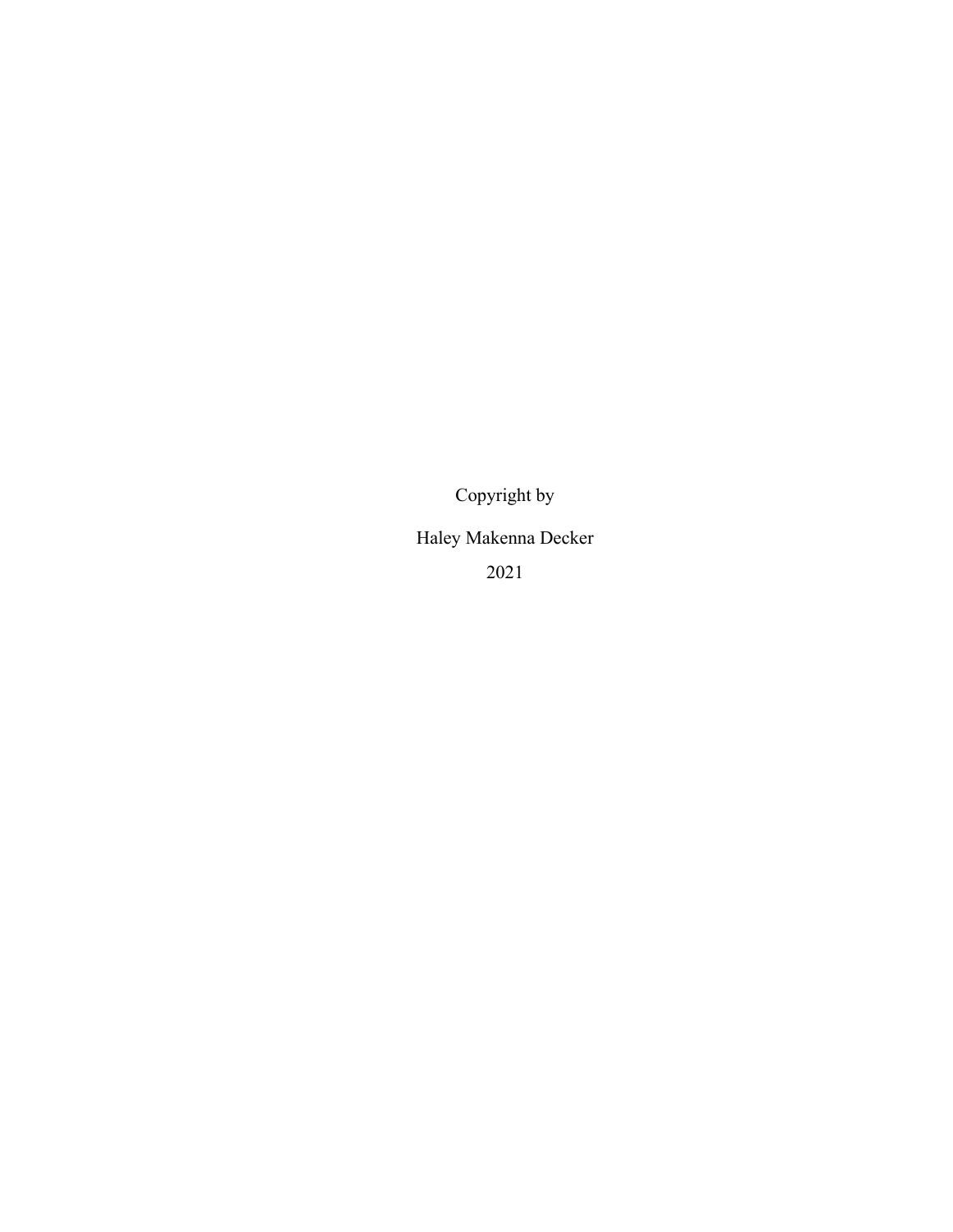#### **ACKNOWLEDGEMENTS**

First, I cannot begin to express my thanks to Dr. Paul Schrodt, whose guidance on this thesis and over the past five years cannot be overstated. Your invaluable advice challenged me to become a better writer, theoretical thinker, and scholar. Thank you for your unwavering confidence in me, even when I doubted myself; I'm deeply grateful for your mentorship and friendship. I'm also extremely indebted to my committee members, Dr. Kristen Carr and Dr. Andrew Ledbetter, for their influence on my thesis and academic career thus far. "Nerding out" with both of you during our many office chats offered not only insightful suggestions that led to the birth of this project, but really sparked my love for the discipline as a whole. Thank you for your guidance and for modeling the type of scholar—and person—I want to be. Finally, to my incredible partner, Lauren: thank you for your unrelenting support, encouragement, and patience throughout the duration of my thesis and graduate program. From the summer I splayed dozens of paper clippings on your living room floor as I brainstormed this project idea to the countless late nights of writing it, I'm so lucky to have you at my side cheering me on.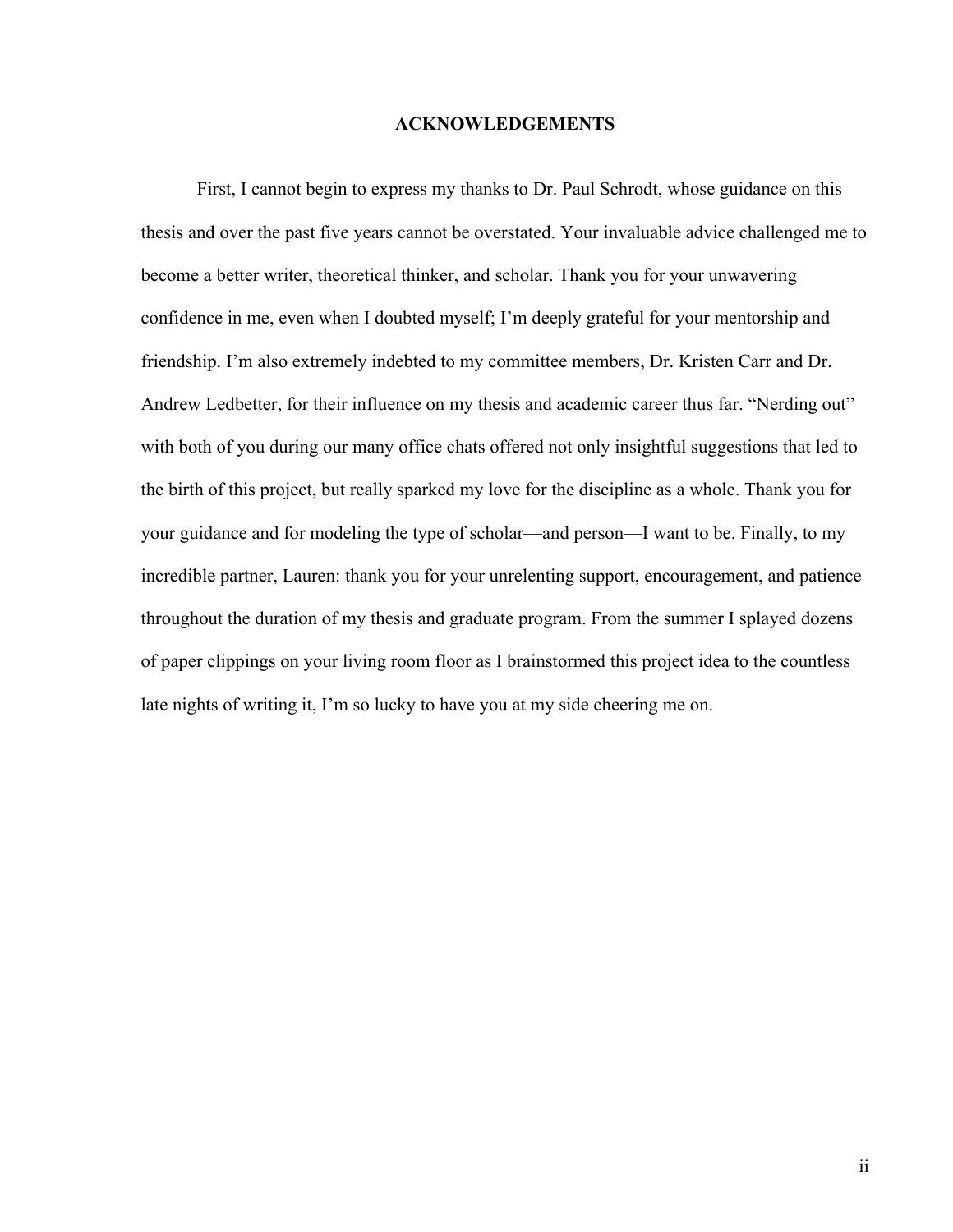### **TABLE OF CONTENTS**

| <b>VITA</b> |  |
|-------------|--|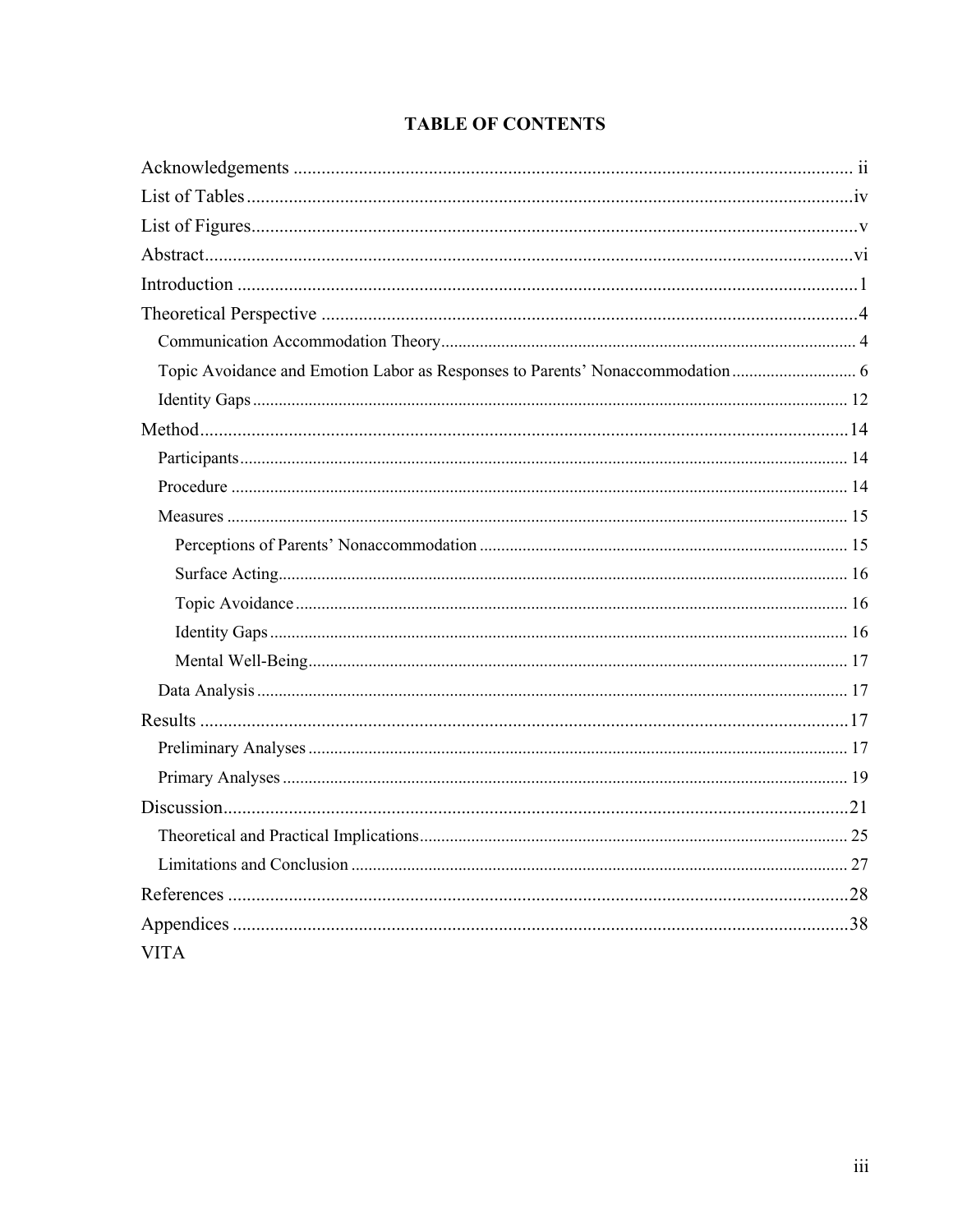### **LIST OF TABLES**

| Table 1: Descriptive Statistics and Pearson's Product-Moment Correlations for All |
|-----------------------------------------------------------------------------------|
|                                                                                   |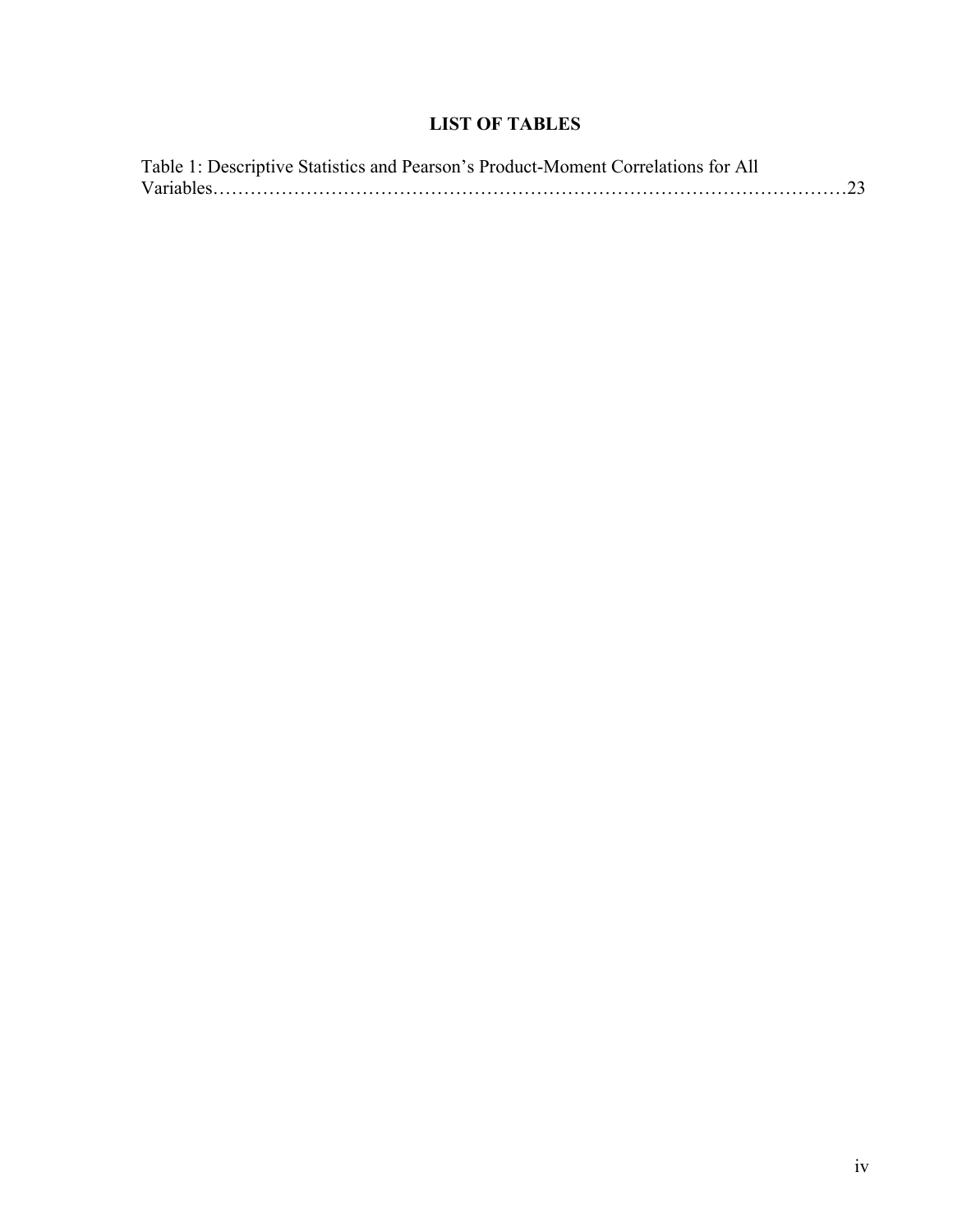### **LIST OF FIGURES**

Figure 1: A First Stage Moderated Mediation Model Depicting the Conditional Indirect Effect of Parents' Nonaccommodation on Sexual Minority Children's Mental Health via Topic Avoidance and Surface Acting………………………………………………………………………………13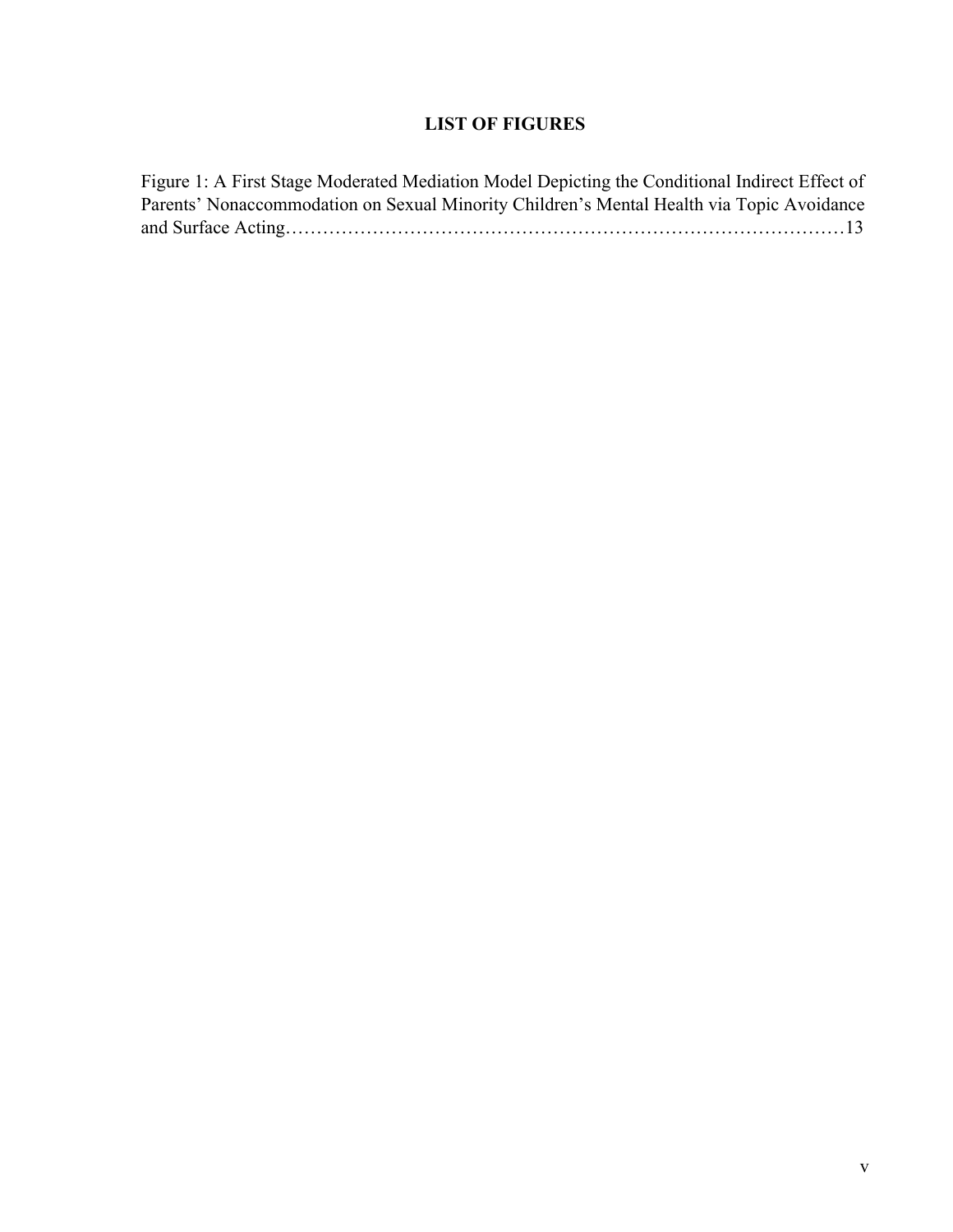#### **ABSTRACT**

### COMMUNICATION PROCESSES THAT MEDIATE PARENTS' NONACCOMMODATION AND THEIR SEXUAL MINORITY CHILDREN'S MENTAL WELL-BEING

by

#### **Haley Makenna Decker**

M.S., 2021 Department of Communication Studies Texas Christian University

Advisor: Dr. Paul Schrodt, Professor of Communication Studies Dr. Andrew Ledbetter, Professor of Communication Studies Dr. Kristen Carr, Associate Professor of Communication Studies

Using communication accommodation theory (CAT) and the communication theory of identity (CTI), this study investigated (a) the degree to which parents' nonaccommodation is associated with sexual minority (SM) adult children's surface acting and topic avoidance, (b) the degree to which these communicative responses are associated with their mental health, (c) the degree to which surface acting and topic avoidance explain the association between parents' nonaccommodation and the SM's mental health, and (d) the degree to which identity gaps moderate these indirect effects. Results from 219 participants who completed online surveys supported most of the reasoning advanced in the study. Parents' nonaccommodation was positively associated with mental health symptoms, surface acting, and topic avoidance, and the results demonstrated a stronger mediation effect for surface acting than for topic avoidance. However, identity gaps did not moderate this mediated process. The results extend CAT and CTI and offer valuable insight into family communication experiences for SMs.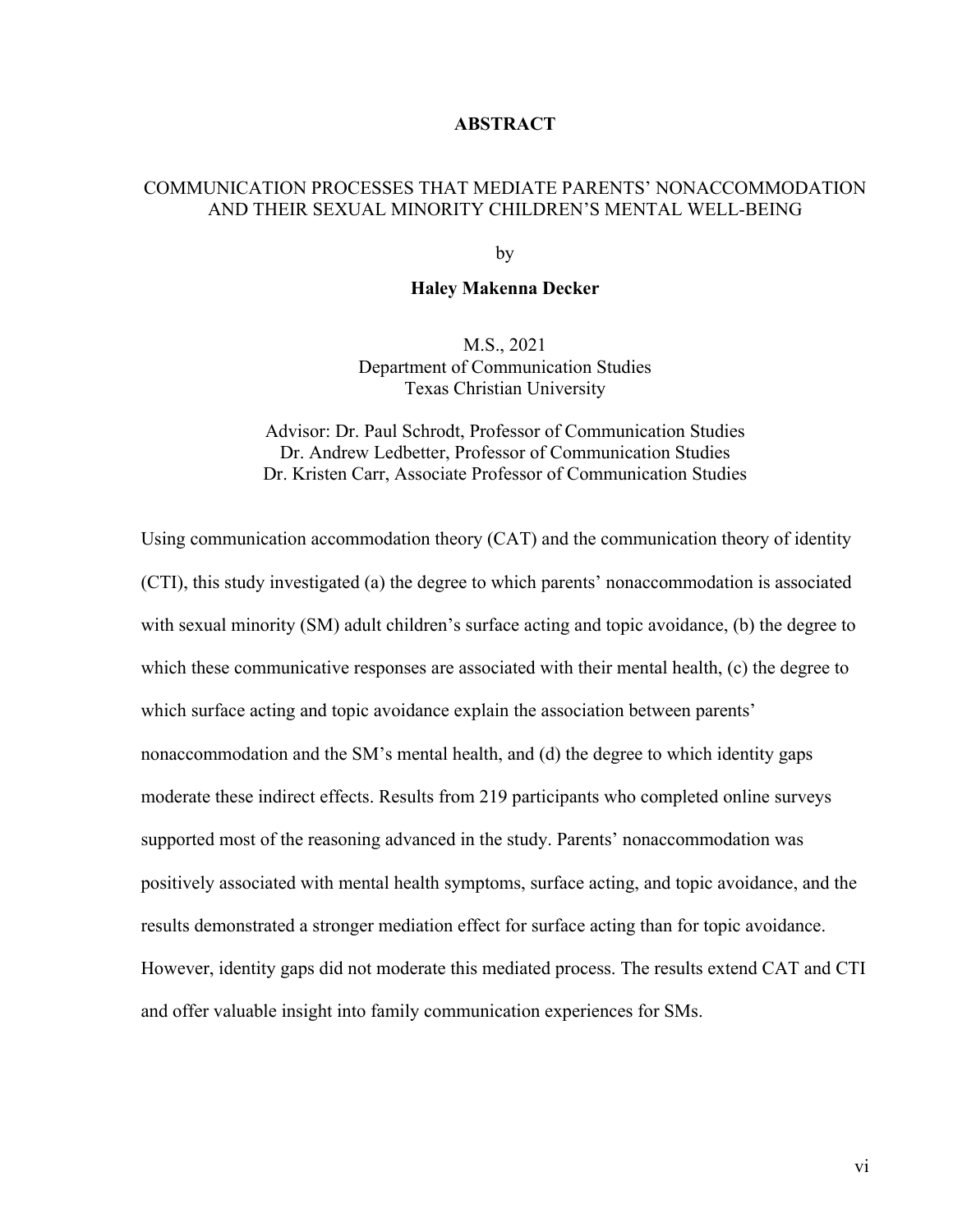#### **Introduction**

Families are considered one of the most important social ingroups (Lay et al., 1998), typically characterized by shared meanings and similar attitudes and beliefs. However, divergent social group identifications within families and the salience of these identities have important implications for the social interactions and personal and relational health of family members (Gangi & Soliz, 2016). Divergence in social categorizations, including race and ethnicity (Killian, 2001), religion and faith (Colaner et al., 2014), and age group (Harwood et al., 2006; Soliz & Harwood, 2006) have the potential to transform family interactions into intergroup conversations. Communication marked by the salience of these differing identities is related to poorer relational and psychosocial outcomes. In particular, sexual orientation is a central social identity for many people (Hajek et al., 2005), and "relationships between members with different sexual identities are, by definition, intergroup in nature" (Soliz et al., 2010, p. 80). The disclosure of a child's non-heterosexual identity adds a new dimension to family relationships (Mosher, 2001), as sexual minorities (SMs) face multiple struggles in family relationships and communication after coming out (Dunlap, 2014; Norwood, 2012; Nuru, 2014), often taxing their mental health (Meyer, 2003). Specifically, parent-child relationships that are unsupportive due to a member's sexual orientation "are likely driven by intergroup dynamics, or communication marked by emphases on interactants' social identities rather than interpersonal relationship" (Butauski, 2020, p. 2).

One theory that is particularly helpful when examining intergroup dynamics is communication accommodation theory (CAT) (Giles, 1973), which explains how individuals transcend or underscore group boundaries in communicative interactions (Soliz & Giles, 2014). Although many of the behaviors enacted by SMs' unsupportive families do emphasize such identity differences and neglect their communication needs (Kibrik et al., 2019), few studies have made the theoretical link to communication (non)accommodation (specifically to *giving unwanted advice* and *emphasizing divergent values*). Additionally, most research on SMs and family communication has focused primarily on the disclosure event of "coming out" itself, although parents and children must deal with more than the initial disclosure of identity (Flockhart, 2019). Rather than focusing on broad definitions of parental rejection or the specific "coming-out" event, this study advanced an understanding of how parental nonaccommodation behaviors about their adult child's sexual identity are related to SMs' mental health.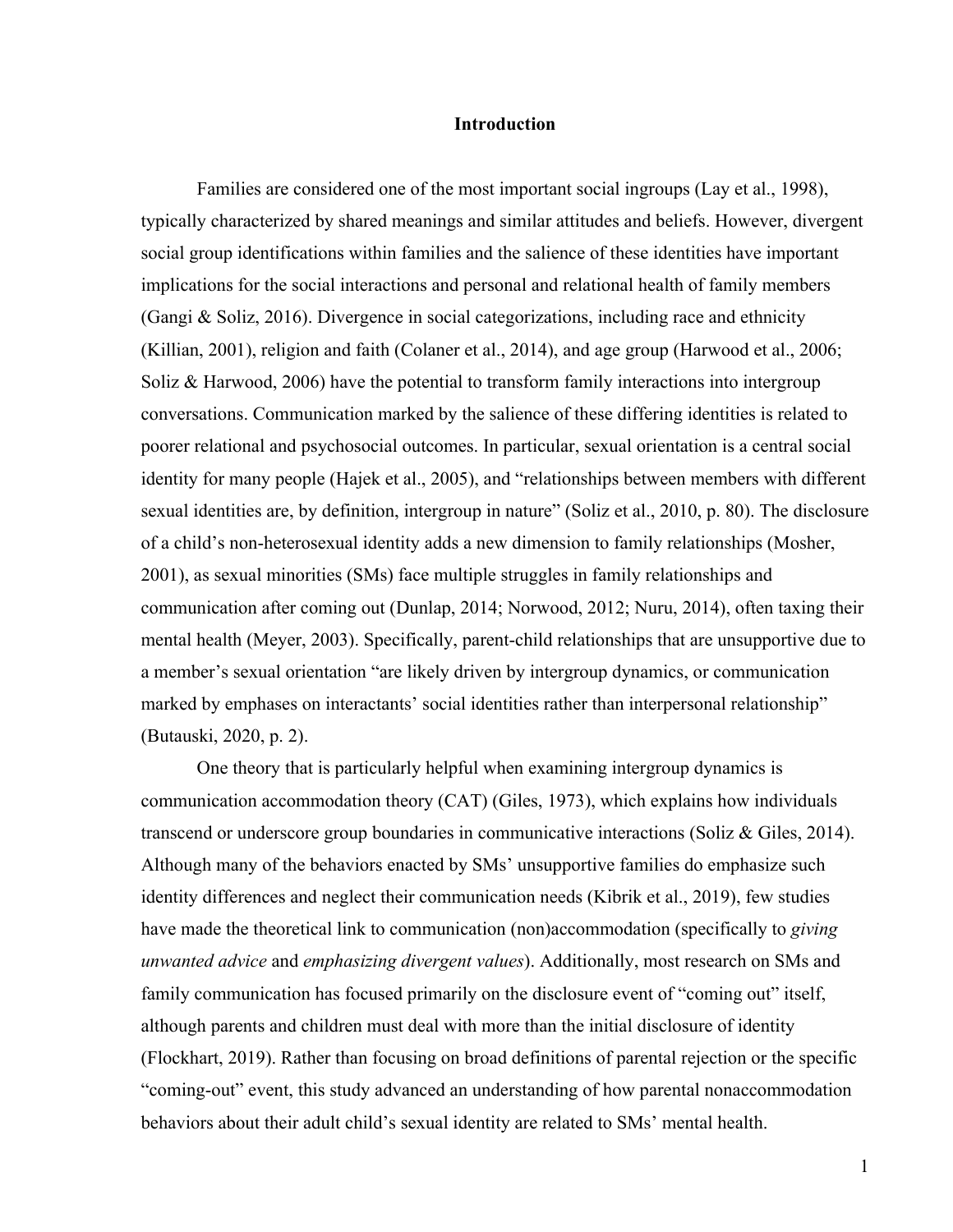A second goal of this study was to investigate the role that SMs' communicative responses play in the association between nonaccommodation and well-being. Nonaccommodative messages from parents may increase the stress, discomfort, uncertainty, and hurt that their SM children feel. The way SMs respond to parents' unwanted advice and emphasis on divergent identities, in turn, may explain their effects on mental health outcomes, especially if those responses are emotionally taxing. Two such responses that may further explain the inverse association that exists between parents' nonaccommodation and SMs' mental health are topic avoidance and emotion labor. The negative experience of receiving nonaccommodation may trigger the active avoidance of identity-relevant topics and/or suppression of one's emotions. Given that these behaviors have been shown to be emotionallytaxing and personally constraining (Harwood, 2000; Schrodt, 2020), topic avoidance and emotion labor could serve as explanatory mechanisms for the mental health correlates of parental nonaccommodation, if for no other reason than the stress-inducing potential of these kinds of responses.

Finally, a third goal of the present study was to test identity gaps as a moderating factor upon which this explanatory process depends. When individuals experience an incongruence between the way they see themselves and the way they communicatively express themselves, they have an identity gap (Jung, 2011). Whereas the ability to express oneself freely constitutes one of the most positive life factors for SMs (Higa et al., 2014; Sedlovskaya et al., 2013), previous researchers have found that transgender individuals may respond to the tensions of identity gaps through relational disengagement or "passing," a means of intentionally disguising their trans identities to meet socially acceptable gender expectations (Nuru, 2014; Wagner et al., 2016). Hence, identity gaps among SMs may alter their own avoidance and emotion suppression behaviors in response to their parents' nonaccommodative messages of unwanted advice and divergent values. As a result, the indirect association between parents' nonaccommodation and SMs' mental health through the SMs' emotion labor and topic avoidance may depend upon their identity gaps, such that the indirect effects are likely to be greater for those SMs whose identity gaps are larger.

Consequently, in the present study, I investigated (a) the degree to which parents' nonaccommodation is associated with SM adult children's emotion labor and topic avoidance, (b) the degree to which SM adults' emotion labor and topic avoidance is associated with their mental health, (c) the degree to which emotion labor and topic avoidance explain the association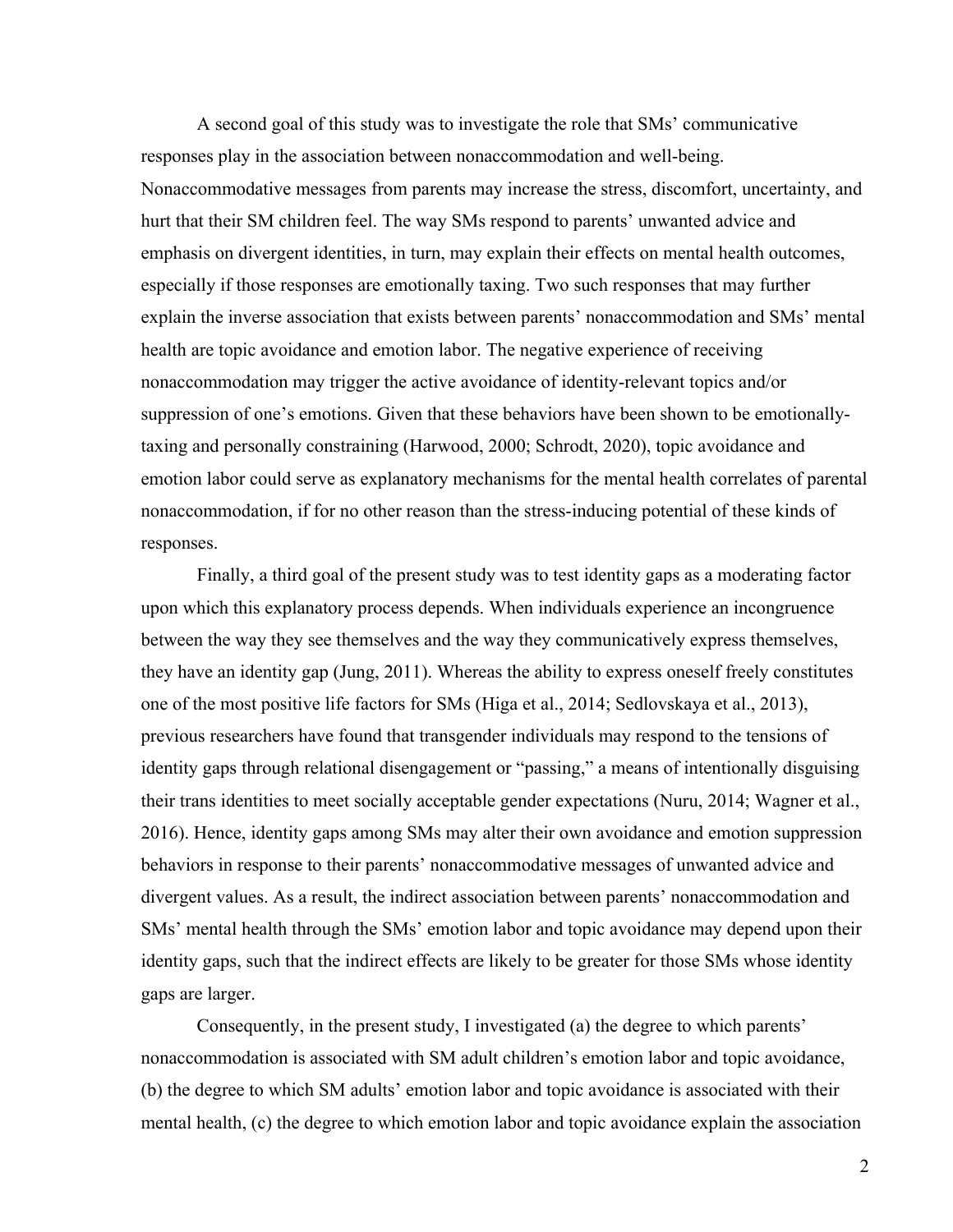between parents' nonaccommodation and the SM's mental health, and (d) the degree to which identity gaps moderate these indirect effects. The results of this study not only advanced CAT and knowledge of how intergroup processes intermingle with discussions of sexual identity in family relationships, but provided important, pragmatic contributions to our understanding of how SMs' communicative responses to these discussions is associated with their mental wellness.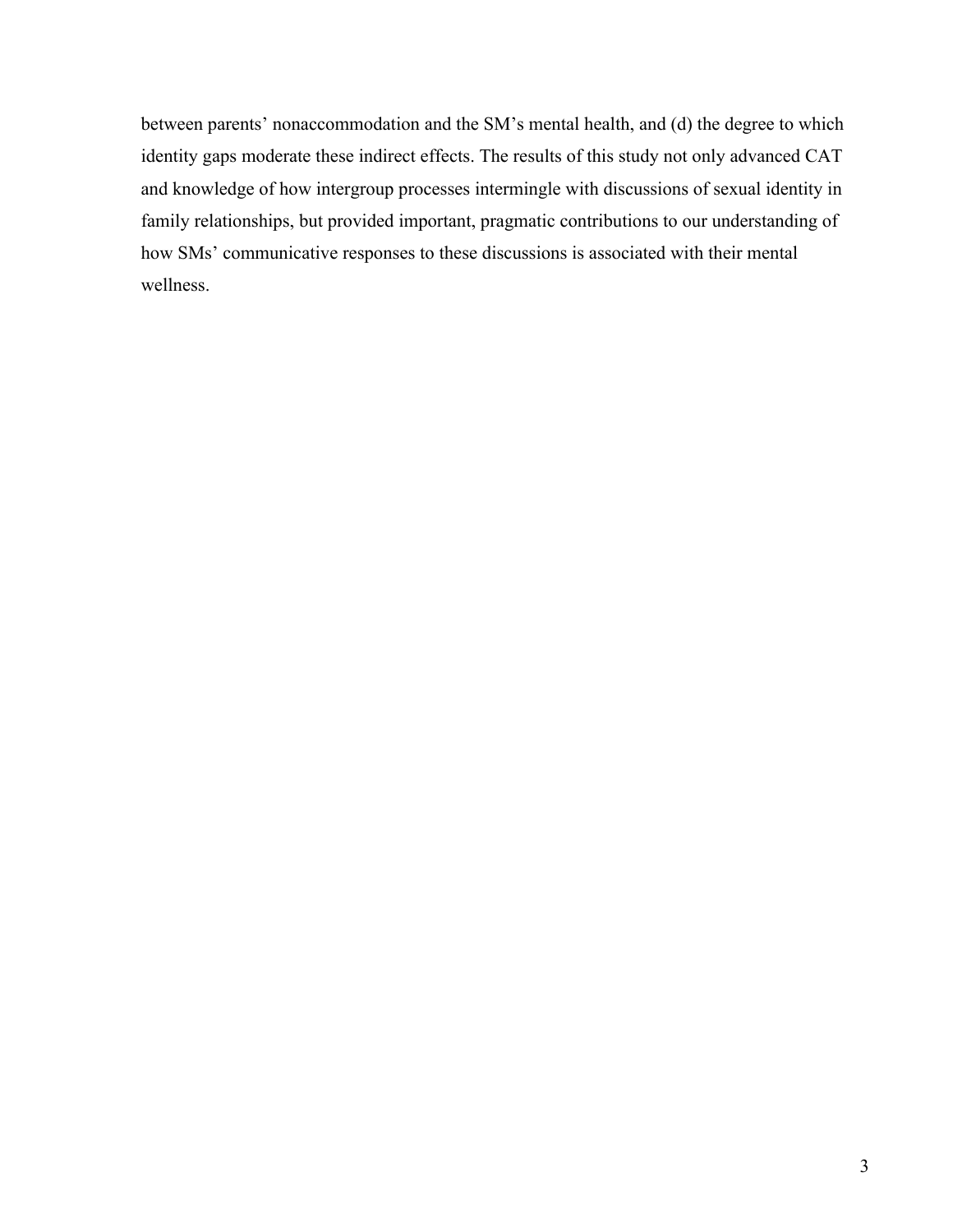#### **Theoretical Perspective**

#### **Communication Accommodation Theory**

Communication is central to how we manage differences in interactions. Harwood et al. (2006) presented CAT (Giles, 1973) as a useful theoretical framework for studying family interactions in which group-based identity differences may be present. This theory was originally developed to explore accent and language shifts in interactions (Giles, 1973), and has since widened to capture a multitude of relational and identity processes in communication through language and other communicative symbols (Coupland & Jaworski, 1997). CAT is centrally concerned with the manner in which individuals adapt—or fail to adapt—their communication to the perceived needs and desires of their conversational partner (Shepard et al., 2001). The theory presents two ways in which interlocutors can approach interactions with out-group others: accommodation and nonaccommodation. *Accommodation* indicates an interpersonal approach to interactions; accommodative behaviors are those that are contextually appropriate, signal camaraderie and respect, and minimize intergroup distinctions (Giles, 2008).

*Nonaccommodation*, on the other hand, emphasizes group salience and identity differences, neglects the other's identity and communication needs, and demonstrates an intergroup perspective of the interaction. For example, in studies of intergenerational contact, nonaccommodative communication may include younger grandchildren using slang that grandparents do not understand, or grandparents focusing the conversation on age-related topics such as loneliness and health issues (Soliz & Harwood, 2006). Accommodative behavior, conversely, downplays such age group distinctions. This theory offers a valuable perspective for investigating parents' communication with their SM adult children. Parents often experience cognitive dissonance between the negative images of homosexuality that are often pervasive in society and the loving relationship they have with their child (Boxer et al., 1991). The extent to which parents' communication emphasizes this identity difference, rather than privileges the interpersonal relationship, may be explained through the lens of communication nonaccommodation.

Among a host of nonaccommodative behaviors that exist and that parents may enact when discussing matters of sexual identity, scholars have identified two in particular that may invalidate a child's SM identity and ultimately undermine their mental health: emphasizing divergent values and giving unwanted advice (Butauski, 2020; Colaner et al., 2014, Morgan et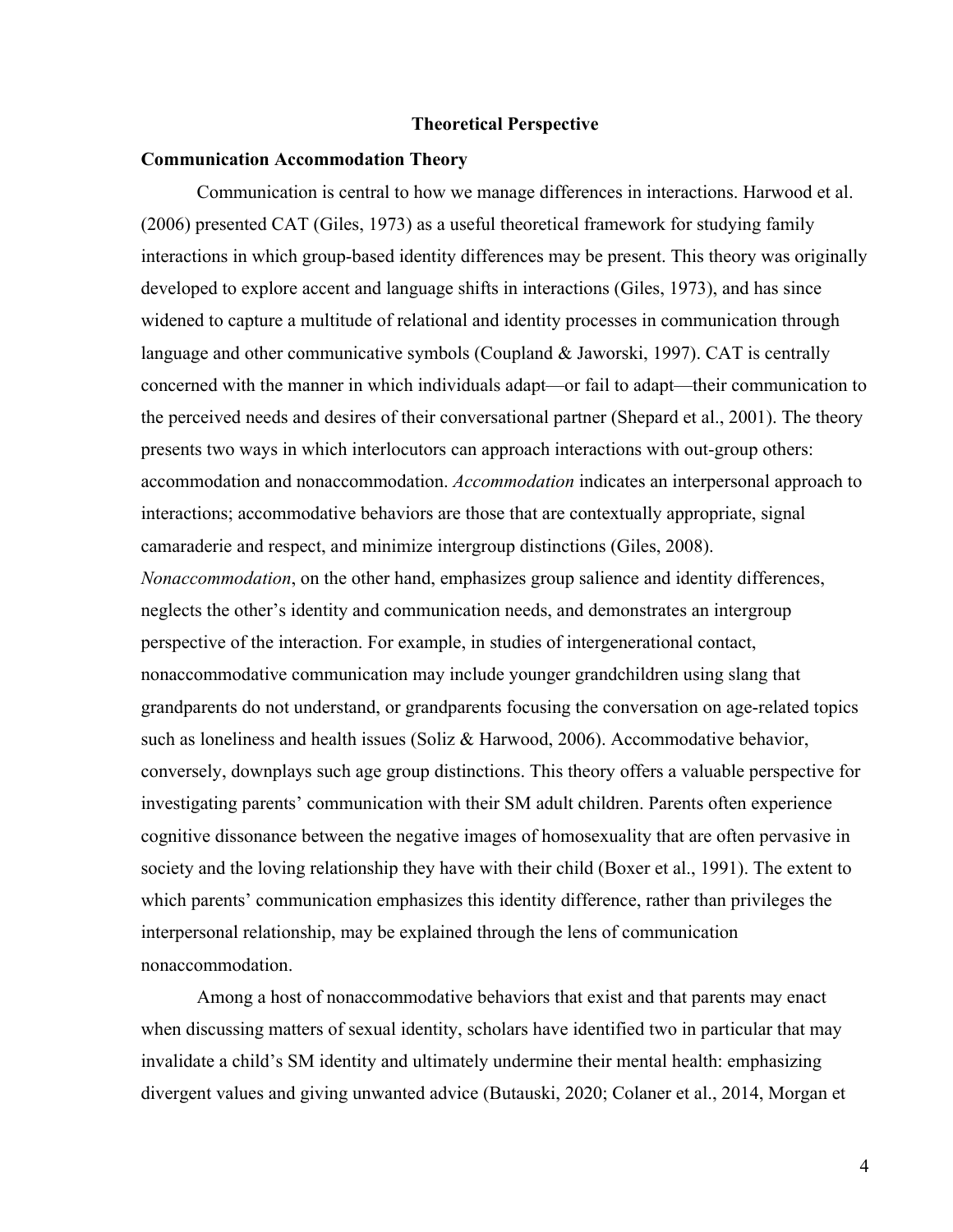al., 2020; Rittenour & Soliz, 2009). Emphasizing divergent values accentuates differences of salient social identities (Rittenour & Soliz, 2009), and may manifest either indirectly (e.g., selecting controversial conversation topics) or directly (e.g., openly criticizing someone's beliefs or identity). In interfaith parent-child relationships, for example, Colaner et al. (2014) found that parents emphasized divergent values a few ways, including bringing up their own religion despite their child's disagreement and expressing disapproval of their child's religious choices. Nonaccommodative parents of SMs may similarly do this, for example, by bringing up queer issues in conversation—even when it is controversial—or by communicating to their child that their sexual identity is wrong (e.g., morally or otherwise; see Butauski, 2020).

Giving unwanted advice is another nonaccommodative behavior that fails to acknowledge the other's identity needs and can come across as patronizing and controlling (Rittenour & Soliz, 2009). In Colaner et al.'s (2014) study, parents gave their children unsolicited advice based on their own religious principles, a behavior which assumes that the child identifies with such principles when, in fact, they may not. In the present study, some potential examples of giving unwanted advice are parents suggesting that their SM child can change their orientation or trying to control how the child expresses or acts upon their sexual identity (e.g., parents telling their bisexual daughter to choose to date men, or limiting whom their child can be "out" to; see Butauski, 2020).

Parental nonaccommodation in the form of emphasizing divergent values and giving unwanted advice may have negative consequences for SMs' mental health. Nonaccommodation is associated with a host of relational consequences, including less communication and relationship satisfaction, decreased shared family identity, higher intergroup anxiety, and other negative relationship evaluations (Colaner et al., 2014; Gasiorek & Dragojevic, 2017; Soliz et al., 2010; Speer et al., 2013). Although CAT research typically focuses on the relational outcomes of (non)accommodation more so than on individual outcomes, plenty of interdisciplinary research has studied the adverse mental health consequences of parental rejection for SM youth (Berenson et al., 2005; Bregman et al., 2013; Kibrik et al., 2019). Many of these rejection behaviors reflect the qualities of emphasizing divergent values and giving unwanted advice, although the theoretical link to nonaccommodation in particular has never been explicitly made.

For instance, Kibrik et al. (2019) found that greater parental rejection predicted higher levels of adult children's psychological symptoms, and their operationalization of parental rejection closely aligns with the nonaccommodative behaviors of interest in the present study.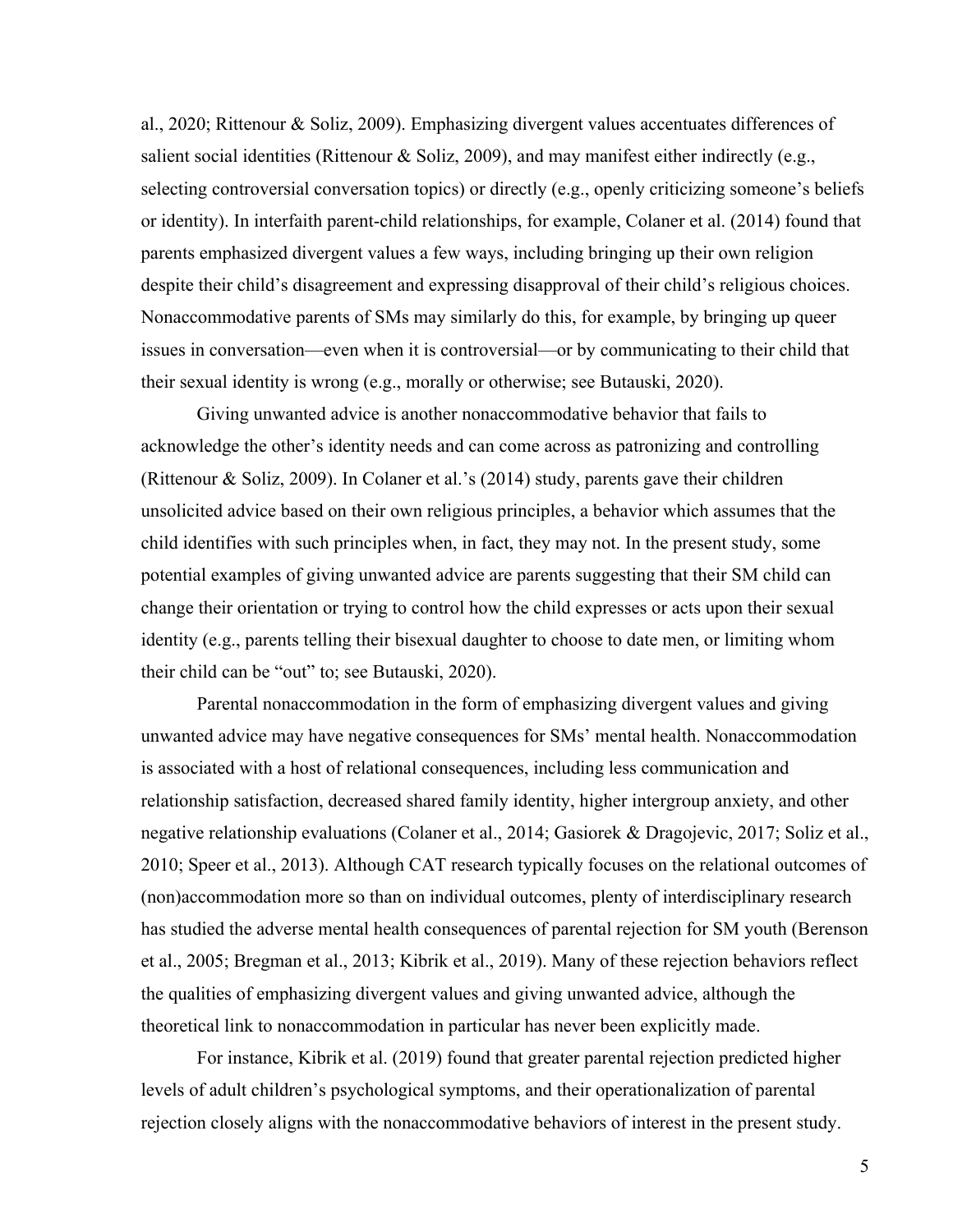Specifically, parental rejection in Kibrik et al.'s (2019) study included behaviors such as parents implying that same-sex attraction is a wrong choice the child made or making negative comments about the LGBTQ community (cf. emphasizing divergent values). Giving unwanted advice is also apparent in parental rejection through parents' suggestions about religious or psychological counseling and attempts to control how open the child can be about their sexual orientation. This type of parental communication significantly predicted SMs' reports of somatization, depression, and anxiety (Kibrik et al., 2019).

Given the similarity of these rejection behaviors to nonaccommodation, as well as the evidence that such behaviors are negatively associated with SMs' mental health, I advanced my first hypothesis to test the relationship between SM adult children's perceptions of their parents' nonaccommodation and their own mental health:

*H*<sub>1</sub>: SM adult children's perceptions of their parents' nonaccommodation (i.e., giving unwanted advice and emphasizing divergent values) about their SM identity is inversely associated with their mental health.

#### **Topic Avoidance and Emotion Labor as Responses to Parents' Nonaccommodation**

Although nonaccommodation from parents and other family members is likely distressing in its own right, nonaccommodation may become particularly harmful through SMs' communicative responses to such invalidating messages. Nonaccommodative messages from parents about one's identity are likely uncomfortable to receive and difficult to respond to, and the way SMs respond to these messages may be particularly emotionally taxing. Although there is likely to be tremendous variance in the types of communicative responses that SMs enact with nonaccommodating parents, this study examined two responses that prior research has indicated may be particularly relevant to this specific context: topic avoidance and emotion labor.

The more nonaccommodation that SMs report from parents, the more likely they may be to engage in *topic avoidance*, or intentionally evade discussion of topics related to their sexual identity (Afifi et al., 2007). In general, most individuals avoid certain "taboo" topics in their close relationships, including conflict-inducing topics, negative information, dating experiences, and sexual experiences, among others (Baxter & Wilmot, 1985; Guerrero & Afifi, 1995). Hence, one might reason that conversations with parents related to one's sexual identity may constitute a "taboo" topic as well. Additionally, individuals' goals impact the extent to which they avoid topics with others (Afifi & Guerrero, 2000). Receiving nonaccommodative messages from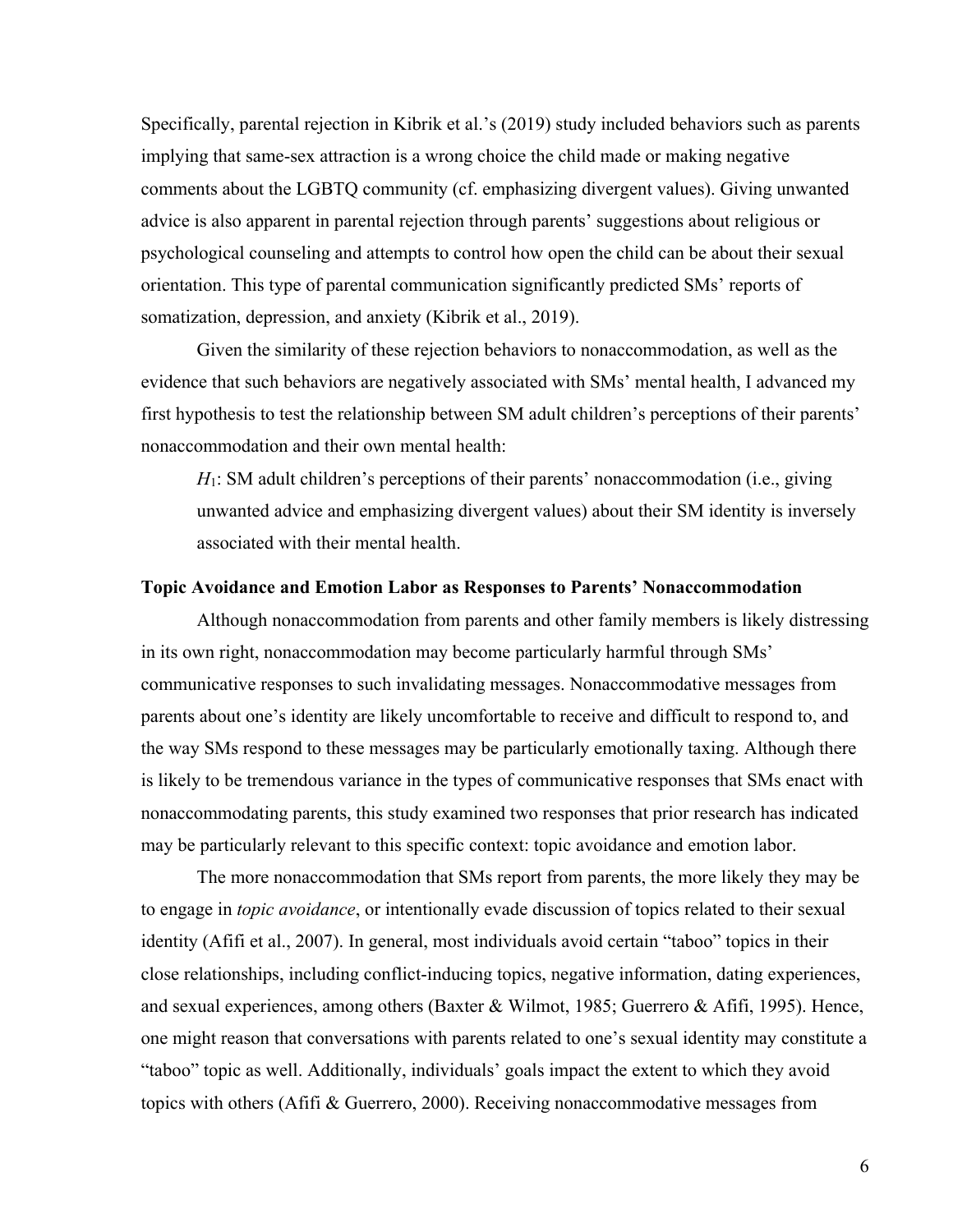parents, especially about one's personal identity, may be uncomfortable, hurtful, or stressful, and SMs may navigate conversations with parents by enacting topic avoidance for various reasons. If communication about divergent sexual identities is conflict-inducing, SMs might avoid the topic to conserve energy (Butauski, 2020), protect themselves from hurt (Guerrero & Afifi, 1995), or preserve the relationship (Butauski, 2020; Roloff & Ifert, 2000). If repeated nonaccommodation from parents encourages SMs to become disenfranchised with the relationship, they may engage in topic avoidance simply because they do not believe the effort, discomfort, or vulnerability of such conversations about sexual identity are worth it (Butauski, 2020).

Potential motivations for topic avoidance aside, previous research has established a relationship between nonaccommodation (and other similar behaviors) and topic avoidance. Perceptions of nonaccommodation are related to uncertainty (Scott & Caughlin, 2015), and relational uncertainty is positively associated with topic avoidance among stepfamily members (Afifi & Schrodt, 2003), siblings (Bevan et al., 2006), and cross-sex friends (Afifi & Burgoon, 1998). Additionally, Butauski (2018) found that acts of interference from parents (i.e., placing pressure on emerging adults to make certain decisions or expressing disapproval of their choices, behaviors which reflect emphasizing divergent values and giving unwanted advice) were positively related to emerging adults' topic avoidance motives and negatively related to openness across identity-related topics. Consequently, perceptions of parents' nonaccommodation when discussing sexual identity should be positively associated with SMs' topic avoidance with their parents:

*H*<sub>2</sub>: SM adult children's perceptions of their parents' nonaccommodation (i.e., emphasizing divergent values and giving unwanted advice) when discussing matters of sexual identity are positively associated with topic avoidance with parents.

Topic avoidance behaviors are inversely associated with a host of relational outcomes and mental well-being. For instance, topic avoidance is positively associated with feelings of constrained communication (Harwood, 2000) and dissatisfaction with close relationships (Caughlin & Afifi, 2004; Dailey & Palomares, 2004; Golish, 2000). Additionally, topic avoidance predicts poorer physical health and well-being (Bevan et al., 2012), depressive symptoms (Donovan-Kicken & Caughlin, 2011), anxiety (Knobloch et al., 2013), and stress (Frisby et al., 2011). Given these findings, evading sexual-identity-related topics may similarly predict worse mental health for SMs.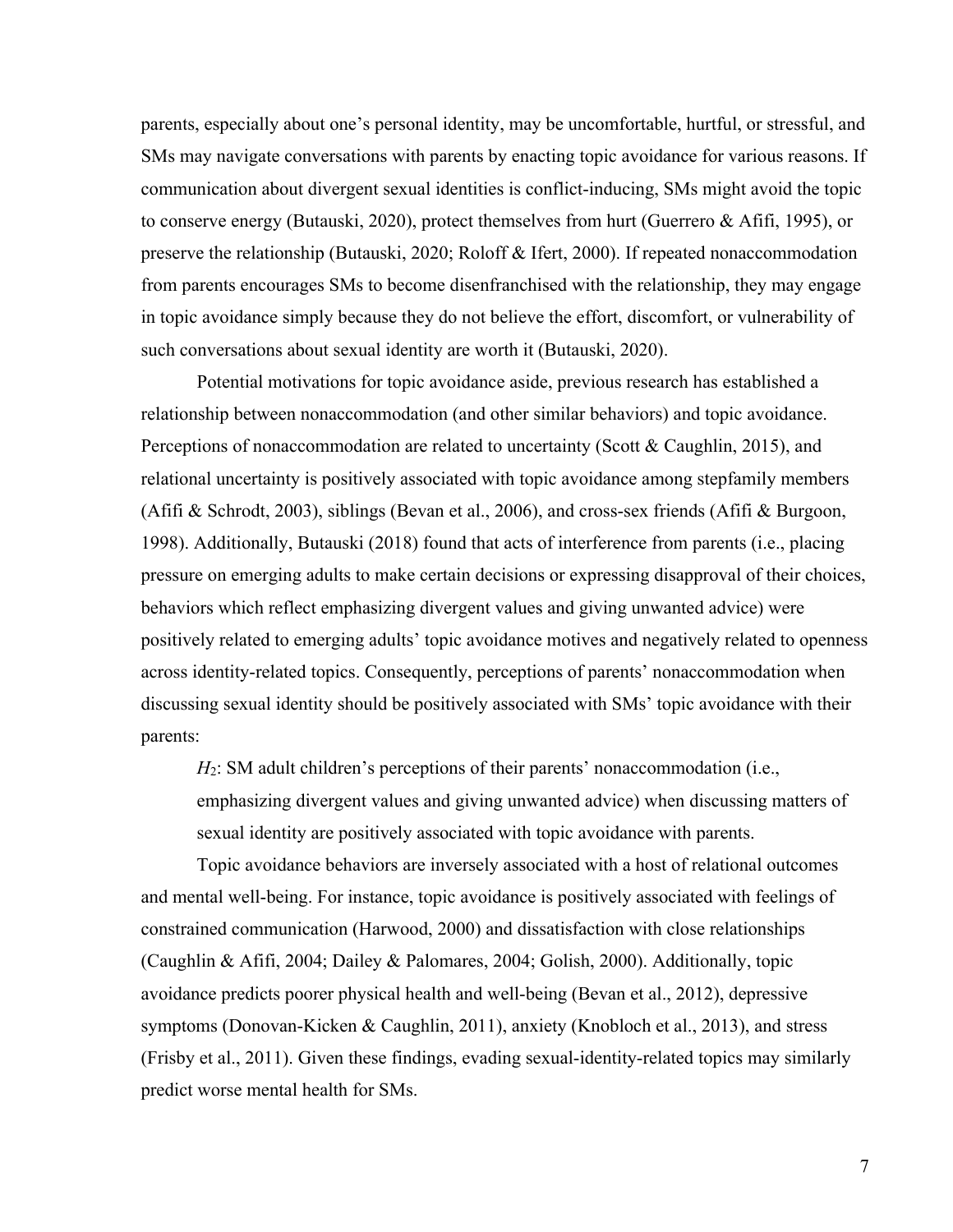*H*<sub>3</sub>: SM adult children's topic avoidance with parents is inversely associated with their mental health.

The more nonaccommodation SMs perceive from parents, the more likely they may be to avoid conversations related to their sexual identity. However, just as topic avoidance has been associated with negative outcomes in previous research, this avoidant communication will likely be emotionally taxing to SMs and potentially undermine their mental well-being. Thus, I predicted that topic avoidance would mediate the negative association between parents' nonaccommodation and SMs' mental health:

*H*<sub>4</sub>: SM adult children's topic avoidance with parents mediates the inverse association between their perceptions of their parents' nonaccommodation and their mental health.

In addition to predicting topic avoidance, nonaccommodation may also predict SMs' emotion labor. *Emotion labor* occurs when one "manages or regulates the experience and expression of emotion to meet the emotion display rules and expectations of a social group and/or conversational partner" (Schrodt, 2020, p. 66-67). This behavior is typically studied in organizational contexts (Ashforth & Humphrey, 1993; Hochschild, 1983; Tracy, 2005) to describe how employees manage their personal emotions to fit organizational norms, particularly when felt emotions are contrary to expected emotion displays (Grandey, 2000). Given their position of power, employers have some level of control over employees' emotional displays and can determine what emotions are appropriate in various interactional contexts. Hochschild (1983) described two strategies for engaging in emotion labor and meeting these display rules. *Surface acting* involves an effort to mask one's true feelings in order to display the required emotion, thus presenting an emotional facade. *Deep acting*, on the other hand, refers to the regulation of one's genuine emotions to actually experience the desired emotion (Goffman, 1959; Hochschild, 1983). This study focuses specifically on SMs' surface acting with parents. I reasoned that in this particular context, SMs would be far more likely to engage in surface acting and mask their true feelings about their parents' behaviors than to force themselves to feel the emotions expected by their parents in conversations about their sexual identity. Given that nonaccommodative conversations about their identity are likely to provoke negative, reactive feelings of discomfort or hurt, SMs may be more inclined to privately feel those genuine emotions yet fake the desired ones, as deep acting to feel emotions expected by their nonaccommodative parents would likely be identity-disconfirming.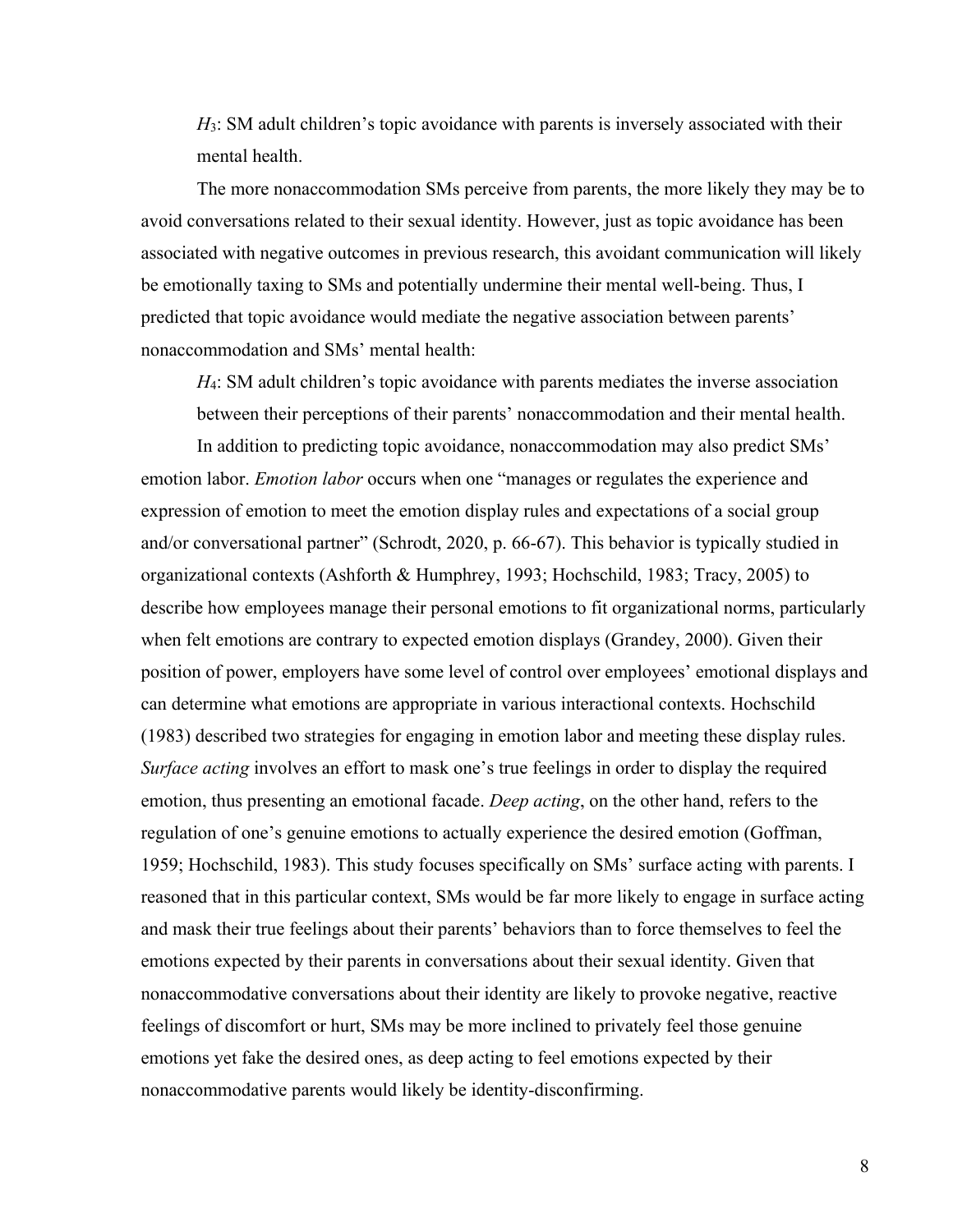Although the study of emotion labor has historically been limited to organizations, nascent research has begun to investigate this process in parent-child relationships. Schrodt and O'Mara (2019) found that children are likely to engage in surface and deep acting with some frequency, and both of these behaviors are meaningfully associated with lower relational quality with parents. Additionally, emotion labor was meaningfully correlated with family communication patterns (FCPs) and predicted young adults' perceived stress, mental health symptoms, and lower self-esteem (Schrodt, 2020). Emotion labor in families manifests differently than in organizations because children are more likely to manage their emotions for relational reasons rather than out of a concern for job performance (Schrodt & O'Mara, 2019). Moreover, although families lack the formal hierarchy of employer-employee relationships, parents still have a tremendous, socializing influence over children's emotions as they attempt to model appropriate emotion displays (Fitness, 2013).

Research on emotion labor, and surface acting specifically, in the context of families is still relatively new, and thus, to my knowledge, no existing studies explicitly tie nonaccommodation to surface acting with parents. However, Schrodt's (2020) investigation of emotion labor in parent-child relationships and FCPs (i.e., conversation and conformity orientations) may offer insight into this potential relationship. Schrodt found that two out of four dimensions of family conformity orientation—*experiencing parental control* (e.g., "My parents become irritated with my views if they are different from their views") and *pressure to adopt parental values* (e.g., "My parents encourage me to adopt their values") —were positively associated with young adults' surface acting with parents. Although family conformity is certainly a distinct construct from (non)accommodation, these two dimensions appear most similar to the present study's nonaccommodative behaviors of emphasizing divergent values and giving unwanted advice. Given the hierarchical nature of the parent-child relationship and the potential power differences that may exist, emphasizing divergent values and giving unwanted advice when having sensitive conversations about what some may consider to be a taboo or a divisive topic could create expectations for emotion displays about the topic that diverge from how SMs actually feel. This divergence, in turn, may create instances where SMs respond by surface acting with their parents. To test this line of reasoning, I advanced the following hypothesis: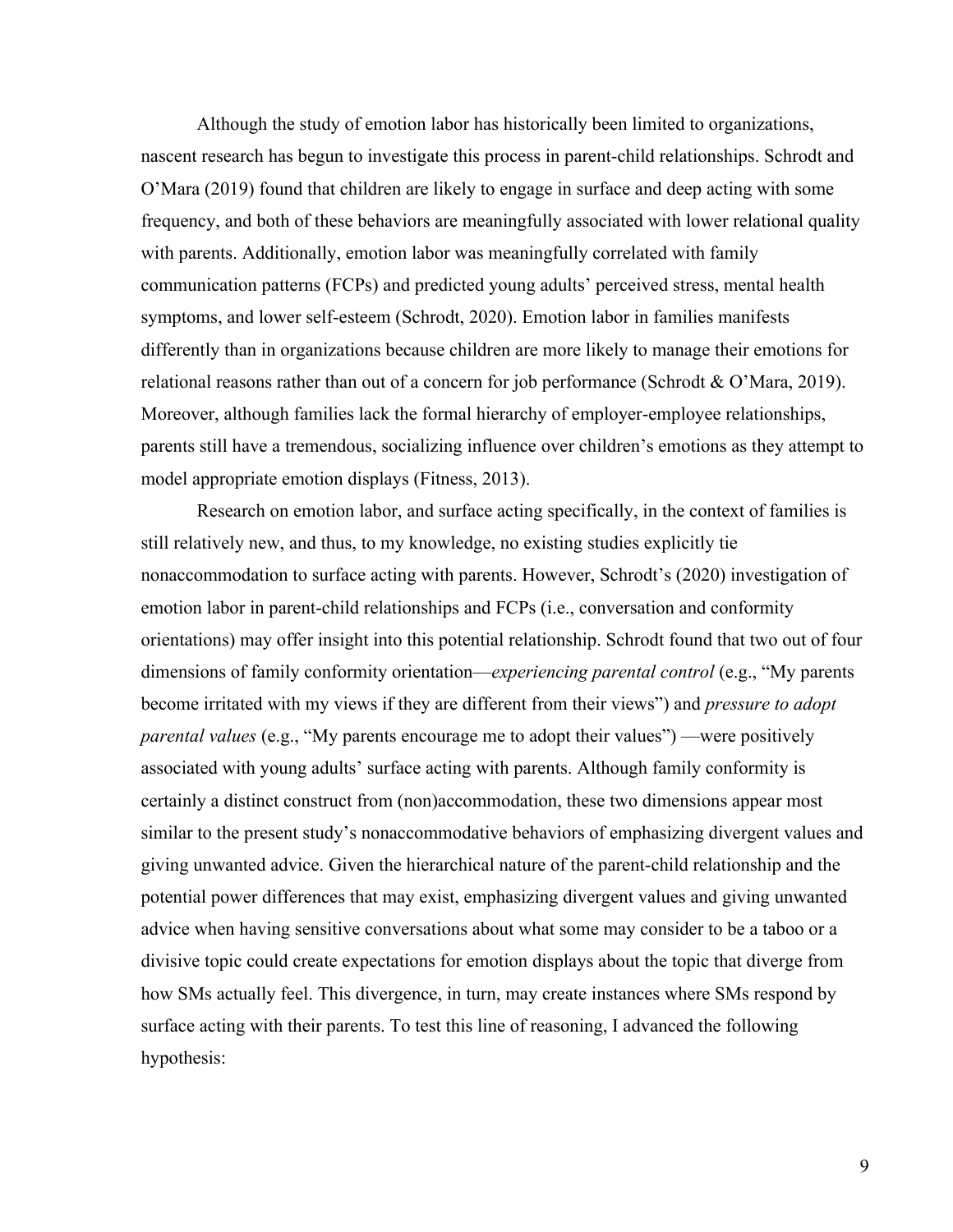*H*5: SM adult children's perceptions of their parents' nonaccommodation is positively associated with their surface acting with parents when talking about matters of sexual identity.

Nonaccommodative messages about one's identity may beget a range of emotions, such as hurt, anger, shame, or irritation. Efforts to suppress and communicatively manage these emotions can be exhausting and undermine both relational quality (Schrodt & O'Mara, 2019) and various aspects of personal well-being, including stress and self-alienation (cf. Hochschild, 1983), mental health and self-esteem (Schrodt, 2020), and powerlessness (cf. Tracy, 2005). By the same token, as SMs expend more energy faking their emotions with parents, their mental well-being may suffer.

*H*6: SM adult children's surface acting with parents is inversely associated with their mental health.

Finally, surface acting may function as a parallel, explanatory mechanism (with topic avoidance) for the inverse association between parents' nonaccommodation and SMs' mental health. If parents' nonaccommodation elicits feelings of frustration, hurt, and anger that encourage SMs to mask their true feelings about the topic of conversation, and if masking one's true feelings in a relationship that should otherwise be accepting and loving is emotionally and physically draining, then surface acting with parents may explain the inverse association that exists between parents' nonaccommodation and SMs' mental health. To test this, an additional hypothesis was advanced:

*H*<sub>7</sub>: SM adult children's surface acting with parents mediates the inverse association

between their perceptions of their parents' nonaccommodation and their mental health. Figure 1 depicts the parallel mediation model implied by these predictions.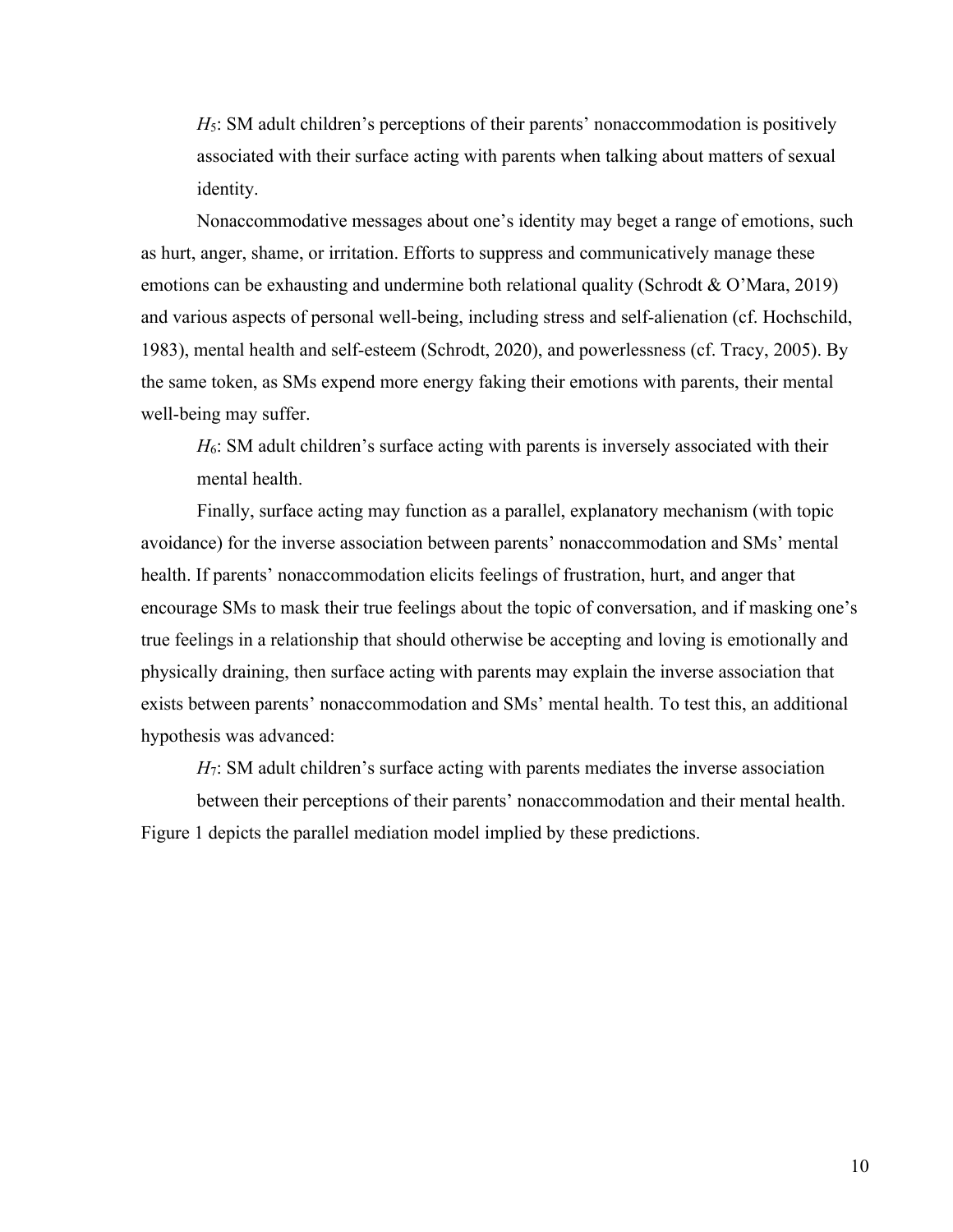### **Figure 1**

*A First Stage Moderated Mediation Model Depicting the Conditional Indirect Effect of Parents' Nonaccommodation on Sexual Minority Children's Mental Health via Topic Avoidance and Surface Acting*



*Note.* PEIG = personal enacted identity gap. SM = sexual minority. Separate moderated mediation models will be tested for parents' unwanted advice and emphasizing divergent values.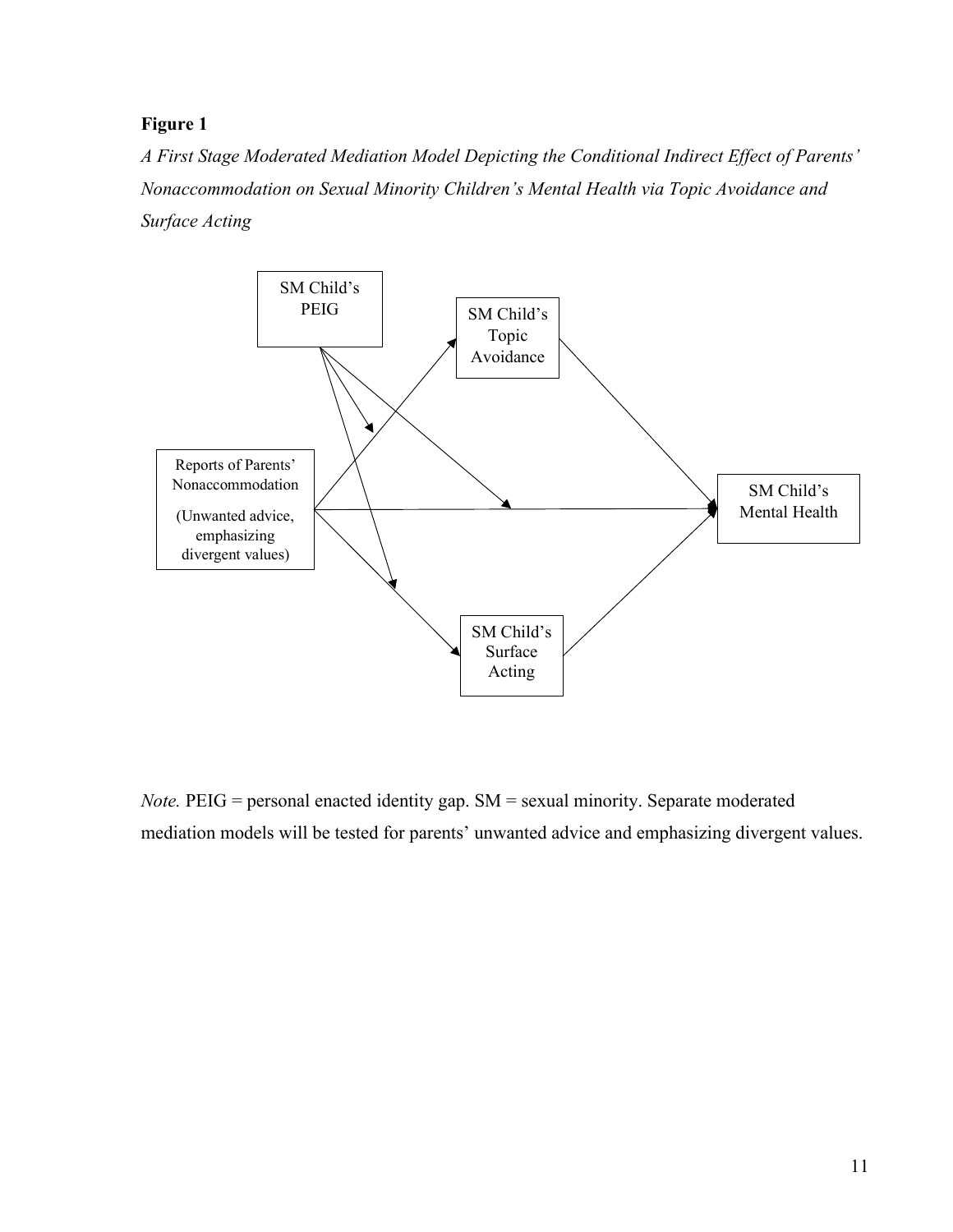#### **Identity Gaps**

The final purpose of this study was to explore a potential moderator of the aforementioned explanatory process. Specifically, I reasoned that the indirect effects of giving unwanted advice and emphasizing divergent values on SMs' mental health via topic avoidance and surface acting are likely to vary as a function of identity gaps. The communication theory of identity (CTI) (Hecht, 1993; Hecht et al., 1993, 2005) posits that identity consists of four interpenetrating layers: personal, enacted, relational, and communal. The *personal* layer refers to the way an individual sees oneself, including their self-image or preferred identity label (Jung & Hecht, 2004). An individual who says "I am kind" or "I am bisexual" is articulating a personal identity. *Enacted* identity is an individual's identity as performed or expressed through communication, inherently embodied in social interaction and residing in one's messages and behaviors. For example, a queer person may enact their identity by participating in a pride parade. The *relational* layer is an individual's identity as mutually negotiated in relationships with others; someone identifying as "out and proud" because others have described them that way or identifying with a social role such as "son" or "friend" are examples of relational identity. Finally, the *communal* layer references a larger collective identity, including the common characteristics, histories, and even stereotypes of a particular group (e.g., the LGBTQ+ community). The first two layers are the most relevant to the present study, as the personal layer includes one's sexual minority identity, whereas the enacted layer refers to how the SM child expresses their identity in the family (Wagner et al., 2016).

These layers, though all theorized as comprising one's identity, may not always be congruent, and a perceived difference between layers is called an *identity gap* (Jung, 2011). Identity gaps can theoretically occur between and among any of the identity layers, although the majority of CTI research centers on various gaps between personal, enacted, and relational layers. This study focused specifically on personal-enacted identity gaps (PEIGs) as a moderator of nonaccommodation and communicative responses. When individuals feel conflict between their self-views and their communicatively expressed identity, they experience a PEIG. Because this study is centrally concerned with factors that might influence the likelihood of topic avoidance and surface acting—two forms of self-suppression—in response to parents' nonaccommodation, perceived constraints on SMs' ability to be their true selves in the family are likely more important to these behaviors than, for example, whether they believe family members have an accurate perception of them (i.e., a personal-relational identity gap). Moreover,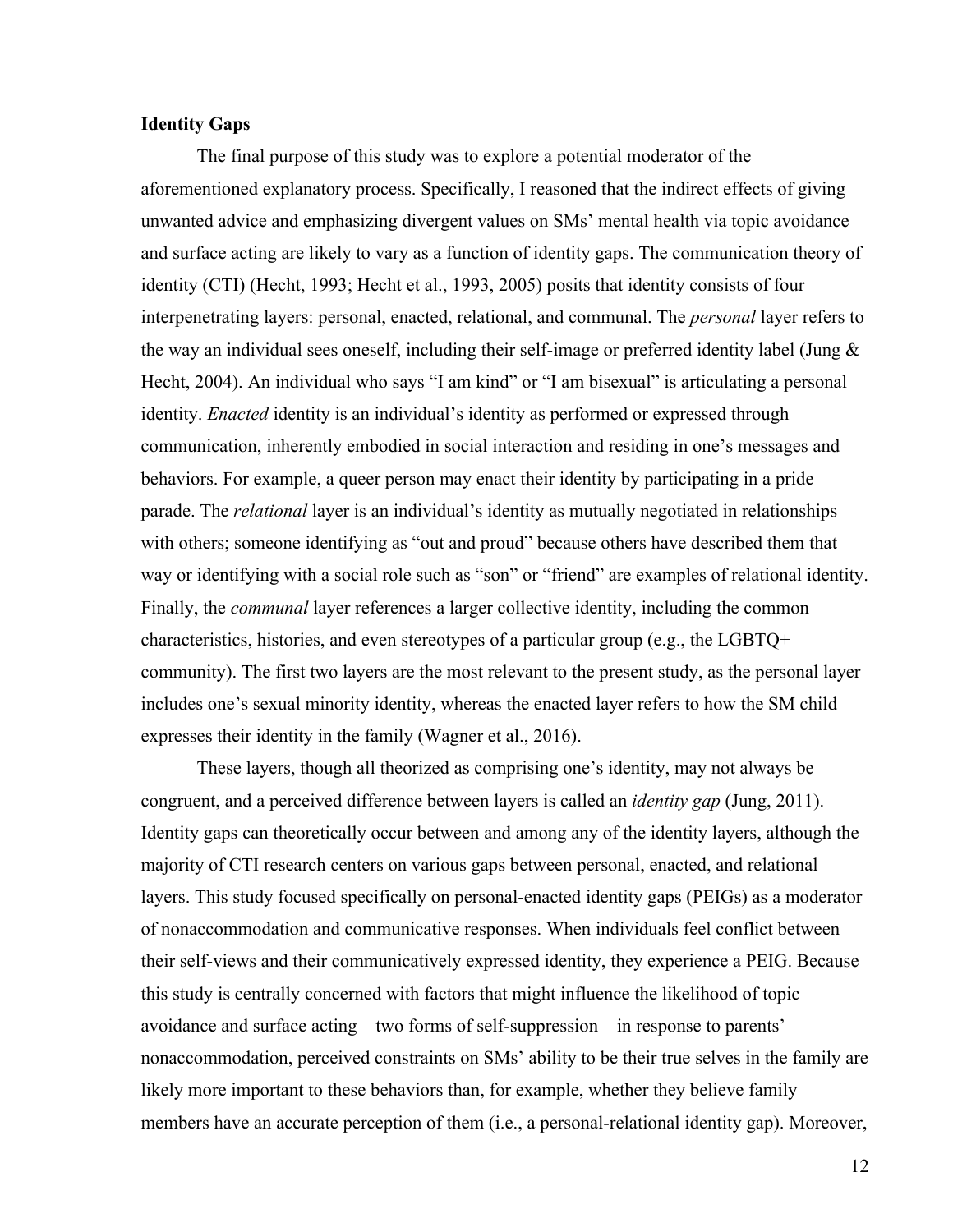research has demonstrated that PEIGs are associated with increased levels of depression (Jung & Hecht, 2008), less communication and relationship satisfaction (Kam & Hecht, 2009), perceived discrimination in educational contexts (Wadsworth et al., 2008), less likelihood of maintaining relationships in the future with family members, and less relational solidarity (Phillips et al., 2018). Among a number of studies, PEIGs tended to produce larger associations with these outcomes than did other identity gaps, such as personal-relational (PRIG) and enacted-relational gaps (ERIG) (Jung, 2011; Jung & Hecht, 2004; Phillips et al., 2018). Scholars suggest that these findings may be explained by the fact that PEIGs likely precede other gaps, especially PRIGs and ERIGs (Jung & Hecht, 2004, 2008). Therefore, in the present study, the experience of PEIGs are considered the most relevant moderator for the relationship between parents' nonaccommodation and SMs' communicative responses and mental health.

If a SM adult feels they cannot express their true identity in their family, they may be more likely to respond to parental nonaccommodation with more frequent surface acting and topic avoidance. For instance, Kam and Hecht (2009) found that young adult grandchildren who experience a PEIG with their grandparent are more likely to engage in topic avoidance. If the same kind of association holds true for SM adult children, this in turn may heighten their stress levels and potentially undermine their mental health. The more constrained an adult child feels in expressing their true identity (i.e., high PEIG), the more driven they may be to hide their emotional reactions and avoid SM-related topics in response to parents' unwanted advice or emphasis on divergent values. Conversely, if one has little issue expressing their true self in the family (i.e., low PEIG), they may feel less of a need to manage conversational topics or minimize their true emotions, even when their parents are nonaccommodative. Thus, the degree to which SMs enact topic avoidance and surface acting in response to their parents' nonaccommodation, as well as the extent to which these responses mediate the effects of parents' nonaccommodation on their SM child's mental health, may depend upon the child's PEIG. To test this line of reasoning, I proposed a final hypothesis representing a test of a moderated mediation model:

*H*8: SM adult children's personal-enacted identity gaps will moderate the indirect effects of their perceptions of parents' nonaccommodation (i.e., giving unwanted advice and emphasizing divergent values) on their mental health through their topic avoidance and surface acting with parents.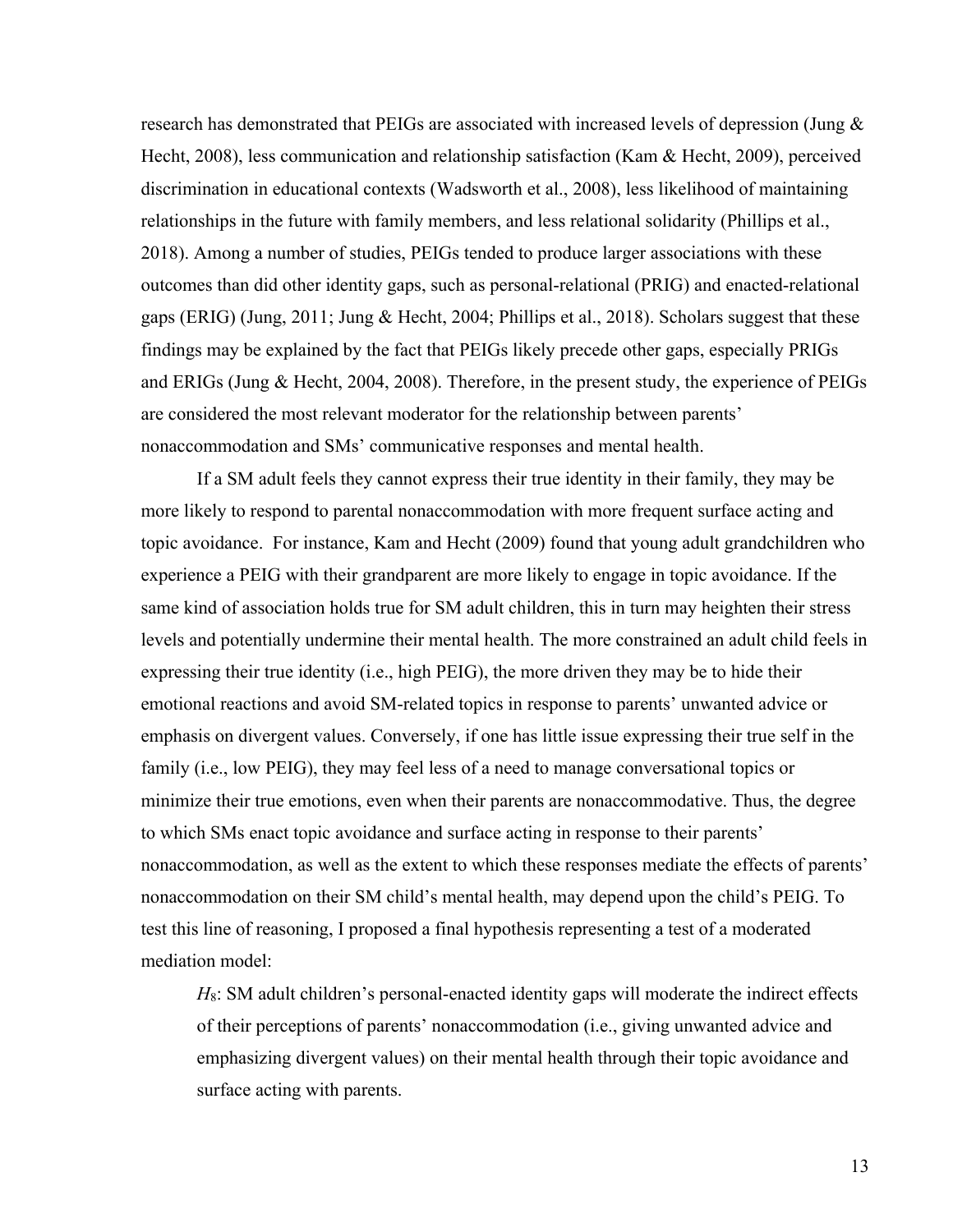#### **Method**

#### **Participants**

Participants included 219 sexual minority adults ranging in age from 18 to 54 (*M* = 22.1,  $SD = 4.6$ ). Over half of the participants identified as White (66.7%,  $n = 146$ ), with the remaining participants identifying as multiethnic or multiracial (13.2%, *n* = 29), Latinx/Hispanic (11.4%, *n* = 25), Asian American or Pacific Islander (3.7%, *n* = 8), Black or African American (3.2%, *n* = 7), or other (1.4%,  $n = 7$ ). In terms of gender orientation, 59.8% ( $n = 131$ ) identified as female, 20.5% ( $n = 45$ ) identified as male, and 16.4% ( $n = 36$ ) identified as non-binary, with the remaining participants identifying as genderfluid ( $n = 3$ ), genderqueer ( $n = 2$ ), questioning ( $n =$ 1), or man nonconforming ( $n = 1$ ). Almost 40% of participants identified as bisexual (39.7%,  $n =$ 87), 19.6% identified as lesbian (*n* = 43), 14.6% as queer (*n* = 32), 13.2% as gay (*n* = 29), 7.8% as pansexual (*n* = 17), 1.4% as asexual (*n* = 3), 0.5% as fluid (*n* = 1), 0.5% as polyamorous (*n* = 1), and 2.7% self-identified with some other sexual orientation  $(n = 6)$ .

When asked who their primary caretakers were growing up (or who they primarily lived with), 63.9% reported living with both their mother and father (*n* = 140), although 21.9% lived with their mother only ( $n = 48$ ), 5.5% with mother and stepfather ( $n = 12$ ), 2.3% with father and stepmother ( $n = 5$ ), 1.8% with their father only ( $n = 4$ ), .5% with two mothers ( $n = 1$ ), and the remaining 4.1% reported some other caretakers  $(n = 9)$ . Most participants' parents were living (93.6%,  $n = 205$ ) and were married (62.6%,  $n = 137$ ), with an average length of marriage of 25 years (*SD* = 8.37). Of those whose parents were divorced (33.8%,  $n = 74$ ), the average length of time since the divorce was 13.3 years  $(SD = 7.30)$ . In a typical week, participants reported talking an average of 12.7 hours ( $SD = 23.2$ ) per week with their mother and 5.6 hours ( $SD =$ 12.6) per week with their father. Finally, given the focus of the present study (i.e., both parents' nonaccommodation), only participants for whom both parents were living were included in tests of the hypotheses, creating a final sample size of 205 participants.

#### **Procedure**

After obtaining human subjects approval, participants were recruited through snowball sampling procedures and online distribution on the researcher's personal social pages. Specifically, participants were recruited through Facebook, Twitter, and Instagram; from these sites, survey information was then forwarded to other queer social networks, such as university gender and sexuality courses, gay-straight alliance groups, and online support groups. In order to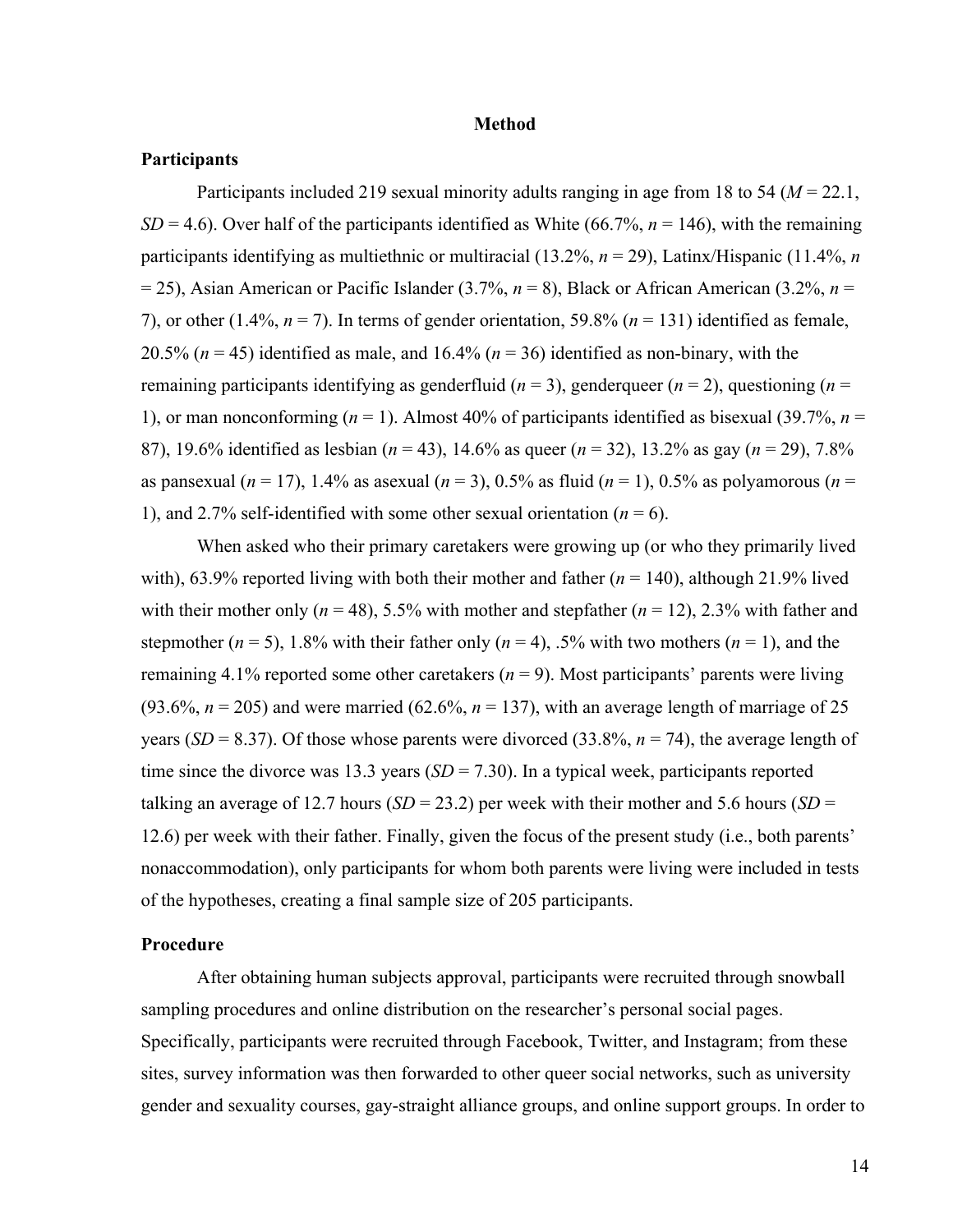participate, respondents had to be 18 years of age or older, self-identify as non-heterosexual (e.g., gay, lesbian, bisexual, pansexual, queer, etc.), and have parents who were aware of their sexual identity. Prior to completing the online survey, participants read an informed consent page, learned that their participation was voluntary, and verified that they met the recruitment criteria. Upon providing informed consent, participants then completed an anonymous survey using Qualtrics software. The presentation of each measure, as well as the order of questions in each measure, were randomized to minimize order effects.

#### **Measures**

Participants were first asked a series of demographic questions, including their gender, age, race/ethnicity, and sexual orientation. Additional information about parents was collected, such as marital/divorce status, average time talking with each parent in a typical week, and which parent(s) the child primarily lived with. The following sections describe the remaining measures for each variable in this study (see Appendix for all items).

#### *Perceptions of Parents' Nonaccommodation*

Perceptions of each parent's nonaccommodative behaviors were measured using an adapted version of Colaner et al.'s (2014) nonaccommodation scale. Originally developed to assess nonaccommodative behaviors when discussing religious identity, the scale was adapted so that each item focused on sexual identity as opposed to religious identity. Six items assessed participants' perceptions of parents emphasizing divergent values (e.g., "My mother expresses disapproval over my sexual orientation" and "I feel as though my father tries to convince me that my sexual identity is wrong"). Seven items assessed perceptions that parents gave unwanted advice related to participants' sexual identities (e.g., "My father tries to tell me how open I should be with my sexual orientation" and "My mother tells me what I should and shouldn't do based on her beliefs"). Responses were solicited using a 5-point Likert scale that ranged from (1) *strongly disagree* to (5) *strongly agree*. Researchers have demonstrated the validity and reliability of the original scale (Colaner et al., 2014; Morgan et al., 2020). In this study, the adapted measure produced excellent internal reliability with McDonald's (1999) coefficient omegas of .92 [95% CI: .90, .94] and .94 [95% CI: .92, .95] for mother's and father's emphasizing of divergent values, respectively, as well as omegas of .89  $_{[95\% \text{ CI} : 86, .91]}$  and .92  $_{[95\% \text{ CI} : 89, .94]}$  for mother's and father's unwanted advice, respectively.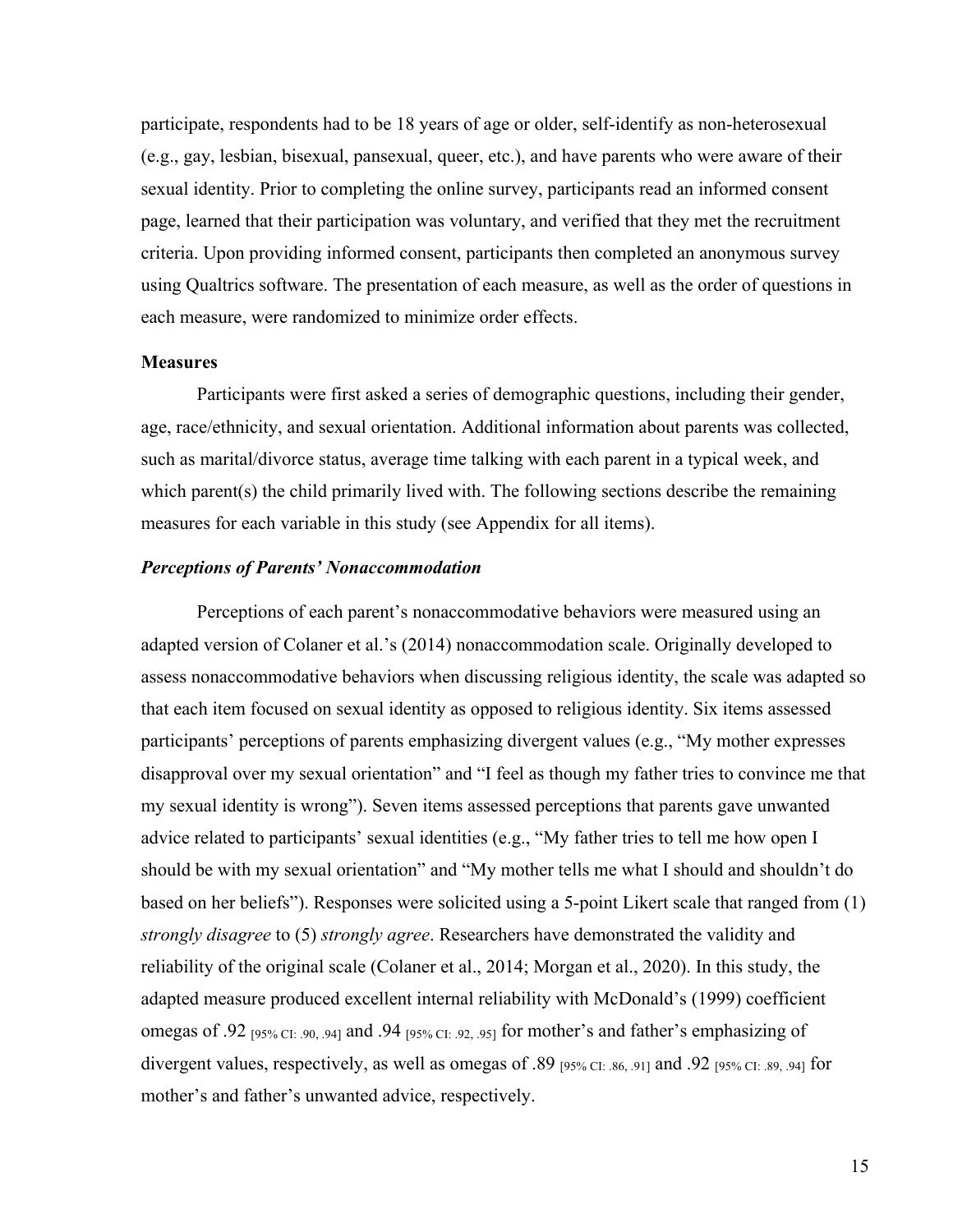#### *Surface Acting*

Participants indicated their surface acting with each parent using the surface acting subscale of the Emotion Labor in Families (ELF) scale (Schrodt & O'Mara, 2019). The original subscale of the ELF contains 13 items measuring surface acting with parents in general using a 7-point frequency scale that ranges from (1) *never* to (7) *almost always*. For this study, the directions instructed participants to report their surface acting with parents when discussing the participant's sexual identity or other LGBTQ+ topics. Participants then indicated how often they engaged in surface acting with each parent on this specific issue (e.g., "I resist expressing my true feelings when talking to my mother," "When talking with my father, I fake the emotions I show"). Previous research has demonstrated the construct validity and reliability of the surface acting subscale of the ELF, with a previous alpha coefficient of .98 (Schrodt, 2020; Schrodt  $\&$ O'Mara, 2019). In this study, the adapted measure produced excellent internal reliability with a coefficent  $\omega$  of .98  $_{[95\% \text{ CI}: 97, 98]}$  for both reports of surface acting with mother and father.

#### *Topic Avoidance*

Guerrero and Afifi's (1995) topic avoidance scale was modified to include items specifically about sexual minorities. Thirteen items on a 7-point Likert-type scale ranging from (1) *never avoid* to (7) *always avoid* were used to measure the extent to which participants avoided talking about certain topics with each parent (e.g., relationship norms, failures, LGBT+ issues and politics). The validity and reliability of this scale is well documented, with previous research reporting an alpha coefficient of .93 (Guerrero & Afifi, 1995). In this study, the scale produced excellent internal reliability with a coefficent  $\omega$  of .95 [95% CI: .94, .96] for both reports of topic avoidance with mother and father.

#### *Personal Enacted Identity Gaps*

Participants' reports of PEIGs in their family were measured using Jung and Hecht's (2004) measure. Participants responded to 11 items using a 7-point Likert scale that ranged from (1) *strongly disagree* to (7) *strongly agree*. Example items included "I freely express the real me in communication with my family members" (reverse-coded) and "I do not reveal important aspects of myself in communication with my family members." Researchers have demonstrated the validity and reliability of Jung and Hecht's (2004) scale, with previous alpha coefficients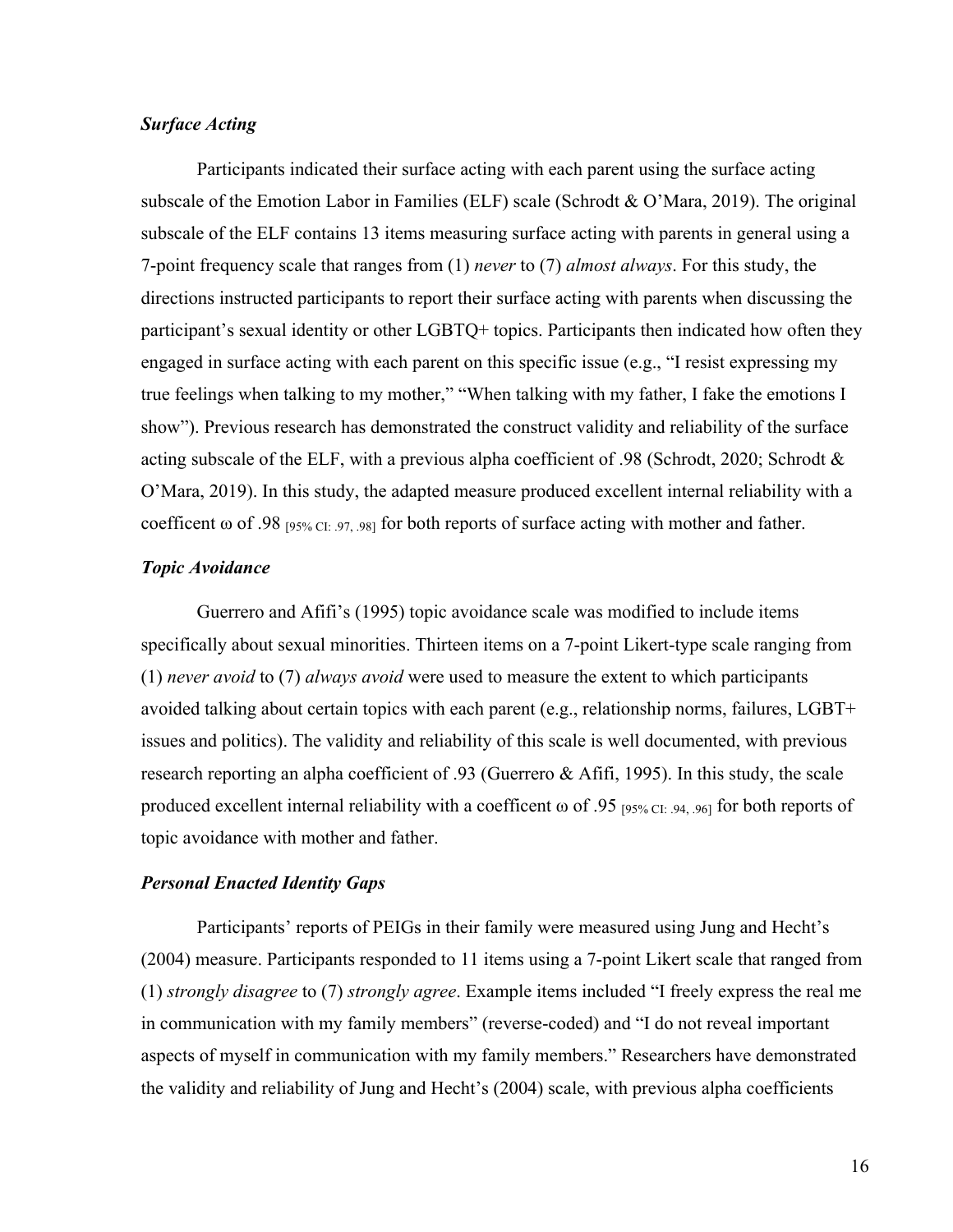ranging from .89 to .94 (Jung & Hecht, 2004; Phillips et al, 2018). In this study, the measure produced excellent internal reliability with a coefficent  $\omega$  of .95 [95% CI: .94, .96].

#### *Mental Health*

Participants' mental health was assessed using the 9-item mental health subscale of Dornbusch et al.'s (1991) measure of physical and mental health symptoms. Using a four-point frequency scale that ranged from (0) *Never* to (3) *Three or more times*, participants indicated how often over the past two weeks they had felt certain symptoms (e.g., "Felt tense or irritable," "Felt apart or alone"), with higher composite scores representing more symptoms (and thus, poorer mental health). Previous research has demonstrated the validity and reliability of this scale with an alpha coefficient of .87 (Schrodt, 2020). In this study, the mental health subscale produced sufficient internal reliability with a coefficient  $\omega$  of .79 [95% CI: .75, .83].

#### **Data Analysis**

 $H_1, H_2, H_3, H_5$ , and  $H_6$  were tested using Pearson's product-moment correlations in SPSS (ver. 24). To test  $H_4$  and  $H_7$ , simple mediation models were obtained using Model 4 in Hayes's (2018) PROCESS macro (ver. 3.1) for SPSS. To test  $H_8$ , two moderated mediation models were estimated using Model 59 in PROCESS, one for each parent. To simplify the analyses, parents' unwanted advice and messages emphasizing divergent values were averaged together to form a composite (nonaccommodation) predictor  $(X)$  of mental health  $(Y)$ , topic avoidance  $(M<sub>1</sub>)$  and surface acting  $(M_2)$  were positioned as parallel mediators, and PEIG  $(W)$  was positioned as a moderator of this parallel mediation model. Indirect effects for all models were estimated using bias-corrected and accelerated confidence intervals with 10,000 bootstrapped samples.

#### **Results**

#### **Preliminary Analyses**

Descriptive statistics, including means, standard deviations, and Pearson's productmoment correlations for all variables, are presented in Table 1. Preliminary analyses revealed no significant differences in mental health symptoms between participants from first-marriage (*n* = 135,  $M = 2.00$ ,  $SD = .65$ ) and divorced families ( $n = 70$ ,  $M = 2.00$ ,  $SD = .68$ ),  $t(203) = -.02$ ,  $p >$ .05. Likewise, with the exception of a small, but negligible association between average talk time with mother in a typical week and mental health symptoms ( $r = .16$ ,  $p < .05$ ), no significant associations emerged between age, length of parents' marriage, average talk time with father in a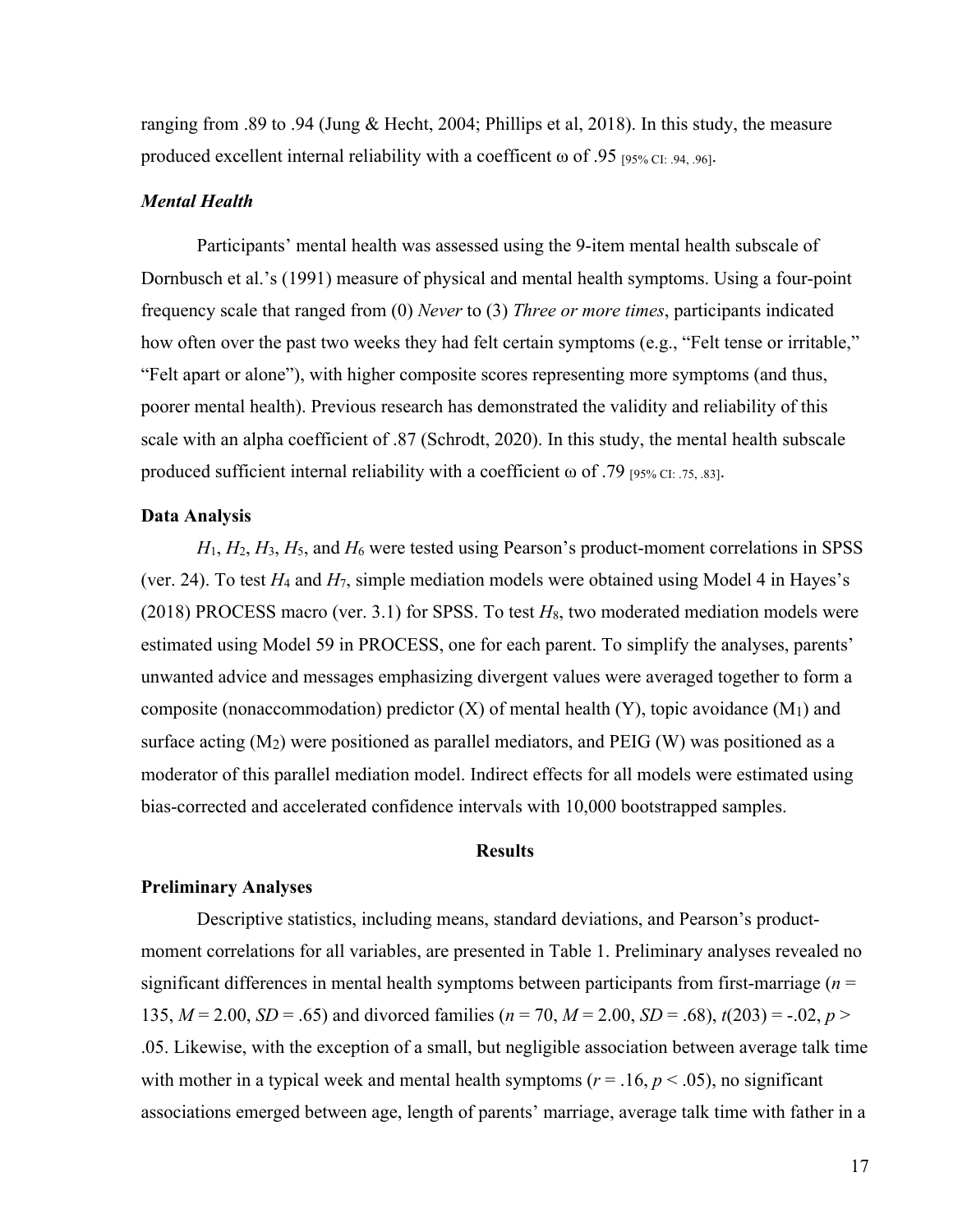typical week, and participants' mental health. Consequently, the simple and moderated mediation models were tested without the inclusion of control variables.

### **Table 1**

*Descriptive Statistics and Pearson's Product-moment Correlations for All Variables (N* = 205)

| 8       |
|---------|
|         |
|         |
|         |
|         |
|         |
|         |
|         |
|         |
|         |
|         |
|         |
|         |
| $.34**$ |
|         |

*Note.* NON-AC = nonaccommodation.  $SA = \text{surface}$  acting. TA = topic avoidance. PEIG = personal enacted identity gap. MHS = mental health symptoms. <sup>a</sup>Responses were solicited using a five-point scale. <sup>b</sup>Responses were solicited using a four-point scale.  $**p* < .05.$   $**p* < .01.$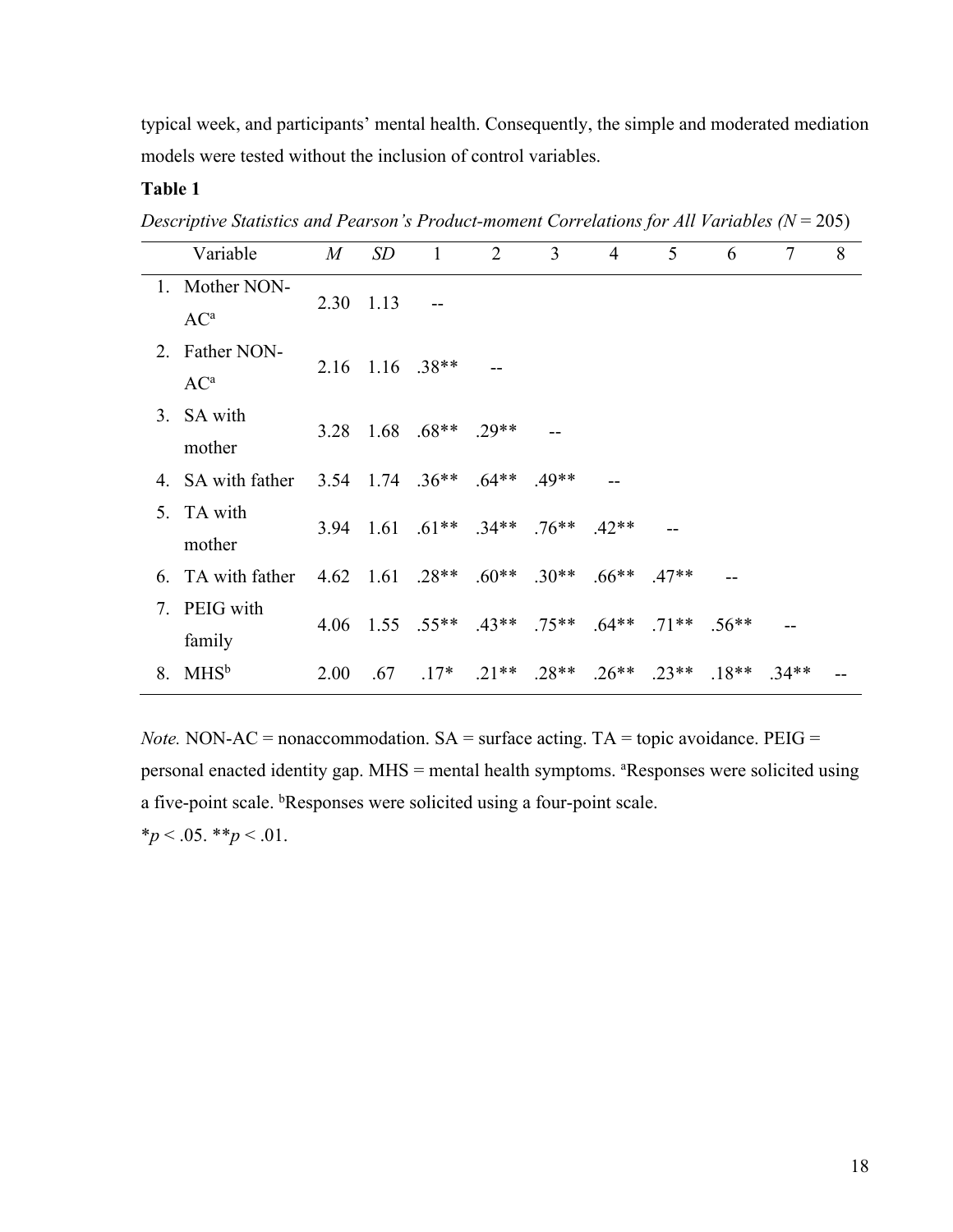#### **Primary Analyses**

*H*<sup>1</sup> predicted that SM adult children's perceptions of their parents' nonaccommodation about their SM identity would be inversely associated with their mental health. As noted in Table 1, the results indicated that perceptions of both mother's nonaccommodation  $(r = .17, p < .05)$ and father's nonaccommodation ( $r = .21$ ,  $p < .01$ ) were positively associated with mental health symptoms. Thus,  $H_1$  was supported.

*H*<sup>2</sup> predicted that perceptions of parents' nonaccommodation when discussing matters of sexual identity would be positively associated with SM adult children's topic avoidance with parents. Both mother's nonaccommodation ( $r = .61$ ,  $p < .01$ ) and father's nonaccommodation ( $r$ )  $= 0.60, p \lt 0.01$ ) were positively associated with children's topic avoidance with each parent. Hence,  $H_2$  was supported.

*H*<sup>3</sup> predicted that SM adult children's topic avoidance with parents is inversely associated with their mental health. This hypothesis was also supported, as the results revealed that topic avoidance with both mother ( $r = .23$ ,  $p < .01$ ) and father ( $r = .18$ ,  $p < .01$ ) was positively associated with children's mental health symptoms, and thus, inversely associated with their mental health.

To test *H*4, which predicted that topic avoidance with parents would mediate the inverse association between perceptions of parents' nonaccommodation and children's mental health, a simple mediation model was obtained using Model 4 in PROCESS. For topic avoidance with mother, the model produced a significant multiple correlation coefficient,  $R = .23$ ,  $F(2, 202) =$ 5.60, *p* < .01, accounting for 5.3% of the shared variance in children's mental health symptoms. Topic avoidance with mother emerged as the only direct predictor of mental health symptoms, *b*   $= .08$ , *SE* = .04, *t* = 2.21, *p* < .05. The indirect effect of mother's nonaccommodation through topic avoidance with mother was also significant,  $b = .07$ ,  $SE = .03$ , 95% CI: .007, .131. For topic avoidance with father, however, the results of the second mediation model revealed a nonsignificant indirect effect of father's nonaccommodation on children's mental health,  $b = .03$ , SE  $= .03, 95\%$  CI:  $-.029, .094$ . Although the overall model was significant,  $R = .22, F(2, 202) =$ 5.05, *p* < .01, accounting for 4.8% of the shared variance in children's mental health symptoms, neither father's nonaccommodation nor children's topic avoidance emerged as significant predictors in the model (likely due to multicollinearity). Thus, *H*<sup>4</sup> was partially supported given a significant indirect effect thought mother's topic avoidance but not through father's topic avoidance.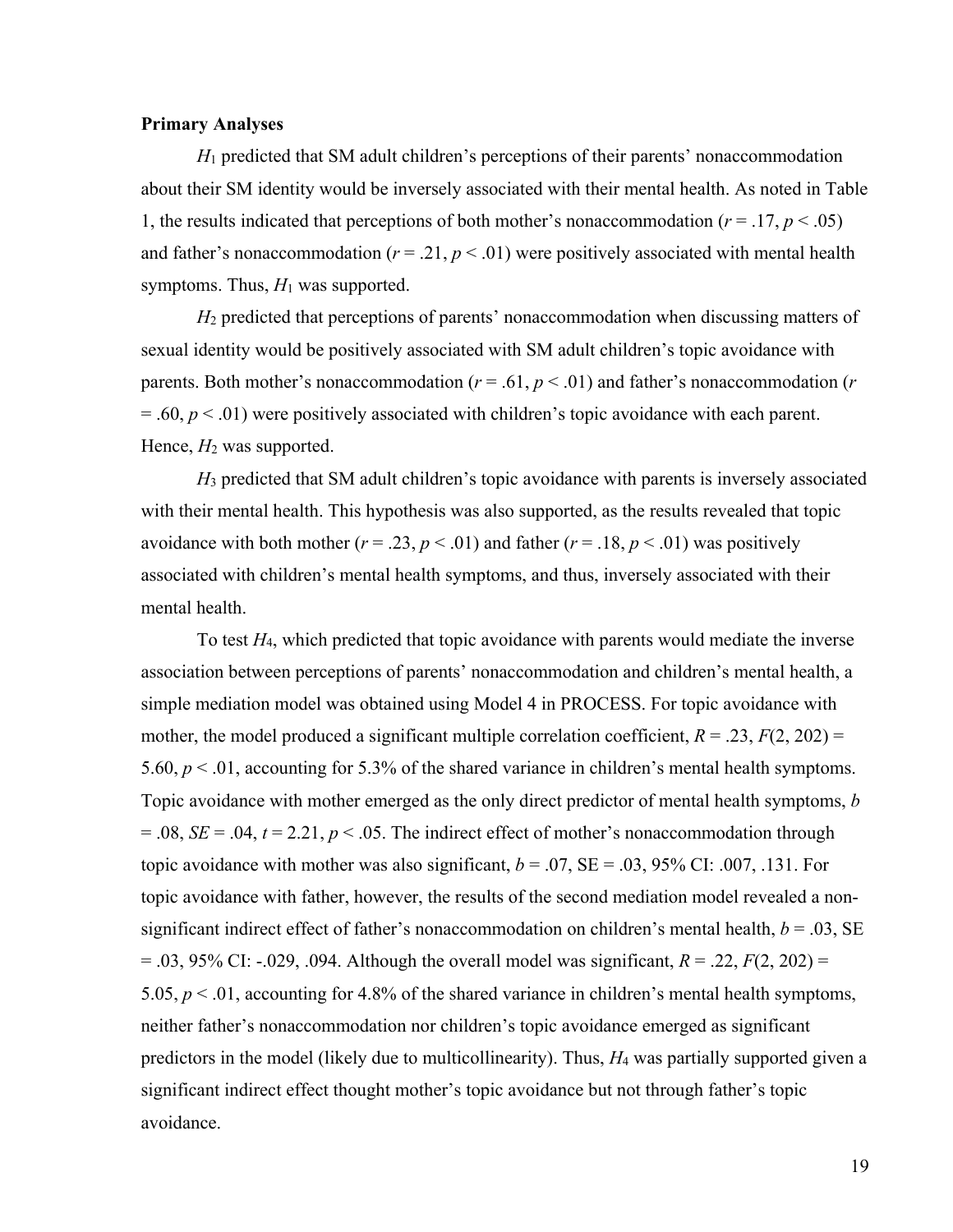*H*<sup>5</sup> predicted that perceptions of parents' nonaccommodation would be positively associated with children's surface acting with parents when talking about matters of sexual identity. As noted in Table 1, this hypothesis was supported, as perceptions of both mother's and father's nonaccommodation are positively associated with children's reports of surface acting with mother  $(r = .68, p < .01)$  and father  $(r = .64, p < .01)$ , respectively.

*H*<sup>6</sup> predicted that SM adult children's surface acting with parents would be inversely associated with their mental health. Again, the results supported this hypothesis as well, as surface acting with mother ( $r = .28$ ,  $p < .01$ ) and father ( $r = .26$ ,  $p < .01$ ) are both positively associated with mental health symptoms and thus, inversely associated with mental health.

To test *H*7, which predicted that children's surface acting with parents mediates the inverse association between parents' nonaccommodation and children's mental health, two simple mediation models were obtained using Model 4 in PROCESS. The model for surface acting with mother produced a significant multiple correlation coefficient,  $R = .28$ ,  $F(2, 202) =$ 8.33, *p* < .001, accounting for 7.6% of the shared variance in mental health symptoms. The direct effect of surface acting with mother emerged as a significant predictor in the model,  $b = .12$ , *SE* = .04, *t* = 3.19, *p* < .01, as did the indirect effect of mother's nonaccommodation on children's mental health via surface acting with mother,  $b = .12$ ,  $SE = .04$ , 95% CI: .046, .187. Likewise, the model for surface acting with father also produced a significant multiple correlation coefficient,  $R = .27$ ,  $F(2, 202) = 7.80$ ,  $p < .001$ , accounting for 7.2% of the shared variance in mental health symptoms. Again, the direct effect of surface acting with father emerged as a significant predictor in the model,  $b = .08$ ,  $SE = .03$ ,  $t = 2.53$ ,  $p < .01$ , as did the indirect effect of father's nonaccommodation on children's mental health via surface acting with father, *b* = .08, *SE* = .03, 95% CI: .022, .150. Thus,  $H_7$  was supported.

The final set of analyses tested H8, which predicted that SM adult children's PEIGs with their family would moderate the indirect effects of their parents' nonaccommodation on their mental health via their topic avoidance and surface acting with parents. Two moderated mediation models were tested using Model 59 in PROCESS, one for reports of nonaccommodation, topic avoidance, and surface acting with each parent. The model for mother's nonaccommodation produced a significant multiple correlation coefficient,  $R = .34$ ,  $F(5, 199) = 5.36, p < .001$ , accounting for 11.9% of the shared variance in children's mental health symptoms. An examination of the beta weights revealed that mother's nonaccommodation  $(b = .57, SE = .22, t = 2.57, p < .05)$  and children's PEIGs  $(b = .59, SE = .10, t = 5.80, p < .001)$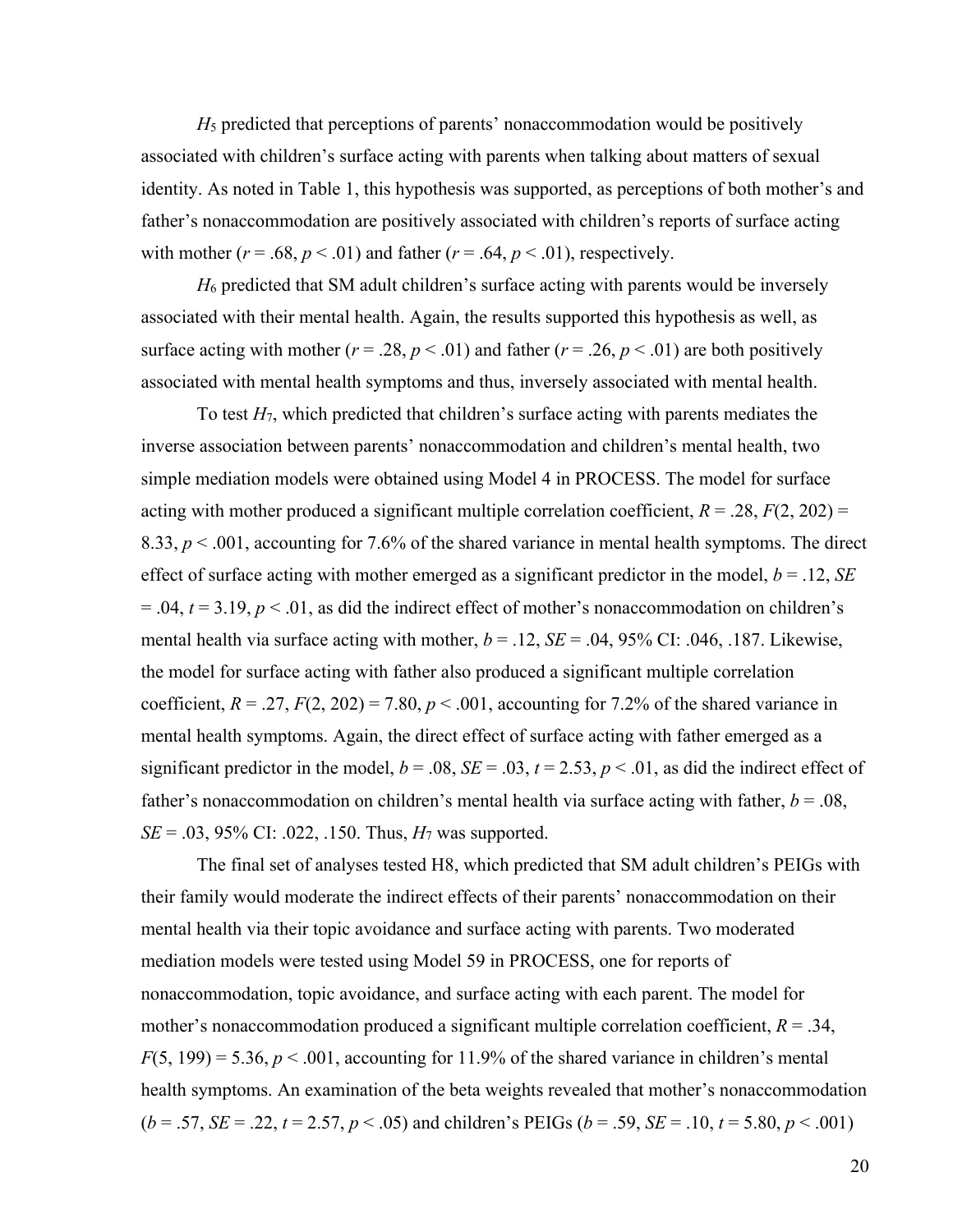predicted surface acting with mother. Likewise, mother's nonaccommodation (*b* = .99, *SE* = .24,  $t = 4.19$ ,  $p < .001$ ), children's PEIGs ( $b = .77$ ,  $SE = .11$ ,  $t = 7.19$ ,  $p < .001$ ), and the interaction of mother's nonaccommodation x PEIGs ( $b = -11$ ,  $SE = .05$ ,  $t = -2.39$ ,  $p < .05$ ) emerged as significant predictors of topic avoidance with mother. Conditional effects revealed that the positive association between mother's nonaccommodation and children's topic avoidance diminished in magnitude as PEIGs with family grew from smaller  $(b = .73, SE = .14, t = 5.28, p$  $(6.001)$ , to moderate (*b* = .55, *SE* = .09, *t* = 6.30, *p* < .001), to larger gaps (*b* = .36, *SE* = .09, *t* = 4.00, *p* < .001). Only the direct effect of PEIGs with family emerged as a significant predictor of children's mental health symptoms ( $b = .17$ ,  $SE = .07$ ,  $t = 2.32$ ,  $p < .05$ ). The index of moderated mediation was not statistically significant (Index = .003, *SE* = .005, 95% CI: -.007, .015), and thus,  $H_8$  was not supported in the model for mothers.

The model for father's nonaccommodation produced a significant multiple correlation coefficient,  $R = .35$ ,  $F(5, 199) = 5.60$ ,  $p < .001$ , accounting for 12.3% of the shared variance in children's mental health symptoms. An examination of the beta weights revealed that father's nonaccommodation ( $b = .73$ ,  $SE = .20$ ,  $t = 3.58$ ,  $p < .001$ ) and children's PEIGs ( $b = .54$ ,  $SE =$ .11,  $t = 4.85$ ,  $p < .001$ ) predicted surface acting with father. Likewise, father's nonaccommodation ( $b = .87$ ,  $SE = .21$ ,  $t = 4.21$ ,  $p < .001$ ) and children's PEIGs ( $b = .53$ ,  $SE =$ .11,  $t = 4.69$ ,  $p < .001$ ) emerged as significant predictors of topic avoidance with father. As was the case in the model for mothers, only the direct effect of PEIGs with family emerged as a significant predictor of children's mental health symptoms ( $b = .15$ ,  $SE = .07$ ,  $t = 2.36$ ,  $p < .05$ ). The index of moderated mediation was not statistically significant (Index  $= .002$ , *SE*  $= .004$ , 95% CI: -.003, .011), and thus, *H*<sup>8</sup> was not supported in the model for fathers.

#### **Discussion**

Guided by CAT (Giles, 1973) and the CTI (Hecht, 1993; Hecht et al., 1993, 2005), the primary purpose of this project was to investigate the association between perceived parental nonaccommodation and SM children's mental health, test two potential communication processes that may explain this association, and explore the moderating effect of PEIGs on this mediated process. Overall, the results largely support the theoretical line of reasoning advanced in this report, although some forms of reasoning received greater support than others. Parents' nonaccommodation is positively associated with SM children's surface acting and topic avoidance, and inversely associated with mental health. Whereas surface acting mediated the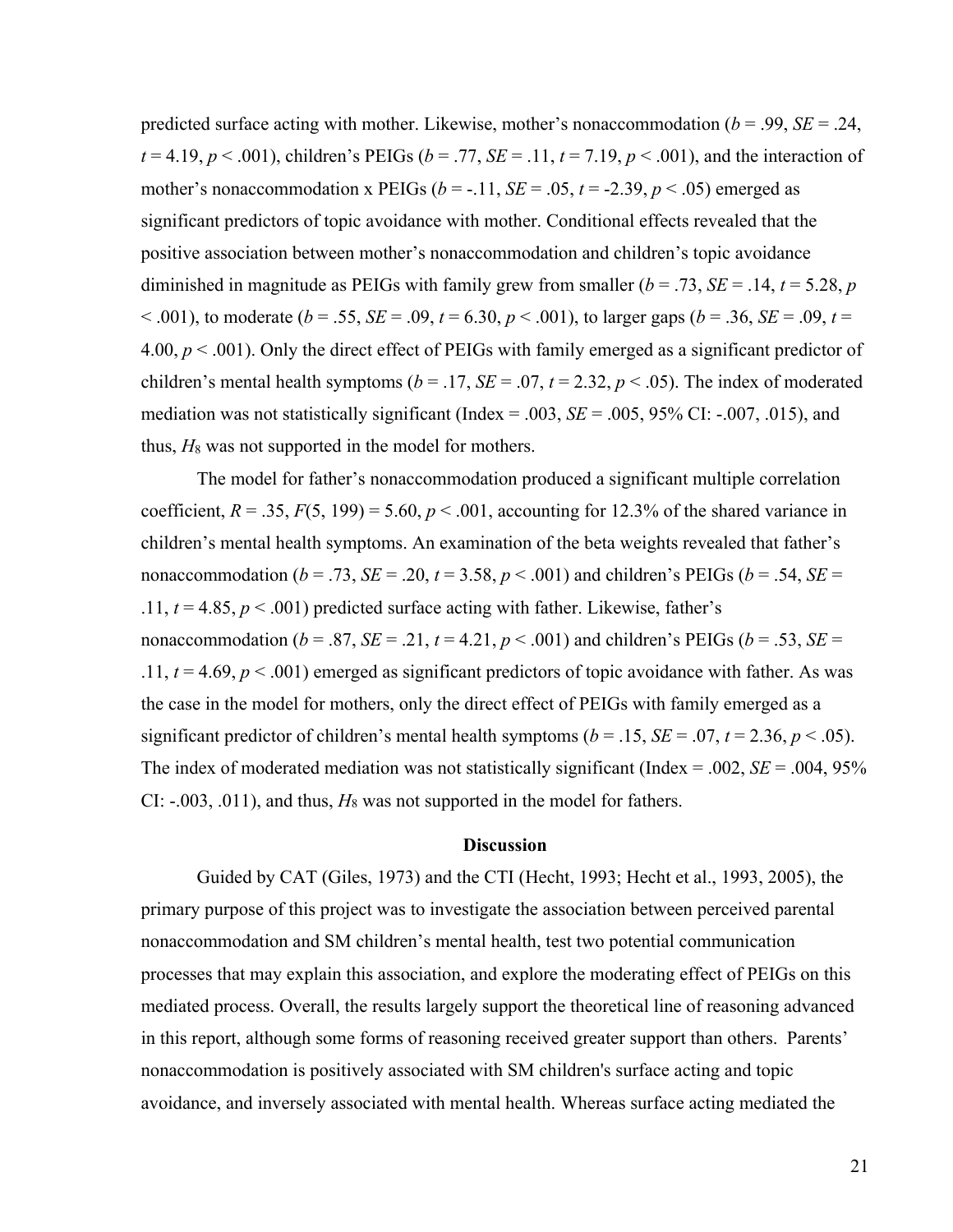associations between perceptions of both parents' nonaccommodation and children's mental health, topic avoidance did not emerge as a significant mediator. Likewise, and contrary to my theorizing, PEIGs with the family did not moderate this explanatory process. Nevertheless, the findings advance CTI and CAT by offering at least three implications worth noting.

First, the results extend Butauski's (2018, 2020) research by establishing the negative association between SMs' perceptions of their mother's and father's nonaccommodation behaviors and their own mental health. Consistent with research on parental rejection of LGBTQ+ children (Kibrik et al., 2019), when parents engage in nonaccommodation related to the child's sexual identity, such as singling them out for their identity, emphasizing distinctions in their beliefs related to the child's sexual identity, or trying to control how they express it, such behaviors are likely to undermine the child's mental health. This is meaningful given that ongoing communication about children's SM identities may be harmful even if family relations do not appear overtly contentious or hostile. Whereas one could easily point to the consequences of more extreme, hostile parental rejection behaviors (such as kicking the SM child out, using slurs, engaging in aggressive or abusive behavior, etc.), parents' communication need not necessarily be overtly hostile to harm children's well-being.

Although parents may be less likely to explicitly reject their child today compared to a decade or two ago (Denes & Afifi, 2014; Mezey, 2015), familial strain and tense conversations about sexual identity can be more subtle and constitute, nonetheless, a profound source of stress that undermines mental and emotional health. Emphasizing divergent values and giving unwanted advice may portray "incomplete acceptance" (Flockhart, 2019), a tension which, although many SMs would argue is better than the worst-case scenario (e.g., abuse), may nonetheless erode SM children's well-being. In fact, in the case of giving unwanted advice, the potential harm of nonaccommodative messages may be heightened because parents believe their messages are well-intentioned, thus reflecting greater inattentiveness to the potential harm of their messages. For example, parents may offer advice about how open children should be with their identity, suggest they can change their sexuality with the intention of protecting them from discrimination, or convey hope for what they believe would be a happier, easier life for their child. However, such advice may communicate that their acceptance is conditional or based upon their children's adherence to preconceived (and more acceptable) forms of identity. In turn, children may feel that their parents' messages overemphasize their differing identity as opposed to privileging their interpersonal relationship and personal communication needs. The link

22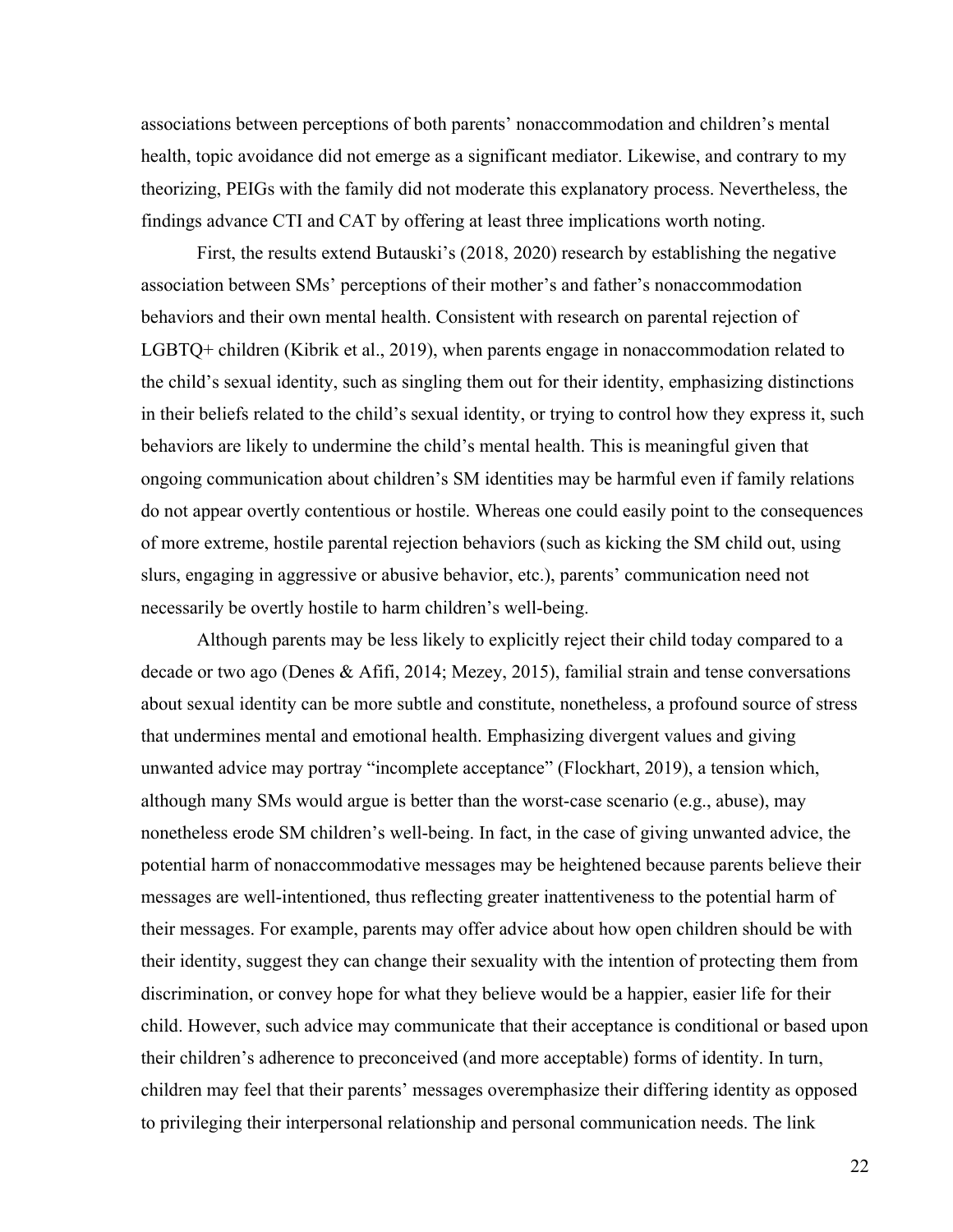between nonaccommodation and diminished mental health reported here is consistent with what we might expect in other domains of identity difference, mirroring and extending research such as Colaner et al.'s (2014) study of religious differences in the family.

The second implication to emerge from this study involves the degree to which topic avoidance and surface acting explain the inhibitory effects of nonaccommodation on mental health. Even though both forms of parental nonaccommodation (i.e., emphasizing divergent values and giving unwanted advice) are meaningfully associated with SM children's topic avoidance and surface acting with both parents, the results indicate that the indirect effect of parental nonaccommodation on their children's mental health may occur primarily through surface acting. One potential reason for this finding stems from the cognitive demand of surface acting compared to topic avoidance. Avoiding sexual-identity related conversations when parents are nonaccommodative may allow children to avoid some of the discomfort associated with such interactions, allowing them, in a sense, to "agree to disagree." Topic avoidance may therefore be less cognitively and emotionally taxing; evading the conversation helps them evade some of the consequences of further hurtful interactions. Compared to the choice to simply not discuss SMrelated topics, forcing inauthentic emotions while discussing their contested identity is perhaps more emotionally and cognitively taxing to SM children. Indeed, previous research has found emotion labor to be particularly distressing and associated with negative psychosocial outcomes such as stress (Hochschild, 1983; Schrodt, 2020), lower self-esteem (Schrodt, 2020), powerlessness (Tracy, 2005), and burnout (Wharton, 1993). Surface acting likely calls greater attention to an emotional and ideological divide between parents and children, as it involves an added, implicit expectation that the child must go along with their parents' prescriptions for their identity and emotional expressions. As a result of that expectation, the inauthenticity and emotional exhaustion of feigning emotions in response to nonaccommodation predicts worse mental health. In other words, communication that targets differences in sexual identity (e.g., emphasizing divergent values) and/or attempts to control some aspect of one's identity (e.g., giving unwanted advice) may imply that parents expect a certain behavior, expression, or adoption of identity that is different from the child's true nature or behaviors. When the expectation to meet a certain identity standard extends to rules for children's expressions of emotion, children's attempts to fake the required emotions may help explain the adverse effects of nonaccommodation, as surface acting demands more cognitive resources and may push children to emotional exhaustion (Schrodt, 2020). Hence, the stress induced by faking certain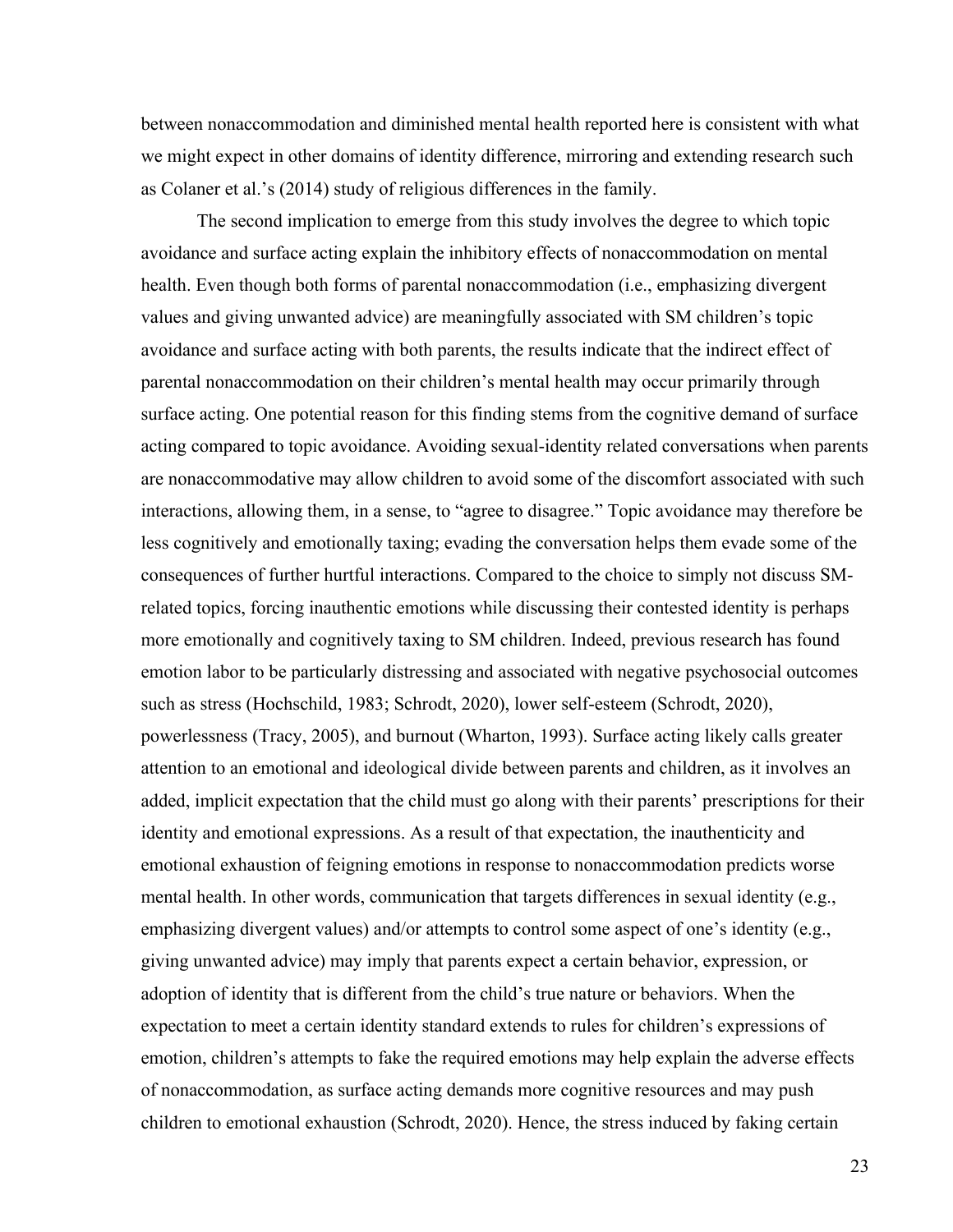emotions and conveying things that are inconsistent with one's true identity may explain why surface acting emerged as the more robust explanatory mechanism in the present study.

A third implication of this study is that PEIGs with the family do not moderate the explanatory process depicted in the hypothesized model. That is, the indirect associations between parents' nonaccommodation and SM children's mental health via children's surface acting are not conditioned by PEIGs with the family. Despite this, PEIGs are moderately associated with parents' nonaccommodation and children's surface acting and topic avoidance. Thus, it could be the case that PEIGs with the family are more global than individual gaps with each parent, and consequently, function more so as an additional mediator in this explanatory model than as a moderator or boundary condition. Instead of a more proximal, immediate frame that alters the magnitude of the indirect effects, as it is positioned in the current model, it may be that the discrepancy between SMs' self-views and communicatively expressed identity in the family operates as a more distal phenomenon that accumulates as a result of multiple instances of parental nonaccommodation and SMs' responses to them. Emphasizing divergent values and giving unwanted advice highlights the child's differing sexual identity, and multiple instances of such messaging over time generates tension surrounding their identity, potentially hampering the SM child's comfort expressing themselves within the family. If children subsequently respond to parents' nonaccommodation by masking their true emotions, the combined effects of parents' messaging and children's emotional censoring likely contribute to an overall inability to communicate with family members in a way that is consistent with who they really are.

Of course, parents are not the only members of the family that can exacerbate (or ameliorate) identity gaps with the family as a whole, as siblings (and other extended family members) likely play a role too. To the extent that children seek and value their parents' approval, respect, and validation, however, fluctuations in parents' (non)accommodative communication are likely to be particularly important in expanding or reducing SM children's PEIGs with the family. This is key, given that PEIGs produced the strongest correlation with mental health symptoms of all other variables in the present study, supporting previous research demonstrating the consequences of this particular identity gap for personal well-being (Jung & Hecht, 2008). Overall, then, the experience of PEIGs in the family may function as part of a serial mediation process whereby nonaccommodation impacts surface acting and topic avoidance, which in turn culminates in a greater identity gap with the family, which could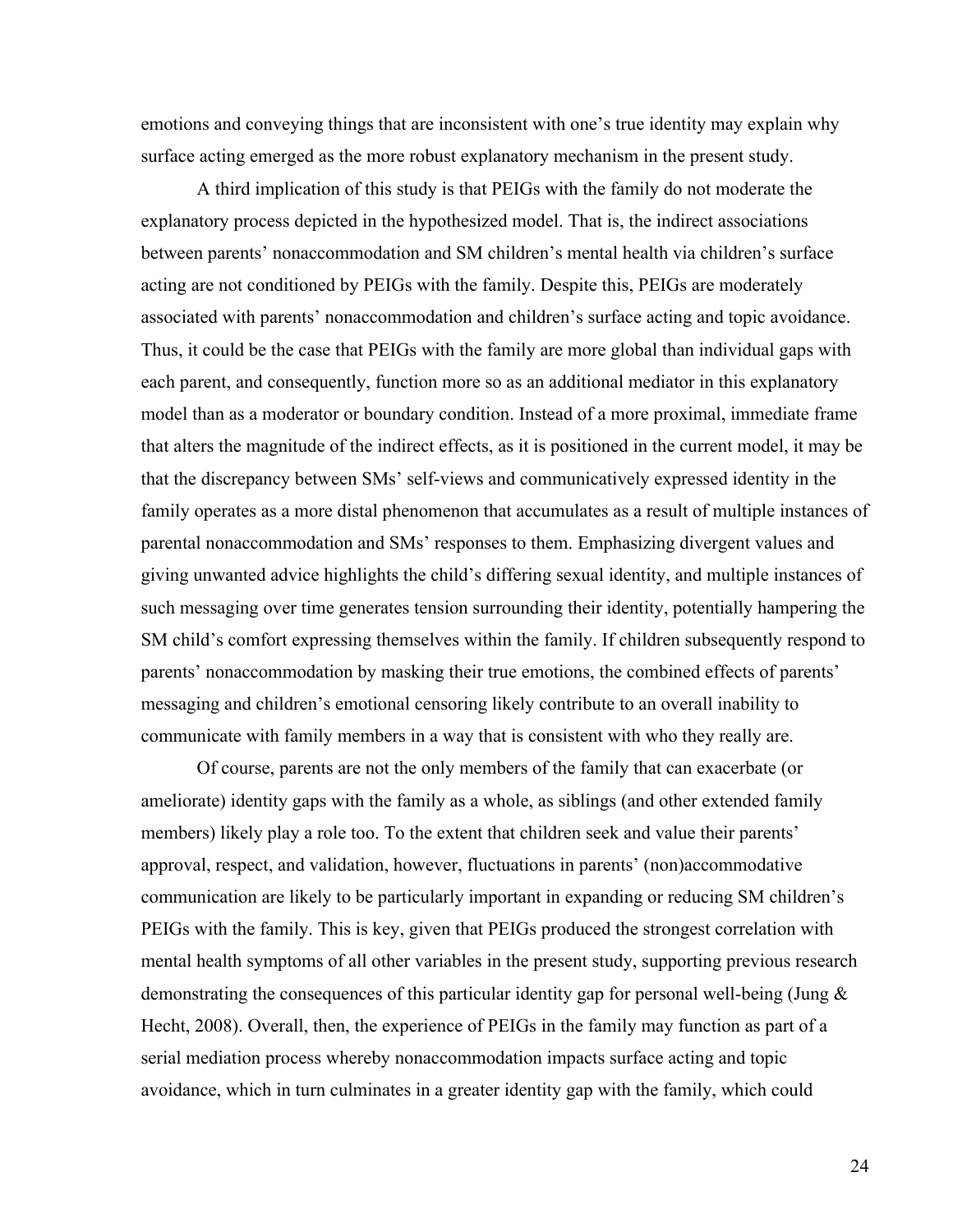consequently induce further stress and diminished mental well-being. Testing this line of reasoning is an important direction for future research.

#### **Theoretical and Practical Implications**

The present study offers several theoretical and practical implications as well. First, few studies of (non)accommodation exist which focus on the family communication experiences and challenges of SMs (see Soliz et al., 2010). The results of this study advance CAT by expanding our understanding of how intergroup processes intermingle with discussions of sexual identity in family relationships, particularly in ongoing interactions beyond the "coming out" event. Additionally, whereas the majority of the CAT literature focuses on the *relational* outcomes of (non)accommodation, this study suggests potential harmful effects of emphasizing divergent values and giving unwanted advice on personal well-being. It is possible that these mental health effects are particularly salient when the nonaccommodative messages pertain to sensitive or marginalized social identities, especially in close relationships wherein such messages would be more unexpected and potentially hurtful. Future research should explore the associations between mental health (and other measures of personal well-being) and nonaccommodation in other potentially relevant relationships and identity contexts. The findings also add to CAT by introducing surface acting as a potential mediator for the effects of nonaccommodation on mental health, suggesting that both nonaccommodative messages and recipients' potential responses to those messages may play a role in their effects on well-being. Future research may provide further insight into other behaviors and processes that help explain the impact of nonaccommodation on individuals' health and relationships.

This research also extends CTI in the context of SM children by calling attention to PEIGs as a cumulative experience potentially resulting from nonaccommodation with parents. Although the hypothesized moderating role of identity gaps was not supported, PEIGs in the family were moderately associated with the communication constructs in the model and with SM children's mental health. In fact, compared to all other constructs (i.e., nonaccommodation, topic avoidance, surface acting), PEIGs produced the strongest association with mental health symptoms, supporting previous findings on the negative psychosocial effects of identity gaps (e.g., Jung & Hecht, 2008; Wadsworth et al., 2008).

Moreover, this project builds upon on the nascent study of emotion labor in families by examining surface acting in the context of SM family relationships and providing support for its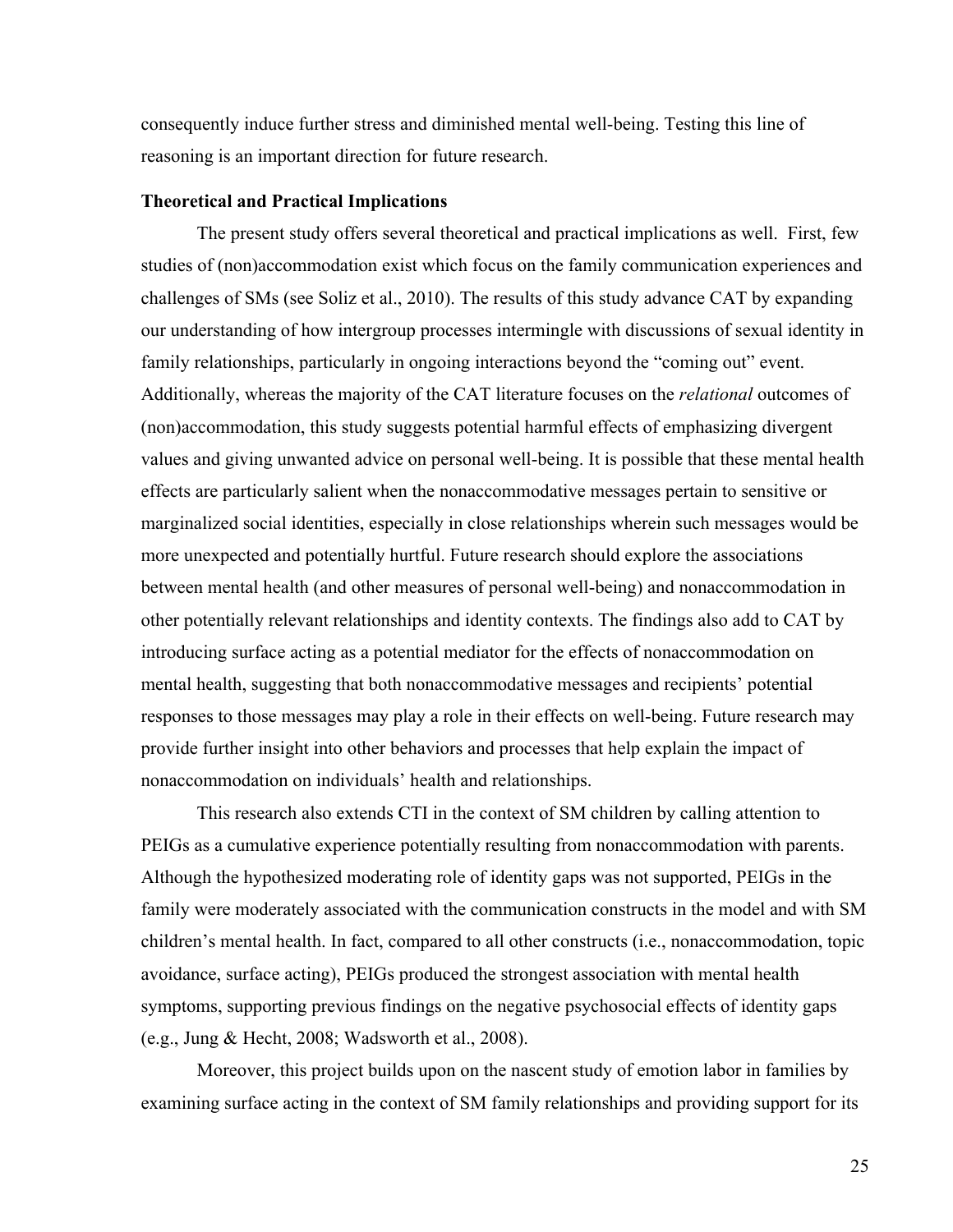previously reported consequences (Schrodt, 2020; Schrodt & O'Mara, 2019). Communication scholars should continue to explore potential outcomes of enacting emotion labor in families, especially through longitudinal research that tracks changes in emotion labor and related effects over time. Practically speaking, the findings of this study call attention to specific nonaccommodative behaviors—emphasizing divergent values and giving unwanted advice which parents enact that ultimately hurt their SM child and identify two maladaptive communication behaviors which heighten the burden on SMs' mental health. The results also help clinicians, therapists, and counselors better understand how certain kinds of responses from the SM child may have the unintended consequence of heightening the harmful effects of nonaccommodative behaviors on their wellbeing. Although SM children may come to believe that surface acting is a necessary or preferred response to avoid direct conflict or tension, based on the present findings, feigning the emotions expected by parents may actually heighten the intergroup distinctions emphasized by nonaccommodation and further harm their mental health.

An important question raised by these findings is whether there are certain types of prosocial responses that encourage greater sincerity in parent-child relationships and reduce stress. Rather than feigning emotions in response to identity-disconfirming, nonaccommodative messages, adaptive responses which promote mutual understanding (e.g., emotional and personal self-disclosure) might be a means of improving personal and relational outcomes. Children are hurt by parental messages that devalue their autonomy or show disregard (Mills et al., 2002), but hurtful interactions can potentially benefit relationships through open discussion that encourages feelings of being understood and recognition of the other's emotions (Gordon & Chen, 2016; McLaren & Sillars, 2020). Especially considering that parents may have good intentions behind their nonaccommodation and may not realize the implications of their communication on children's health, openly discussing how parents' messages impact them may benefit their personal and relational well-being by increasing perceived understanding and potentially deterring parents from future nonaccommodation. However, the effect of such openness may depend on attributions of parents' motivations for talking about the child's identity or SMs as a whole. Discussing one's stigma with non-supportive others can yield poorer well-being than telling no one at all (Major et al., 1990), so this strategy is likely to be more constructive with well-meaning parents who are closer to complete acceptance than parents who more firmly reject their child's identity. With more rigidly discriminatory parents, other coping behaviors such as setting boundaries (Dorrance Hall, 2016; LaSala, 2000) or seeking outside network support

26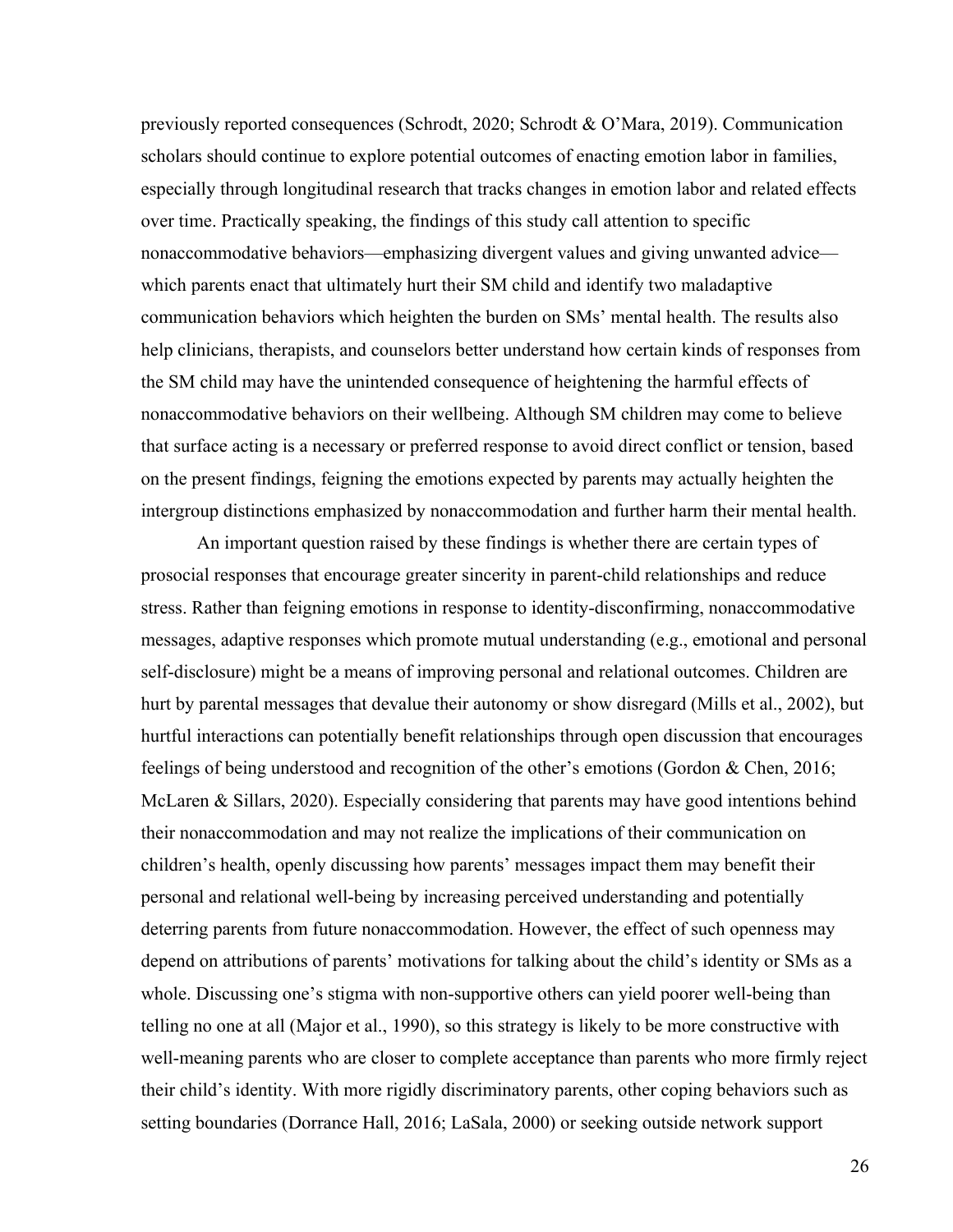(Ghosh, 2019) may be better suited to buffer the effects of nonaccommodation. Hence, future researchers should explore these and other potential prosocial responses to nonaccommodation.

#### **Limitations and Conclusion**

The contributions of this study should be interpreted with caution given the inherent limitations of the sample and research design. First, in terms of the sample, 67% of participants identified as White, 60% identified as female, and 40% identified as bisexual/pansexual (accounting for more than double any other sexual minority identity). Therefore, despite best efforts to gather a diverse, community-based sample of SM children, the present findings reflect, to some degree, the experiences of white female bisexuals. Another limitation is the reliance on cross-sectional, self-report survey data. Although advanced statistical models are useful for testing indirect associations and drawing inferences about explanatory processes, the use of correlational data precludes statements of causality. A fruitful direction for future research would be to examine responses over time to establish causal claims about parents' nonaccommodation and their SM children's responses to their nonaccommodative messages. Additionally, the data were collected only from children and thus measured as *perceived* nonaccommodation. Dyadic data would provide further insight as to whether parents' reports of their own behavior match their children's perceptions, as parents may be unaware of their own messages or consider their nonaccommodative messages nondescript.

These limitations notwithstanding, the results of this study provide preliminary evidence to suggest that parents' nonaccommodation is likely to have an adverse effect on their SM child's mental health, particularly via the child's tendency to engage in surface acting when having conversations about sexual identity and other LGBTQ+ topics. The findings also advance the literature on SMs' family communication, more generally, and CAT, CTI, emotion labor, and topic avoidance, specifically. It furthers an understanding of how interaction underscored by intergroup dynamics may hinder SMs' mental health and is, to my knowledge, the first to identify communication behaviors which help explain the link between nonaccommodation and mental well-being in this context. Given the struggles SMs face after coming out to family (Dunlap, 2014; Norwood, 2012; Nuru, 2014) and the increasing number of Americans who identify as LGBT (Gallup, 2021), it is important to examine ongoing parent-child interactions about children's SM identities. This project is one of hopefully many future steps in that direction.

27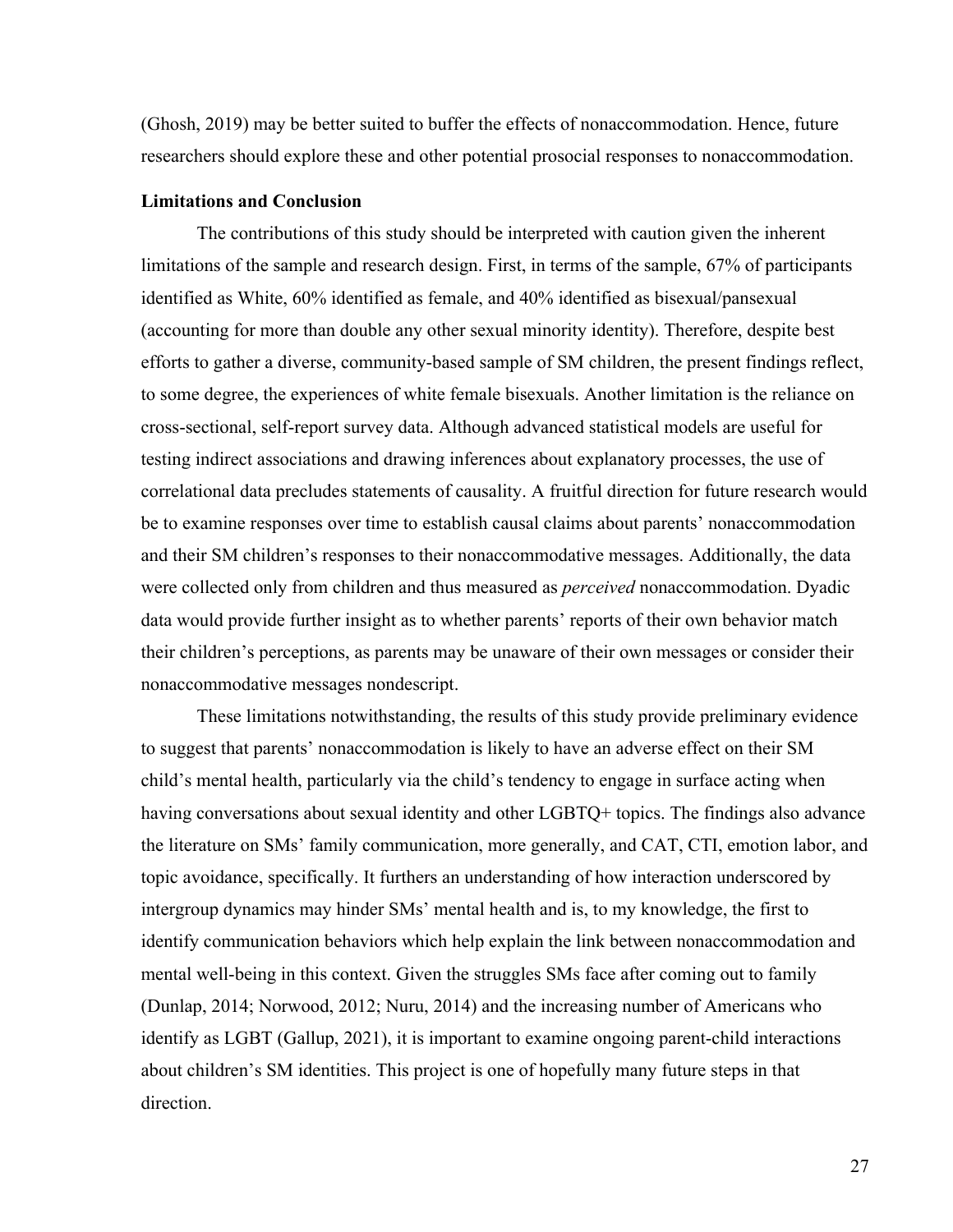#### **References**

- Afifi, T. D., & Schrodt, P. (2003). Uncertainty and the avoidance of the state of one's family in stepfamilies, post-divorce single-parent families, and first-marriage families. *Human Communication Research, 29*(4), 516–532. https://doi.org/10.1111/j.1468- 2958.2003.tb00854.x
- Afifi, T. D., Caughlin, J. P., & Afifi, W. A. (2007). The dark side (and light side) of avoidance and secrets. In B. Spitzberg & W. Cupach (Eds.), *The dark side of interpersonal communication* (pp. 61–92). Erlbaum.
- Afifi, W. A., & Burgoon, J. K. (1998). "We never talk about that": A comparison of cross-sex friendships and dating relationships on uncertainty and topic avoidance. *Personal Relationships, 5*(3), 255–272. https://doi.org/10.1111/j.1475-6811.1998.tb00171.x
- Afifi, W. A., Sc Guerrero, L. K. (2000). Motivations underlying topic avoidance in close relationships. In S. Petronio (Ed.), *Balancing the secrets of private disclosures* (pp. 165- 179). Erlbaum.
- Ashforth, B. E., & Humphrey, R. H. (1993). Emotional labor in service roles: The influence of identity. *Academy of Management Review, 18*(1), 88–115. https://doi.org/10.5465/amr.1993.3997508
- Baxter, L. A., & Wilmot, W. W. (1985). Taboo topics in close relationships. *Journal of Social and Personal Relationships, 2*(3), 253-269. https://doi.org/10.1177/0265407585023002
- Berenson, K. R., Crawford, T. N., Cohen, P., & Brook, J. (2005). Implications of identification with parents and parents' acceptance for adolescent and young adult self-esteem. *Self and Identity, 4(3), 289–301.* https://doi.org/10.1080/13576500444000272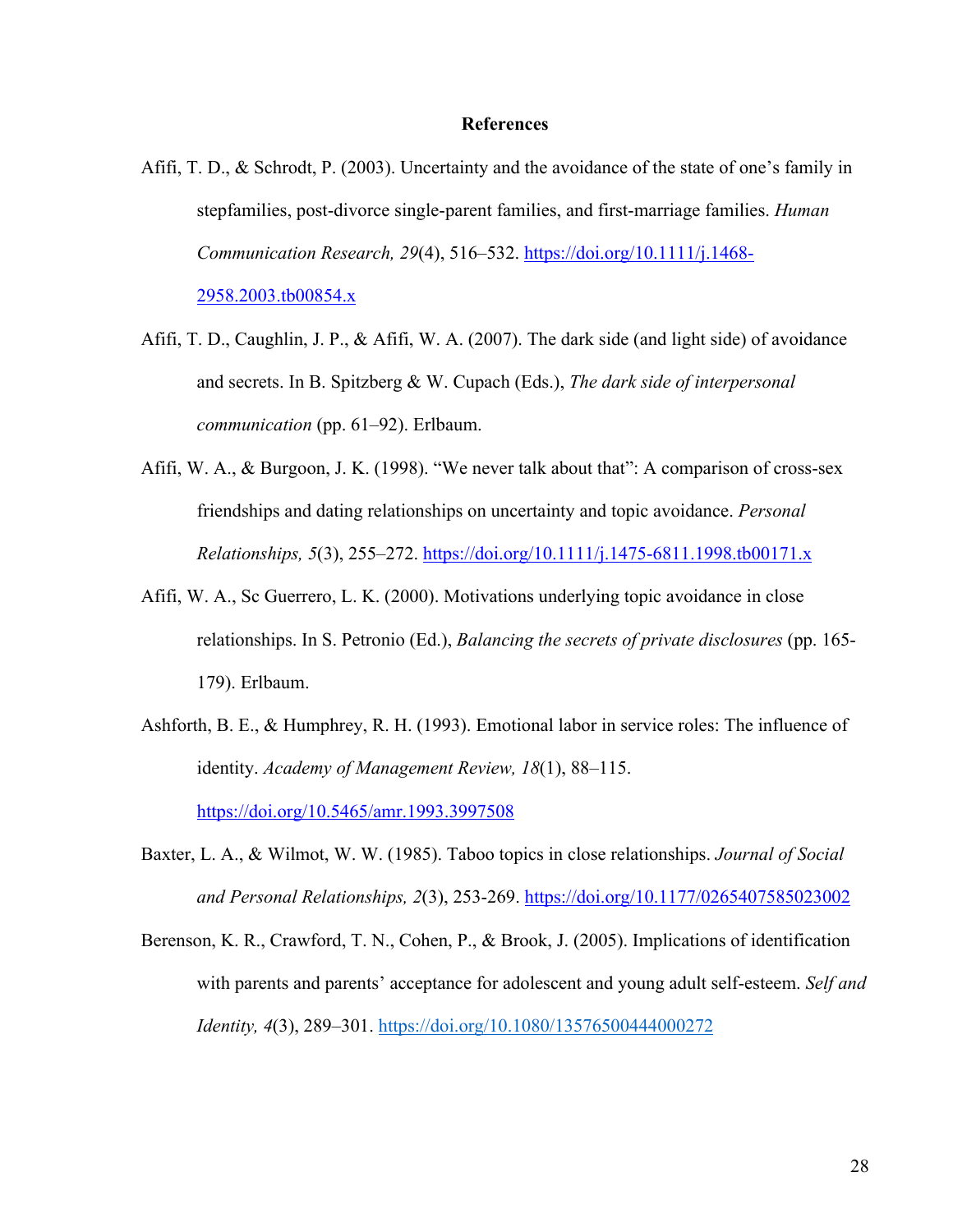- Bevan, J. L., Rogers, K. E., Andrews, N. F., & Sparks, L. (2012). Topic avoidance and negative health perceptions in the distant family caregiving context. *Journal of Family Communication*, *12*(4), 300–314. https://doi.org/10.1080/15267431.2012.686942
- Bevan, J. L., Stetzenbach, K. A., Batson, E., & Bullo, K. (2006). Factors associated with general partner uncertainty and relational uncertainty within early adulthood sibling relationships. *Communication Quarterly, 54*(3)*,* 367–381. https://doi.org/10.1080/01463370600878479
- Boxer, A. M., Cook, J. A., & Herdt, G. (1991). Double jeopardy: Identity transitions and parent– child relations among gay and lesbian youth. In K. Pillemer & K. McCartney (Eds.), *Parent–child relations throughout life* (pp. 59–91). Erlbaum.
- Bregman, H. R., Malik, N. M., Page, M. J., Makynen, E., & Lindahl, K. M. (2013). Identity profiles in lesbian, gay, and bisexual youth: The role of family influences. *Journal of Youth and Adolescence, 42*(3), 417–430. https://doi.org/10.1007/s10964-012-9798-z
- Butauski, M. (2018). Emerging adults' parent-child privacy management surrounding topics of career, religion, and politics. *Iowa Journal of Communication, 50*(1), 4-25.
- Butauski, M. (2020). "Surface level" maintenance and (non-)accommodative communication in sexual and gender minorities' intergroup family interactions [Manuscript submitted for publication]. Department of Communication Studies, University of Georgia.
- Caughlin, J. P., & Afifi, T. D. (2004). When is topic avoidance unsatisfying? Examining moderators of the association between avoidance and dissatisfaction. *Human Communication Research, 30*(4), 479-513. https://doi.org/10.1111/j.1468- 2958.2004.tb00742.x
- Colaner, C. W., Soliz, J., & Nelson, L. R. (2014). Communicatively managing religious identity difference in parent-child relationships: The role of accommodative and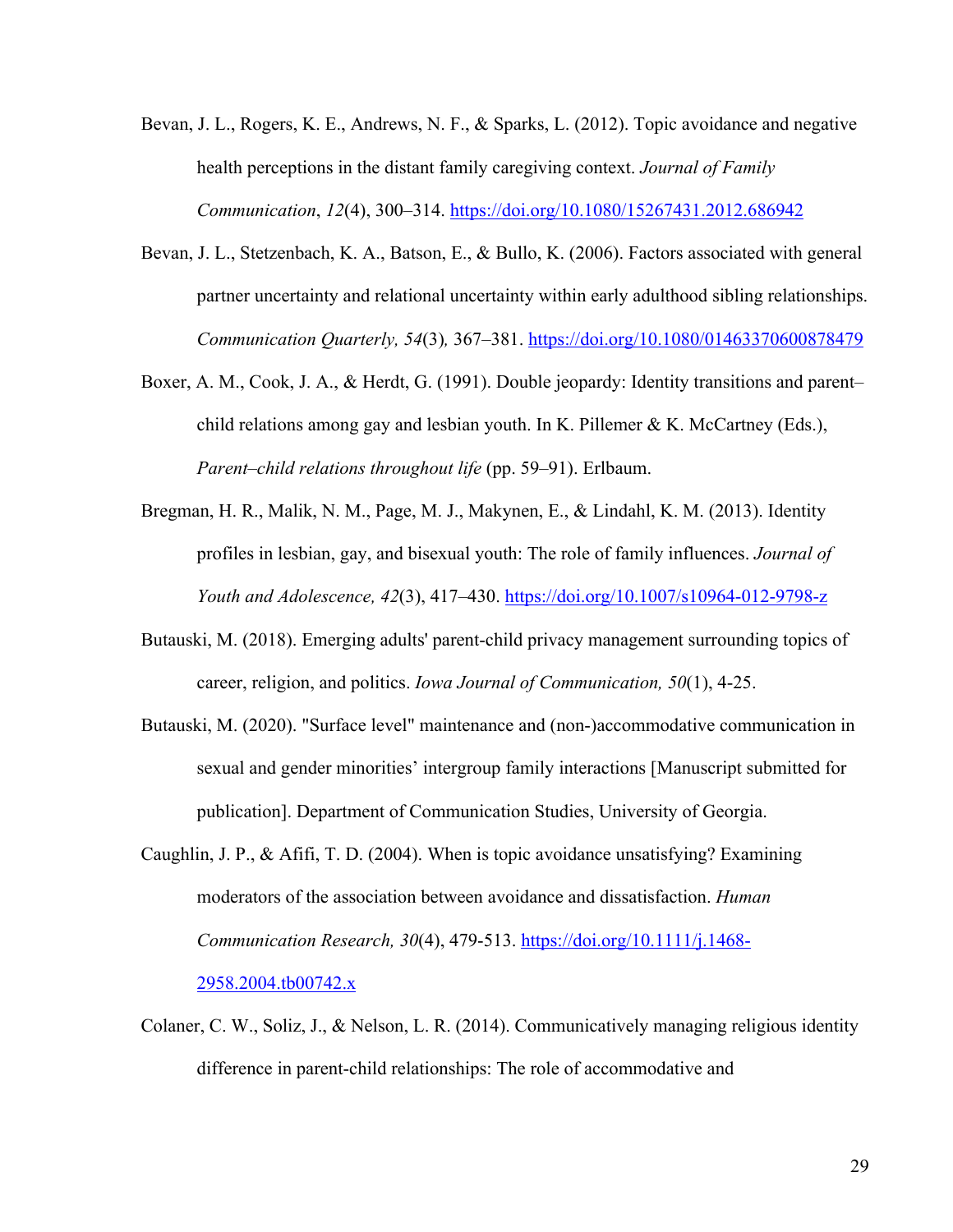nonaccommodative communication. *Journal of Family Communication*, *14*(4), 310–327. https://doi.org/10.1080/15267431.2014.945700

Coupland, N., & Jaworski, A. (1997). Relevance, accommodation, and conversation: Modeling the social dimension of communication. *Multilingua, 16*(2-3), 235–258. https://doi.org/10.1515/mult.1997.16.2-3.233

Dailey, R. M., Palomares, N. A. (2004). Strategic topic avoidance: An investigation of topic avoidance frequency, strategies used, and relational correlates. *Communication Monographs, 71*(4), 471-496. https://doi.org/10.1080/0363452042000307443

- Donovan-Kicken, E., & Caughlin, J. P. (2010). A multiple goals perspective on topic avoidance and relationship satisfaction in the context of breast cancer. *Communication Monographs, 77*(2), 231–256. https://doi.org10.1080/03637751003758219
- Dornbusch, S. M., Mont-Reynaud, R., Ritter, P. L., Chen, Z., & Steinberg, L. (1991). Stressful events and their correlates among adolescents of diverse backgrounds. In M. Colten & S. Gore (Eds.), *Adolescent stress: Causes and consequences* (pp. 111–130). Aldine De Gruyter.
- Dorrance Hall, E. (2016). The communicative process of resilience for marginalized family members. *Journal of Social and Personal Relationships*, *35*(3), 307–328. https://doi.org/10.1177/0265407516683838

Dunlap, A. (2014). Coming-out narratives across generations. *Journal of Gay & Lesbian Social Services, 26*(3), 318-335. https://doi.org/10.1080/10538720.2014.924460

Fitness, J. (2013). The communication of emotion in families. In A. Vangelisti's (Ed.), *The Routledge handbook of family communication* (2nd ed., pp. 377–390). Routledge.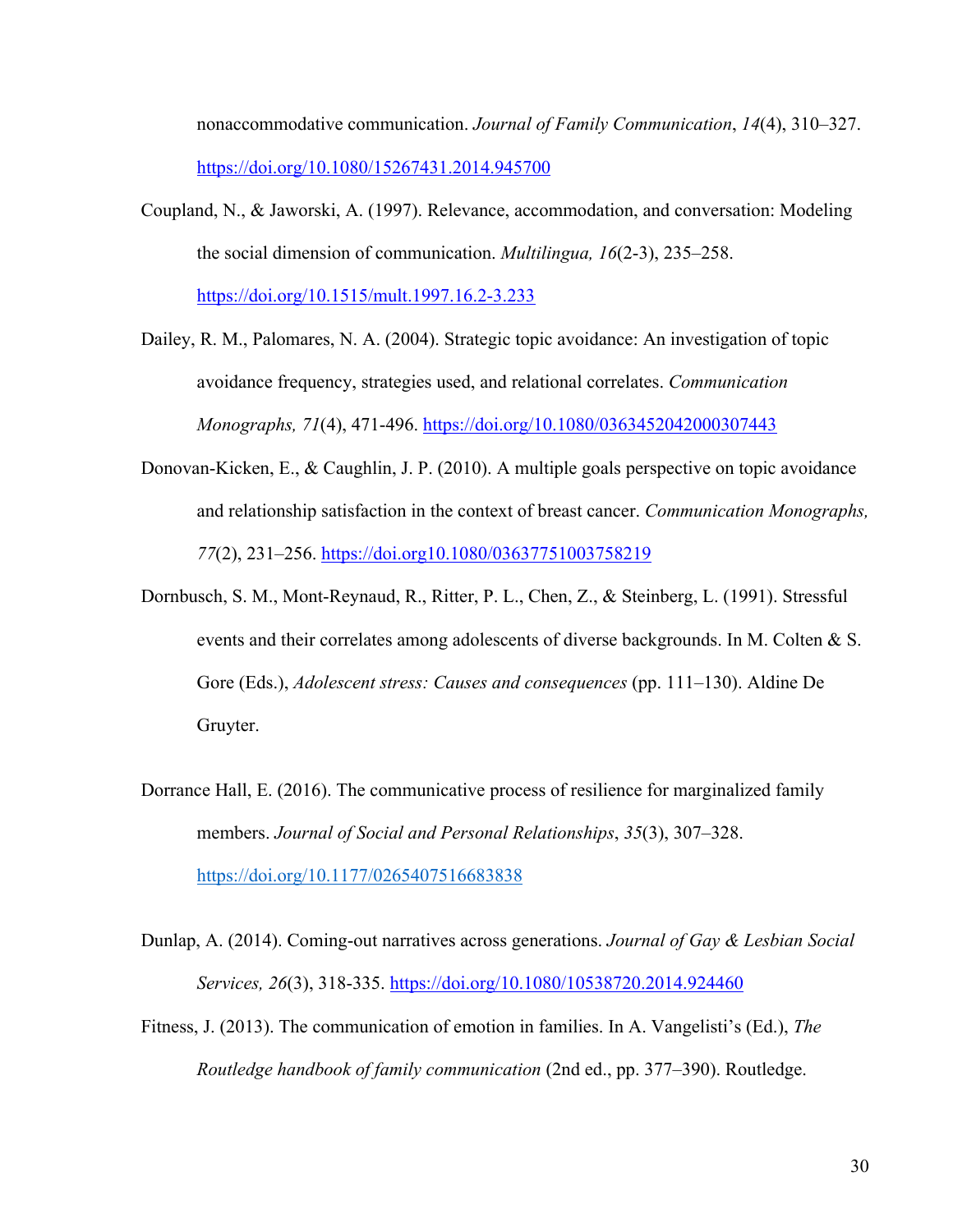- Flockhart, T. R. (2019). *Emotion work in an age of incomplete acceptance: How parents and LGBs manage and maintain familial relationships* [Doctoral dissertation, North Carolina State University] ProQuest Dissertations and Theses Global.
- Frisby, B. N., Byrnes, K., Mansson, D. H., Booth-Butterfield, M., & Birmingham, M. K. (2011). Topic avoidance, everyday talk, and stress in romantic military and non-military couples. *Communication Studies, 62*(3), 241-257. https://doi.org/10.1080/10510974.2011.553982
- Gangi, K., & Soliz, J. (2016). De-dichotomizing intergroup and interpersonal dynamics: Perspectives on communication, identity and relationships. In H. Giles & A. Maass (Eds.), *Advances in intergroup communication* (pp. 35–50). Peter Lang.
- Gasiorek, J., & Dragojevic, M. (2017). The effects of accumulated underaccommodation on perceptions of underaccommodative communication and speakers. *Human Communication Research, 43*(2), 276-294. https://doi.org/10.1111/hcre.12105
- Ghosh, A. (2019). After coming out: Parental acceptance of young lesbian and gay people. *Sociology Compass*, *14*(1), 1–20. https://doi.org/10.1111/soc4.12740
- Giles, H. (2008). Accommodating translational research. *Journal of Applied Communication Research, 36*(2), 121-127. https://doi.org/10.1080/00909880801922870
- Giles, H. & Ogay, T. (2007). Communication accommodation theory. In B. B. Whaley & W. Samter (Eds.), *Explaining communication: Contemporary theories and exemplars* (pp. 293-310). Erlbaum.
- Goffman, E. (1959). *Presentation of self in everyday life*. Doubleday.
- Golish, T. D. (2000). Is openness always better?: Exploring the role of topic avoidance, satisfaction, and parenting styles of stepparents. *Communication Quarterly, 48*(2), 137- 158. https://doi.org/10.1080/01463370009385587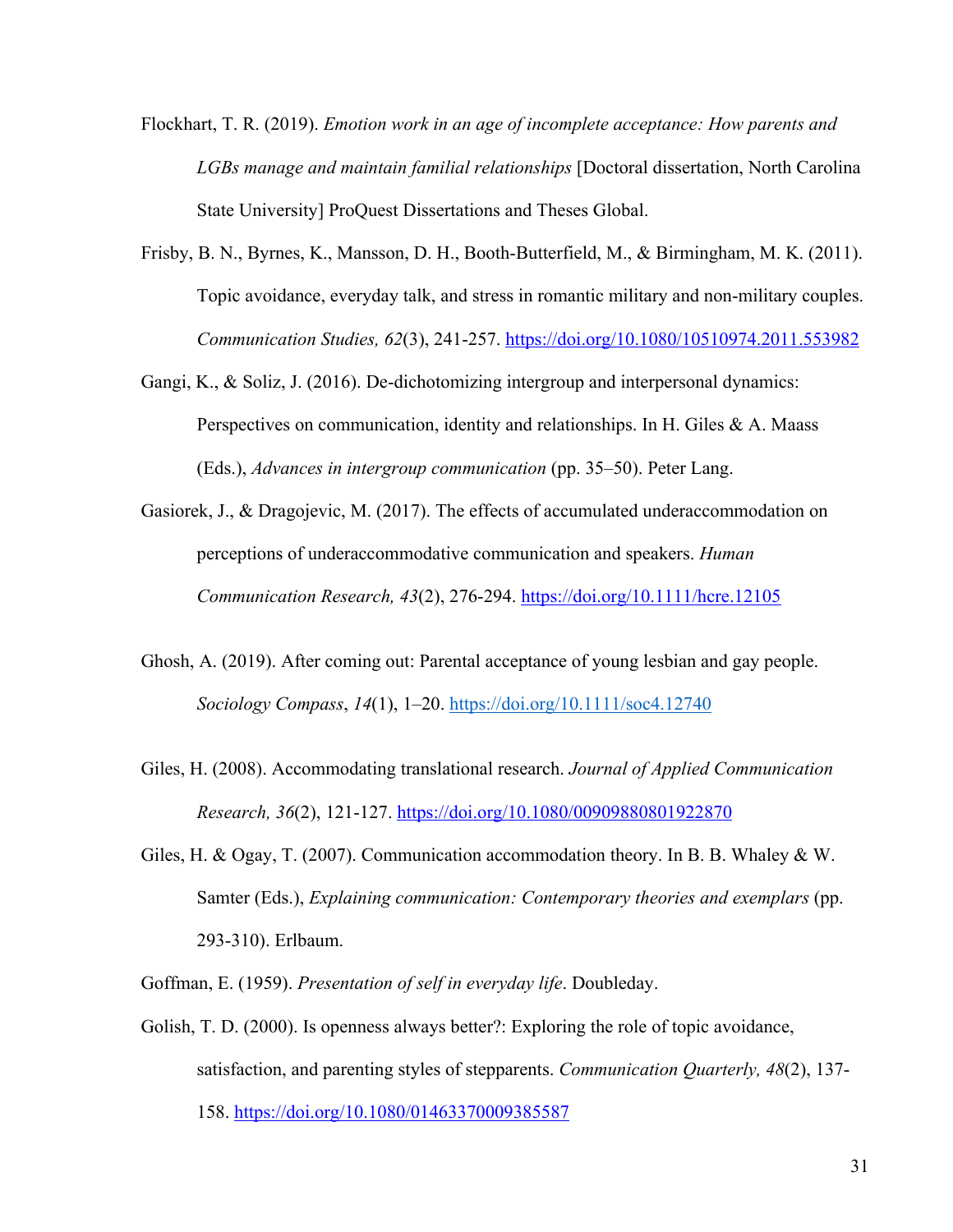- Gordon, A. M., & Chen, S. (2016). Do you get where I'm coming from?: Perceived understanding buffers against the negative impact of conflict on relationship satisfaction. *Journal of Personality and Social Psychology*, *110*(2), 239–260. https://doi.org/10.1037/pspi0000039
- Grandey, A. A., & Melloy, R. C. (2017). The state of the heart: Emotional labor as emotion regulation reviewed and revised. *Journal of Occupational Health Psychology, 22*(3), 407–422. https://doi.org/10.1037/ocp0000067
- Guerrero, L. K. Afifi, W. A. (1995). Some things are better left unsaid: Topic avoidance in family relationships. *Communication Quarterly, 43*(3), 276–296. https://doi.org/10.1080/01463379509369977
- Hajek, C., Abrams, J. R., & Murachver, T. (2005). Female, straight, male, gay and worlds betwixt and between: An intergroup approach to sexual and gender identities. In J. Harwood & H. Giles (Eds.), *Intergroup communication: Multiple perspectives* (pp. 43– 64). Peter Lang.
- Harwood, J. (2000). Communicative predictors of solidarity in the grandparent–grandchild relationship. *Journal of Social and Personal Relationships, 17*(6), 743–766. https://doi.org/10.1177/0265407500176003
- Harwood, J., Soliz, J., & Lin, M.-C. (2006). Communication accommodation theory: An intergroup approach to family relationships. In D. O. Braithwaite  $\&$  L. Baxter (Eds.), *Engaging theories in family communication: Multiple perspectives* (pp. 19–34). Sage.
- Hayes, A. F. (2018). *Introduction to mediation, moderation, and conditional process analysis: A regression-based approach* (2nd ed.). Guilford Press.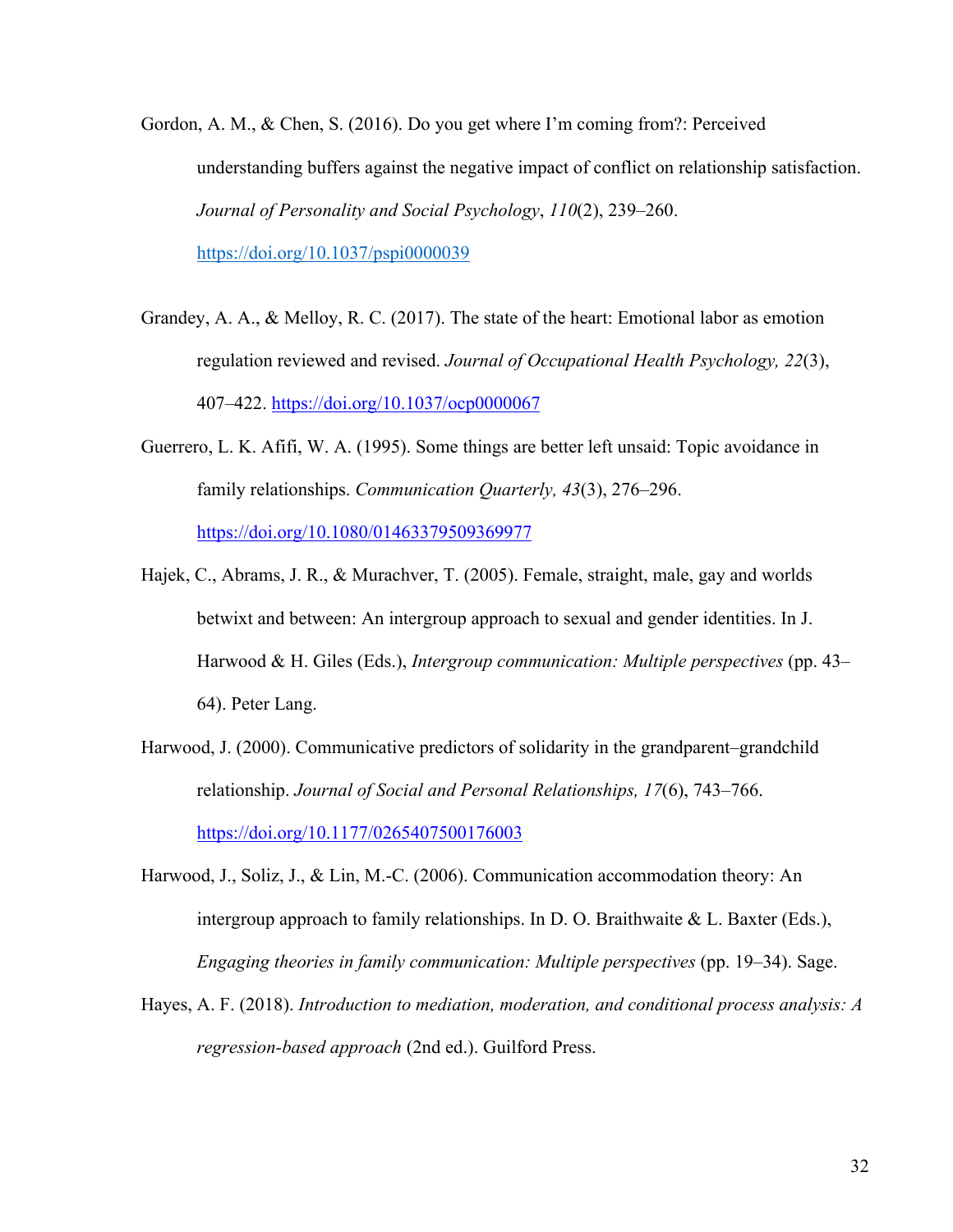- Hecht, M. L. (1993). A research odyssey: Towards the development of a Communication Theory of Identity. *Communication Monographs, 60*(1), 76–82. https://doi.org/10.1080/03637759309376297
- Hecht, M. L., Collier, M. J., & Ribeau, S. A. (1993). *African American communication: Ethnic identity and cultural interpretation.* Sage.
- Hecht, M. L., Warren, J. R., Jung, E., & Krieger, J. L. (2005). A communication theory of identity: Development, theoretical perspective, and future directions. In W. B. Gudykunst (Ed.), *Theorizing about intercultural communication* (pp. 257–278). Sage.
- Higa, D., Hoppe, M. J., Lindhorst, T., Mincer, S., Beadnell, B., Morrison, D. M., . . . Mountz, S. (2012). Negative and positive factors associated with the well-being of lesbian, gay, bisexual, transgender, queer, and questioning (LGBTQ) youth. *Youth & Society, 46*(5), 663-687. https://doi.org/10.1177/0044118x12449630
- Hochschild, A. (1983). *The managed heart: Commercialization of human feeling*. University of California Press.
- Jones, J. B. M. (2021, April 3). *LGBT identification rises to 5.6% in latest U.S. estimate*. Gallup.com. https://news.gallup.com/poll/329708/lgbt-identification-rises-latestestimate.aspx
- Jung, E. (2011). Identity gap: Mediator between communication input and outcome variables. *Communication Quarterly, 59*(3), 315-338. https://doi.org/10.1080/01463373.2011.583501
- Jung, E. (2011). Identity gap: Mediator between communication input and outcome variables. *Communication Quarterly, 59*(3), 315-338.

https://doi.org/10.1080/01463373.2011.583501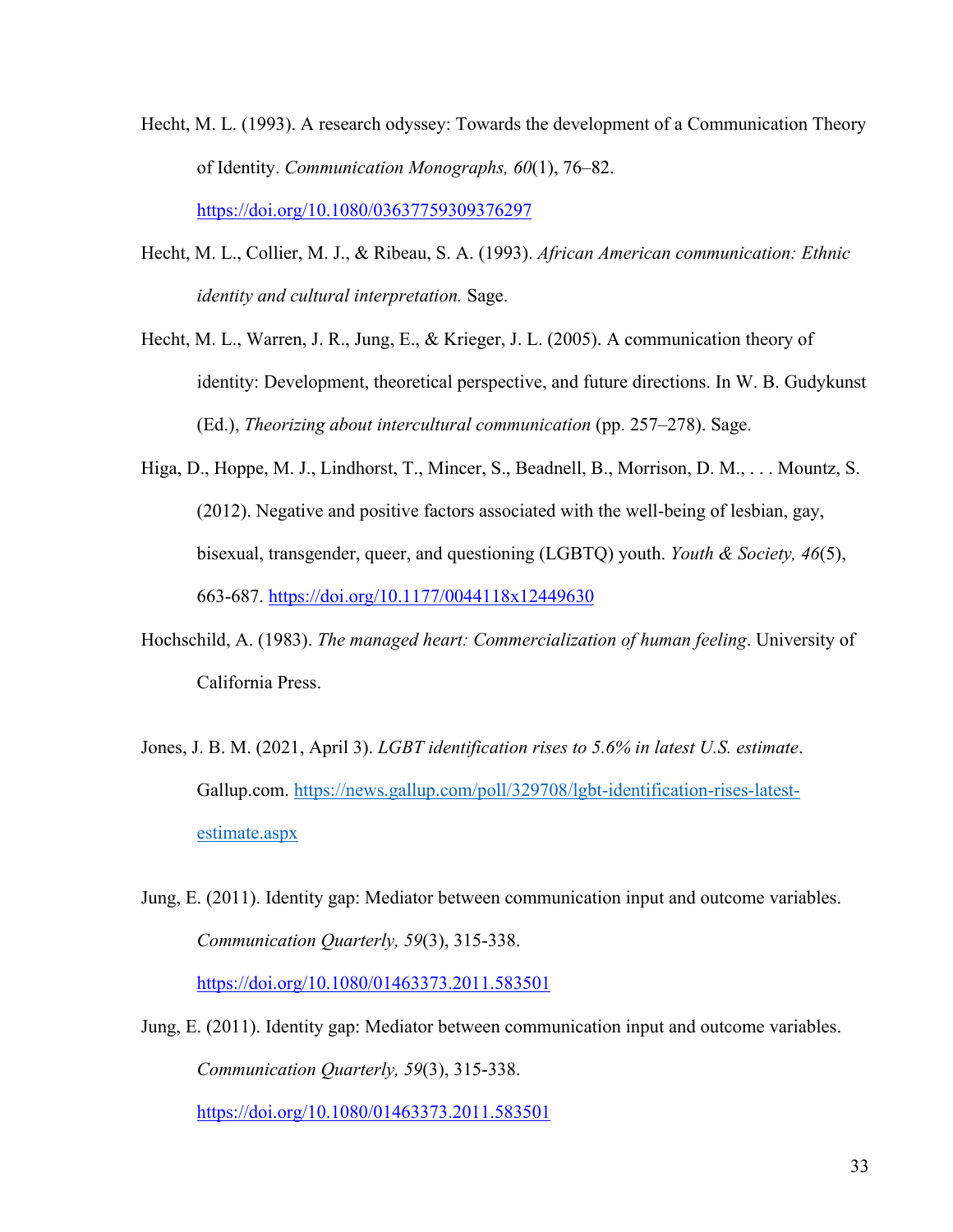- Jung, E., & Hecht, M. L. (2004). Elaborating the communication theory of identity: Identity gaps and communication outcomes. *Communication Quarterly, 52*(3)*,* 265–283. https://doi.org/10.1080/01463370409370197
- Kam, J. A., & Hecht, M. L. (2009). Investigating the role of identity gaps among communicative and relational outcomes within the grandparent–grandchild relationship: The young-adult grandchildren's perspective. *Western Journal of Communication*, *73*(4), 456–480. https://doi.org/10.1080/10570310903279067
- Kibrik, E. L., Cohen, N., Stolowicz-Melman, D., Levy, A., Boruchovitz-Zamir, R., & Diamond, G. M. (2019). Measuring adult children's perceptions of their parents' acceptance and rejection of their sexual orientation: Initial development of the parental acceptance and rejection of sexual orientation scale (PARSOS). *Journal of Homosexuality, 66*(11), 1513- 1534. https://doi.org/10.1080/00918369.2018.1503460
- Killian, K. D. (2001). Reconstituting racial histories and identities: The narratives of interracial couples. *Journal of Marital and Family Therapy, 27*(1)*,* 27–42.

https://doi.org/10.1111/j.1752-0606.2001.tb01137.x

Knobloch, L. K., Ebata, A. T., McGlaughlin, P. C., & Theiss, J. A. (2013). Generalized anxiety and relational uncertainty as predictors of topic avoidance during reintegration following military deployment. *Communication Monographs, 80*(4), 452-477.

https://doi.org/10.1080/03637751.2013.828159

Kubicek, K., McDavitt, B., Carpineto, J., Weiss, G., Iverson, E. F., & Kipke, M. D. (2009). 'God made me gay for a reason': Young men who have sex with men's resiliency in resolving internalized homophobia from religious sources. *Journal of Adolescent Research, 24*(5), 601–633. https://doi.org/10.1177/0743558409341078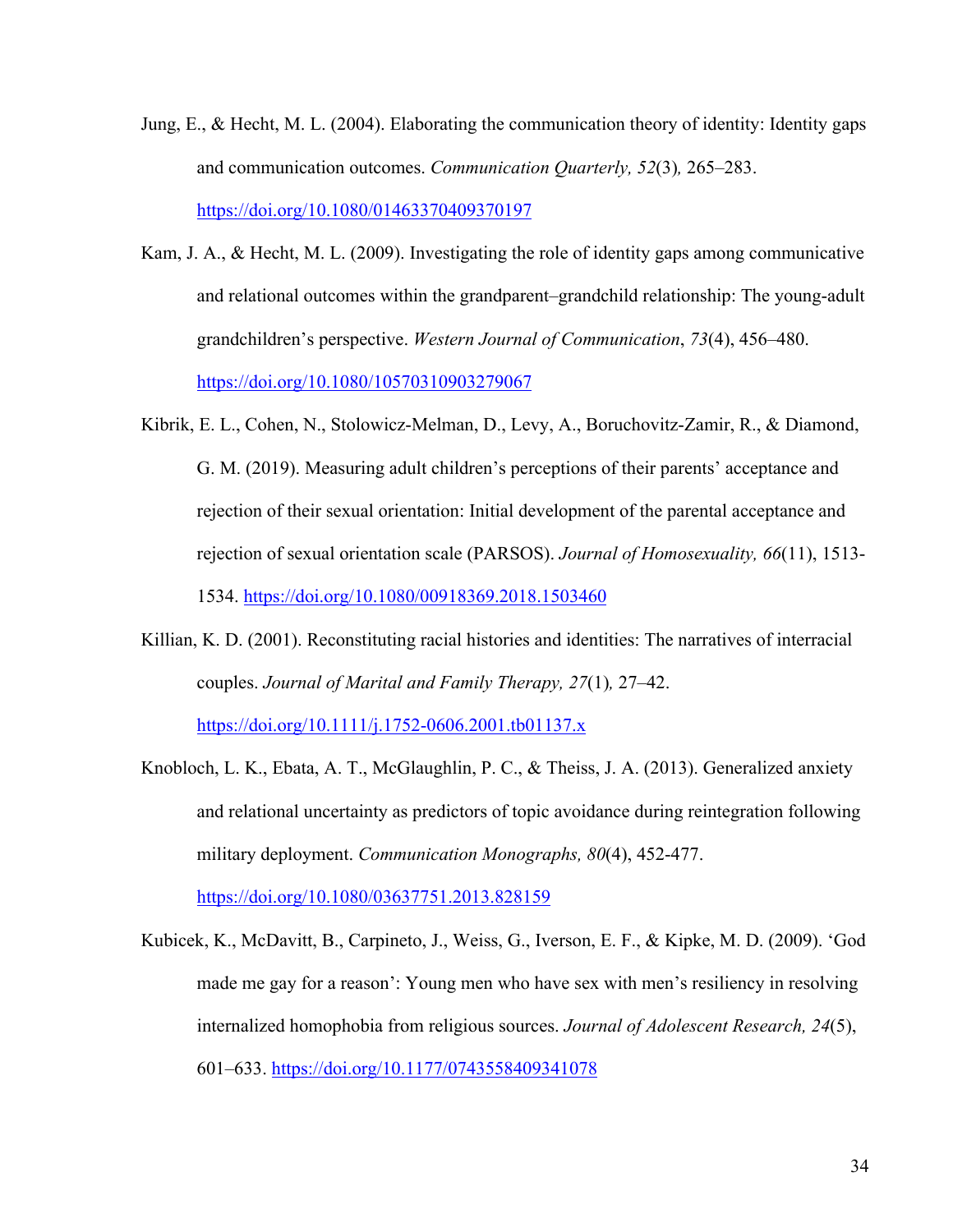- Lasala, M. C. (2000). Gay male couples: The importance of coming out and being out to parents. *Journal of Homosexuality*, *39*(2), 47–71. https://doi.org/10.1300/j082v39n02\_03
- Lay, C., Fairlie, P., Jackson, S., Ricci, T., Eisenberg, J., Sato, T., et al. (1998). Domain-specific allocentrism–idiocentrism: A measure of family connectedness. *Journal of Cross-Cultural Psychology, 29*, 434–460.
- McLaren, R. M., & Sillars, A. (2020). Parent and adolescent conversations about hurt: How interaction patterns predict empathic accuracy and perceived understanding. *Communication Monographs*, *87*(3), 312–335.

https://doi.org/10.1080/03637751.2020.1722848

- Meyer, I. H. (2003). Prejudice, social stress, and mental health in lesbian, gay, and bisexual populations: Conceptual issues and research evidence. *Psychological Bulletin, 129*(5), 674–697. https://doi.org/10.1037/0033-2909.129.5
- Mills, R. S. L., Nazar, J., & Farrell, H. M. (2002). Child and parent perceptions of hurtful messages. *Journal of Social and Personal Relationships*, *19*(6), 731–754. https://doi.org/10.1177/0265407502196001
- Morgan, T., Soliz, J., Minniear, M., & Bergquist, G. (2019). Communication accommodation and identity gaps as predictors of relational solidarity in interfaith family relationships. *Communication Reports, 33*(1), 41-54. https://doi.org/10.1080/08934215.2019.1692052
- Mosher, C. M. (2001). The social implications of sexual identity formation and the coming-out process: A review of the theoretical and empirical literature. *The Family Journal*, *9*(2), 164–173. https://doi.org/10.1177/1066480701092011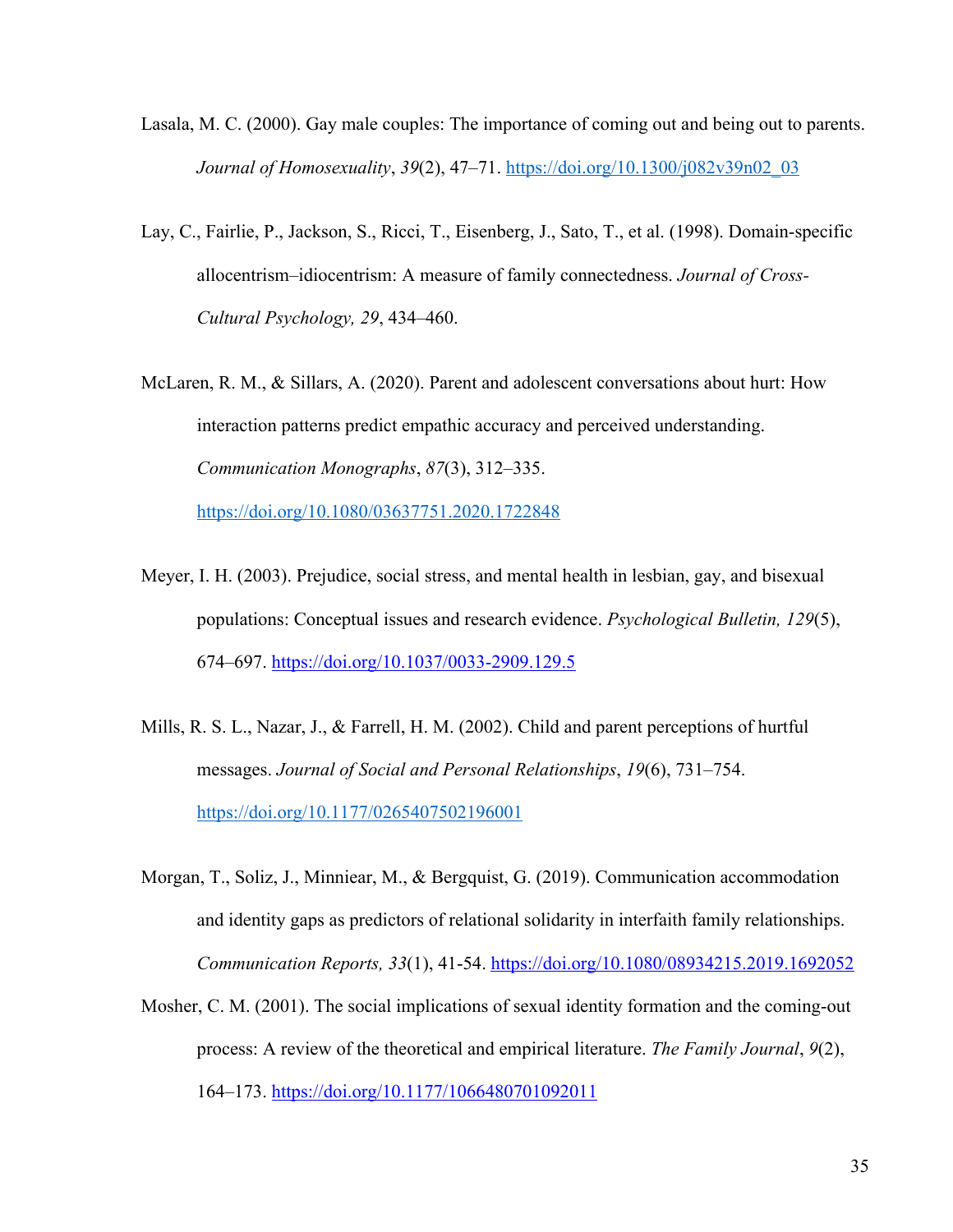- Norwood, K. (2012). Transitioning meanings? Family members' communicative struggles surrounding transgender identity. *Journal of Family Communication, 12*, 75-92. https://doi.org/10.1080/15267431/2010.509283
- Nuru, A. K. (2014). Between layers: Understanding the communicative negotiation of conflicting identities by transgender individuals. *Communication Studies, 65*(3), 281-297. https://doi.org/10.1080/10510974.2013.833527
- Rittenour, C. E., & Soliz, J. (2009). Communicative and relational dimensions of shared family identity and relational intentions in mother-in-law/daughter-in-law relationships: Developing a conceptual model for mother-in-law/daughter-in-law research. *Western Journal of Communication, 73*(1), 67–90. https://doi.org/10.1080/10570310802636334
- Roloff, M. E., & Ifert, D. E. (2000). Conflict management through avoidance: Withholding complaints, suppressing arguments, and declaring topics taboo. In S. Petronio (Ed.), *Balancing the secrets of private disclosures* (pp. 151-164). Erlbaum.
- Schrodt, P. (2020). Emotion labor with parents as a mediator of family communication patterns and young adult children's mental well-being. *Journal of Family Communication, 20*(1), 66-81. https://doi.org/10.1080/15267431.2019.1661250
- Schrodt, P., & O'Mara, C. (2019). The development and validation of the emotional labor in families scale: Associations with emotion regulation, feeling caught, and relational satisfaction in parent-child relationships. *Communication Quarterly, 67*(4), 383–404. https://doi.org/10.1080/01463373.2019.1596143
- Sedlovskaya, A., Purdie-Vaughns, V., Eibach, R. P., Lafrance, M., Romero-Canyas, R., & Camp, N. P. (2013). Internalizing the closet: Concealment heightens the cognitive distinction between public and private selves. *Journal of Personality and Social Psychology, 104*(4), 695-715. https://doi.org/10.1037/a0031179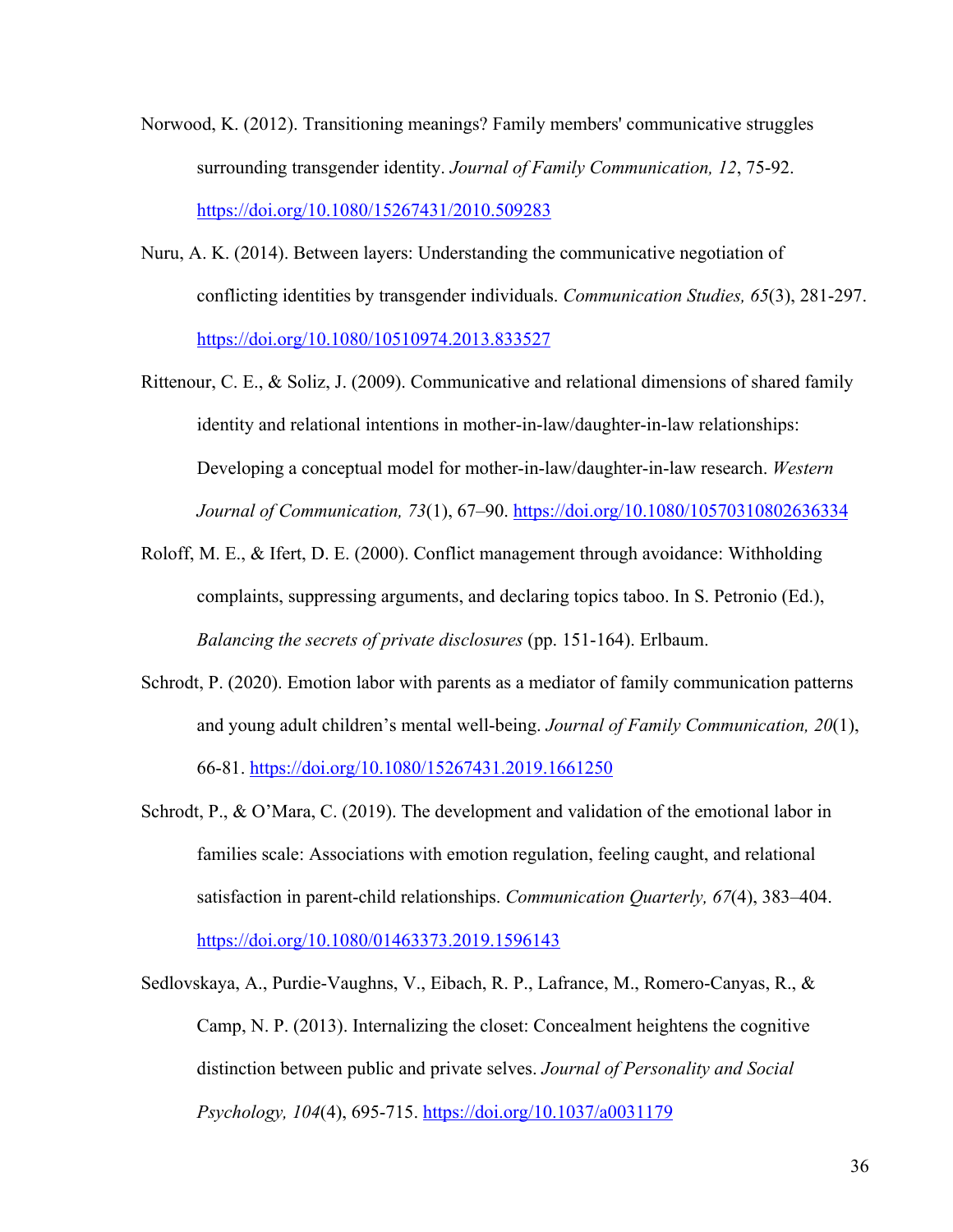- Shepard, C. A., Giles, H., & LePoire, B. A. (2001). Communication accommodation theory. In W. P. Robinson & H. Giles (Eds.), *The new handbook of language and social psychology* (pp. 33–56). Wiley.
- Soliz, J., & Harwood, J. (2006). Shared family identity, age salience, and intergroup contact: Investigation of the grandparent–grandchild relationship. *Communication Monographs, 73*(1), 87–107. https://doi.org/10.1080/03637750500534388
- Soliz, J., Ribarsky, E., Harrigan, M. M., & Tye-Williams, S. (2010). Perceptions of communication with gay and lesbian family members: Predictors of relational satisfaction and implications for outgroup attitudes. *Communication Quarterly, 58*(1), 77-95. https://doi.org/10.1080/01463370903538622
- Speer, R. B., Giles, H., & Denes, A. (2013). Investigating stepparent-stepchild interactions: The role of communication accommodation. *Journal of Family Communication, 13*(3), 218- 241. https://doi.org/10.1080/15267431.2013.768248
- Tracy, S. J. (2005). Locking up emotion: Moving beyond dissonance for understanding emotion labor discomfort. *Communication Monographs, 72*(3)*,* 261–283. https://doi.org/10.1080/03637750500206474
- Wadsworth, B. C., Hecht, M. L., & Jung, E. (2008). The role of identity gaps, discrimination, and acculturation in international students' educational satisfaction in American classrooms. *Communication Education, 57*(1), 64–87. https://doi.org/10.1080/03634520701668407
- Wagner, P. E., Kunkel, A., & Compton, B. L. (2016). (Trans)lating identity: Exploring discursive strategies for navigating the tensions of identity gaps. *Communication Quarterly, 64*(3), 251-272. https://doi.org/10.1080/01463373.2015.1103286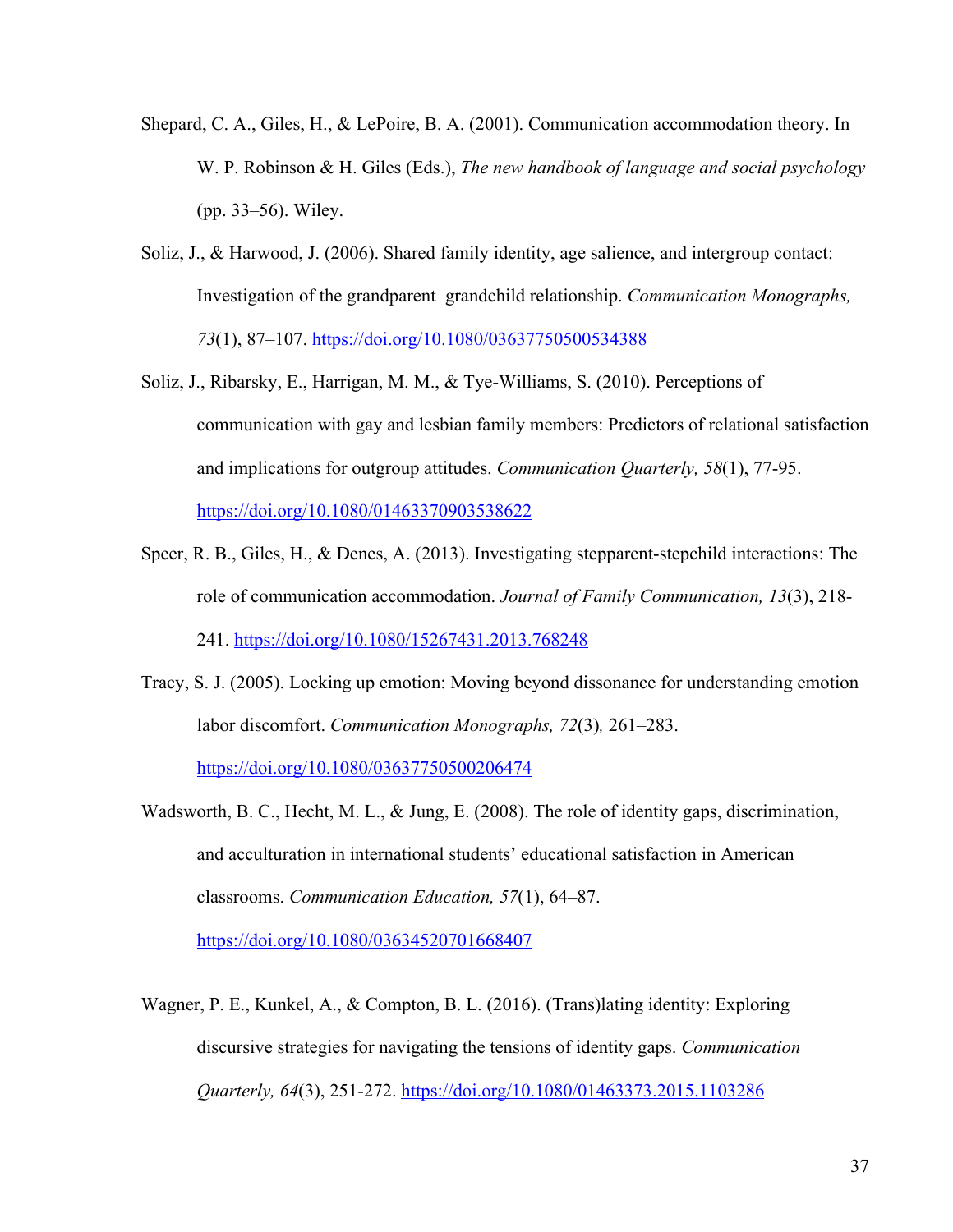### **APPENDICES Demographic Items and Survey Materials**

### **Demographic Information**

Directions: In the following spaces, please record the most appropriate responses to each question.

- 1. Which of the following best describes your gender?
	- o Male
	- o Female
	- o Nonbinary
	- o Other (please specify)
- 2. Would you describe yourself as transgender?
	- o Yes
	- o No
- 3. What is your age? (insert age)
- 4. Which of the following best describe your race/ethnicity?
	- o Latinx/Hispanic
	- o Black/African American
	- o White
	- o Native American/American Indian
	- o Asian American/Pacific Islander
	- o Multi-ethnic/racial (please specify):
	- o Other (please specify):
- 5. Who do you currently live with (or when you lived at home, who were your primary caretakers)?
	- o Mother (biological or adoptive)
	- o Father (biological or adoptive)
	- o Both mother and father
	- o Mother and stepfather
	- o Father and stepmother
	- o Mother and mother
	- o Father and father
	- $\circ$  Other (please specify):
- 6. Are both of your biological (or adoptive) parents living?
	- o Yes
	- o No
- 7. Are your parents married?
	- o Yes
	- o No
- 8. If your parents are still married, how long have they been married (in years)?
- 9. Are your biological (or adoptive) parents divorced?
	- o Yes
	- o No
- 10. How long has it been since your parents divorced?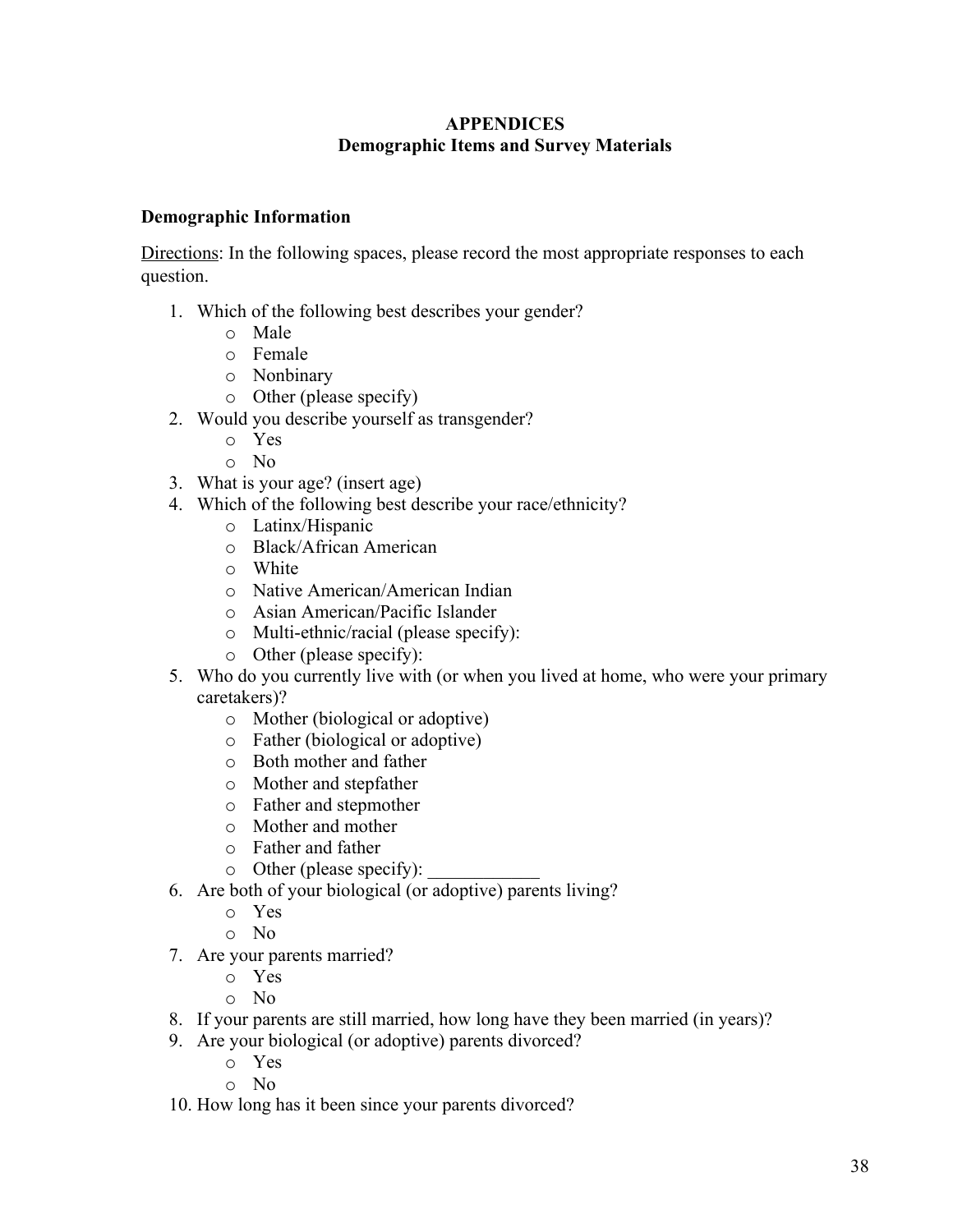- 11. On average, how often to you talk with your MOTHER during a typical week (in hours and/or minutes)?
- 12. On average, how often to you talk with your FATHER during a typical week (in hours and/or minutes)?
- 13. How many siblings do you have?
	- o None
	- o 1
	- o 2
	- o 3
	- o 4
	- o 5
	- $0 \t 6^+$
- 14. Which of the following best describe your sexual orientation? (Choose all that apply)
	- o Gay
	- o Lesbian
	- o Bisexual
	- o Pansexual
	- o Queer
	- o Fluid
	- o Asexual
	- o Straight
	- o Polyamorous
	- $\circ$  Other (please specify):
- 15. Are you currently in a romantic relationship?
	- o No
	- o Yes, I have one partner
	- o Yes, I have multiple partners
- 16. Which of the following best describes your partner's gender?
	- o Male
	- o Female
	- o Nonbinary
	- o Other (please specify)

### **(Non)Accommodative Behaviors (adapted from Colaner, Soliz, and Nelson 2014)**

Directions: A number of statements about your mother are given below. Read and indicate your agreement with each item on a scale from 1 (strongly disagree) to 5 (strongly agree).

| Strongly<br>disagree | Disagree | Neither agree<br>nor disagree | Agree | Strongly agree |
|----------------------|----------|-------------------------------|-------|----------------|
|                      |          |                               |       |                |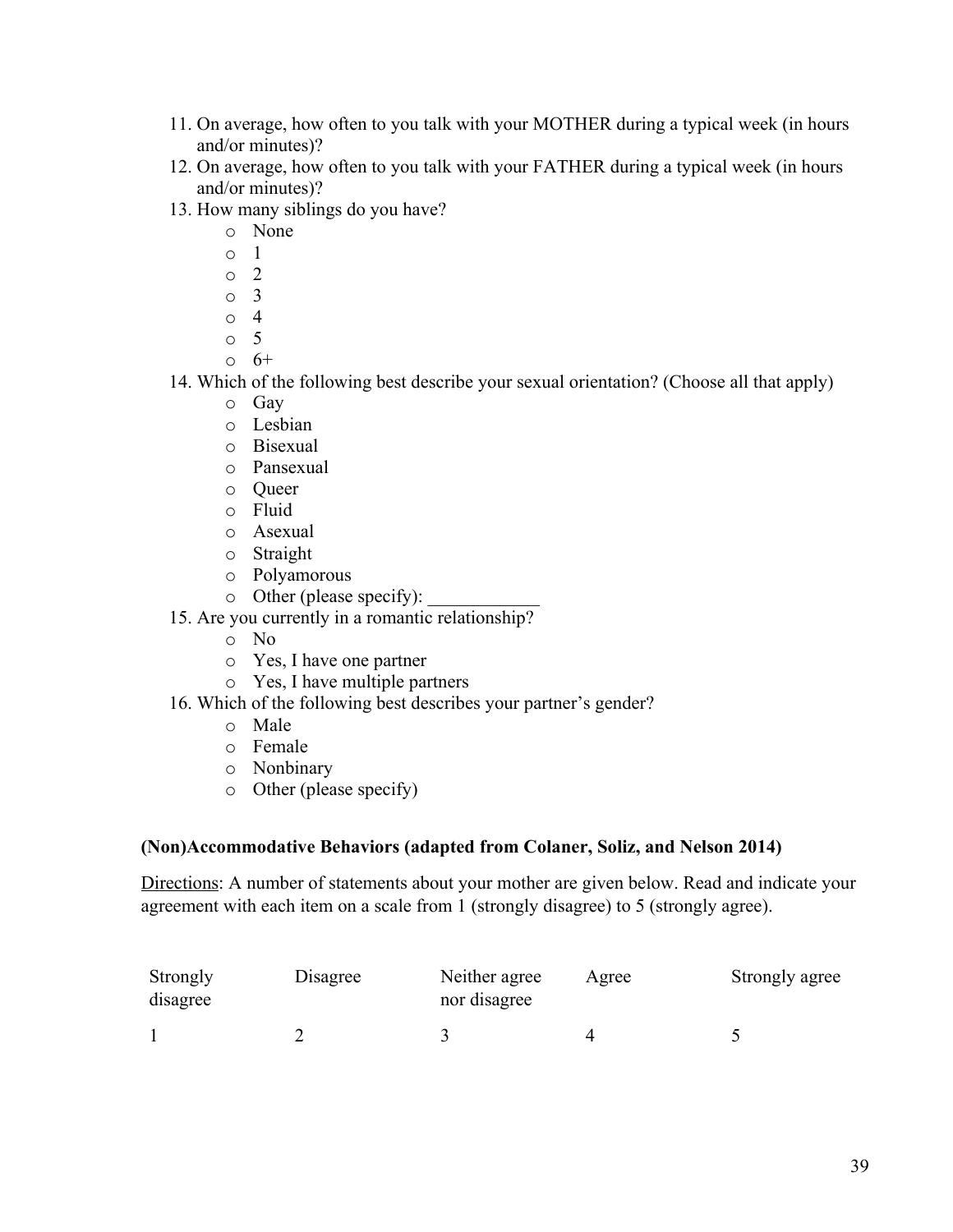### Emphasizing Divergent Values

- 1. My mother often brings up her views about LGBTQ+ topics with me even though she knows I don't agree with her.
- 2. I feel as though my mother tries to convince me that my sexual identity is wrong.
- 3. My mother expresses disapproval over my sexual orientation.
- 4. My mother singles me out for my differing sexual orientation.
- 5. My mother argues with me about my sexual orientation.
- 6. My mother makes me feel different due to my sexual orientation.

### Giving Unwanted Advice

- 1. My mother gives me unwanted advice about my sexual orientation.
- 2. My mother tells me what I should and shouldn't do based on her beliefs.
- 3. My mother uses her principles to tell me what I am doing wrong in my life.
- 4. My mother gives me unwanted advice about dating partners.
- 5. My mother suggests that I can change my sexual orientation (or how I act on it).
- 6. My mother tries to tell me how open I should be with my sexual orientation.
- 7. My mother tries to control how I express, or act upon, my sexual orientation.

Directions: A number of statements about your father are given below. Read and indicate your agreement with each item on a scale from 1 (strongly disagree) to 5 (strongly agree).

| Strongly<br>disagree | Disagree | Neither agree<br>nor disagree | Agree | Strongly agree |
|----------------------|----------|-------------------------------|-------|----------------|
|                      |          |                               |       |                |

### Emphasizing Divergent Values

- 1. My father often brings up his views about LGBTQ+ topics with me even though he knows I don't agree with him.
- 2. I feel as though my father tries to convince me that my sexual identity is wrong.
- 3. My father expresses disapproval over my sexual orientation.
- 4. My father singles me out for my differing sexual orientation.
- 5. My father argues with me about my sexual orientation.
- 6. My father makes me feel different due to my sexual orientation.

### Giving Unwanted Advice

- 1. My father gives me unwanted advice about my sexual orientation.
- 2. My father tells me what I should and shouldn't do based on his beliefs.
- 3. My father uses his principles to tell me what I am doing wrong in my life.
- 4. My father gives me unwanted advice about dating partners.
- 5. My father suggests that I can change my sexual orientation (or how I act on it).
- 6. My father tries to tell me how open I should be with my sexual orientation.
- 7. My father tries to control how I express, or act upon, my sexual orientation.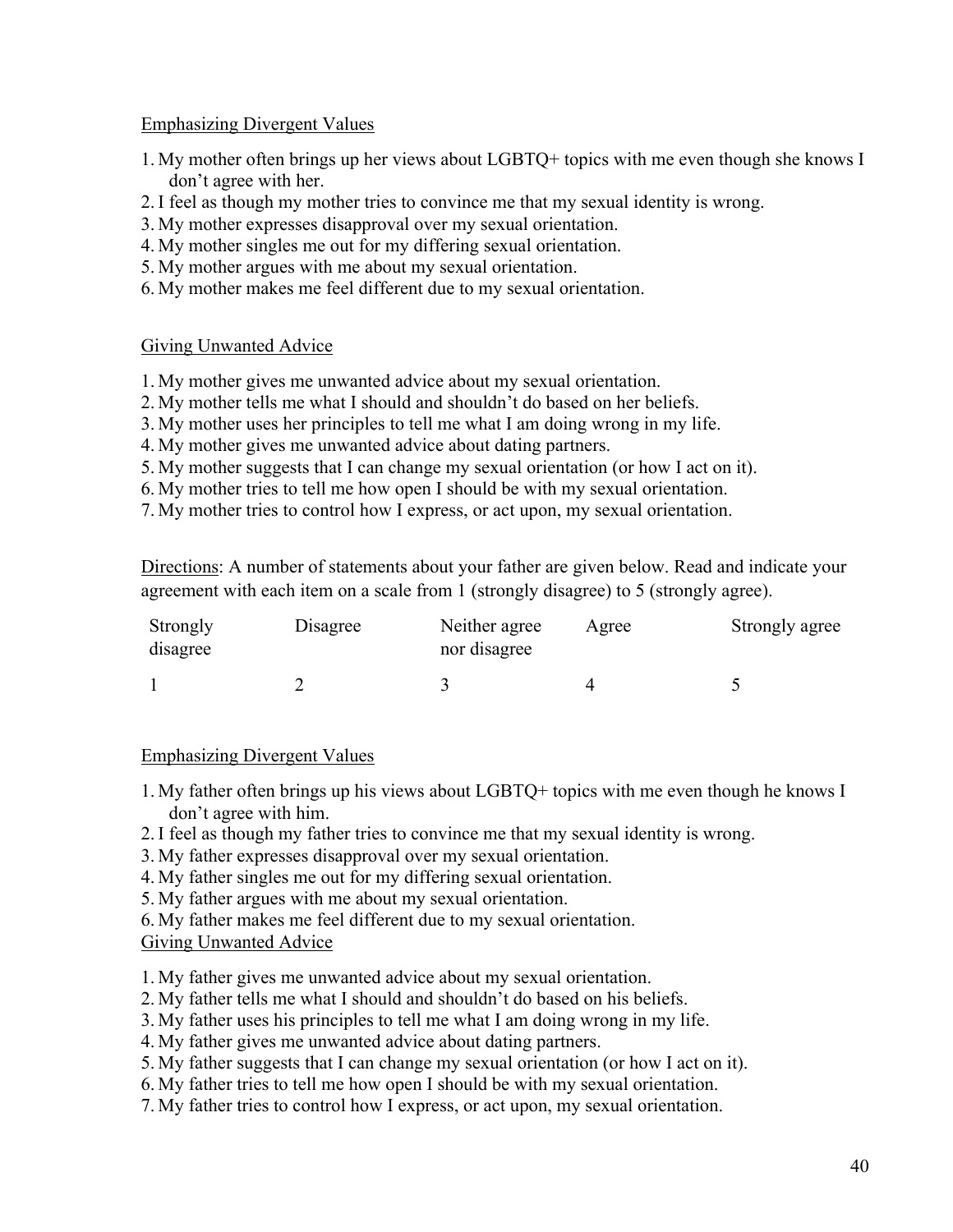### **Identity Gaps (Jung and Hecht, 2004)**

Directions: A number of statements is given below. Read and indicate your agreement with each item on a scale from 1 (strongly disagree) to 7 (strongly agree).

| Strongly<br>disagree | Disagree | Neither agree<br>nor disagree | Agree | Strongly agree |
|----------------------|----------|-------------------------------|-------|----------------|
|                      |          |                               |       |                |

### Personal-Enacted Identity Gap

- 1. When I communicate with my family members, they get to know the "real me."
- 2. I feel that I can communicate with my family members in a way that is consistent with who I really am.
- 3. I feel that I can be myself when communicating with my family members.
- 4. I express myself in a certain way that is not the real me when communicating with my family members.
- 5. I do not reveal important aspects of myself in communication with my family members.
- 6. When communicating with my family members, I often lose sense of who I am.
- 7. I do not express the real me when I think it is different from my family members' expectations.
- 8. I sometimes mislead my family members about who I really am.
- 9. There is a difference between the real me and the impression I give my family members about me.
- 10. I speak truthfully to my family members about myself.
- 11. I freely express the real me in communication with my family members.

### **Emotion Labor (Schrodt & O'Mara, 2019)**

Directions: A number of statements about your mother are given below. Read and indicate the frequency of each behavior on a scale from 1 (never) to 7 (almost always). *As you answer each question, specifically think about conversations with your mother about your sexual identity (or other LGBTQ+ topics).* 

- 1. I resist expressing my true feelings when talking to my mother.
- 2. I pretend to have emotions that I don't really have around my mother.
- 3. I do a good job of hiding my true feelings in front of my mother.
- 4. I put on an act in order to talk to my mother in an appropriate way.
- 5. I fake a good mood when interacting with my mother.
- 6. I put on a "show" or "performance" when talking to my mother.
- 7. I just pretend to have the emotions I need to display around my mother.
- 8. I put on a "mask" in order to display the emotions I need around my mother.
- 9. In conversations with my mother, I express feelings to my parent that are different from what I feel inside.
- 10. When talking with my mother, I fake the emotions I show.
- 11. I hide my true feelings when talking to my mother.
- 12. I have to cover up my true feelings when talking with my mother.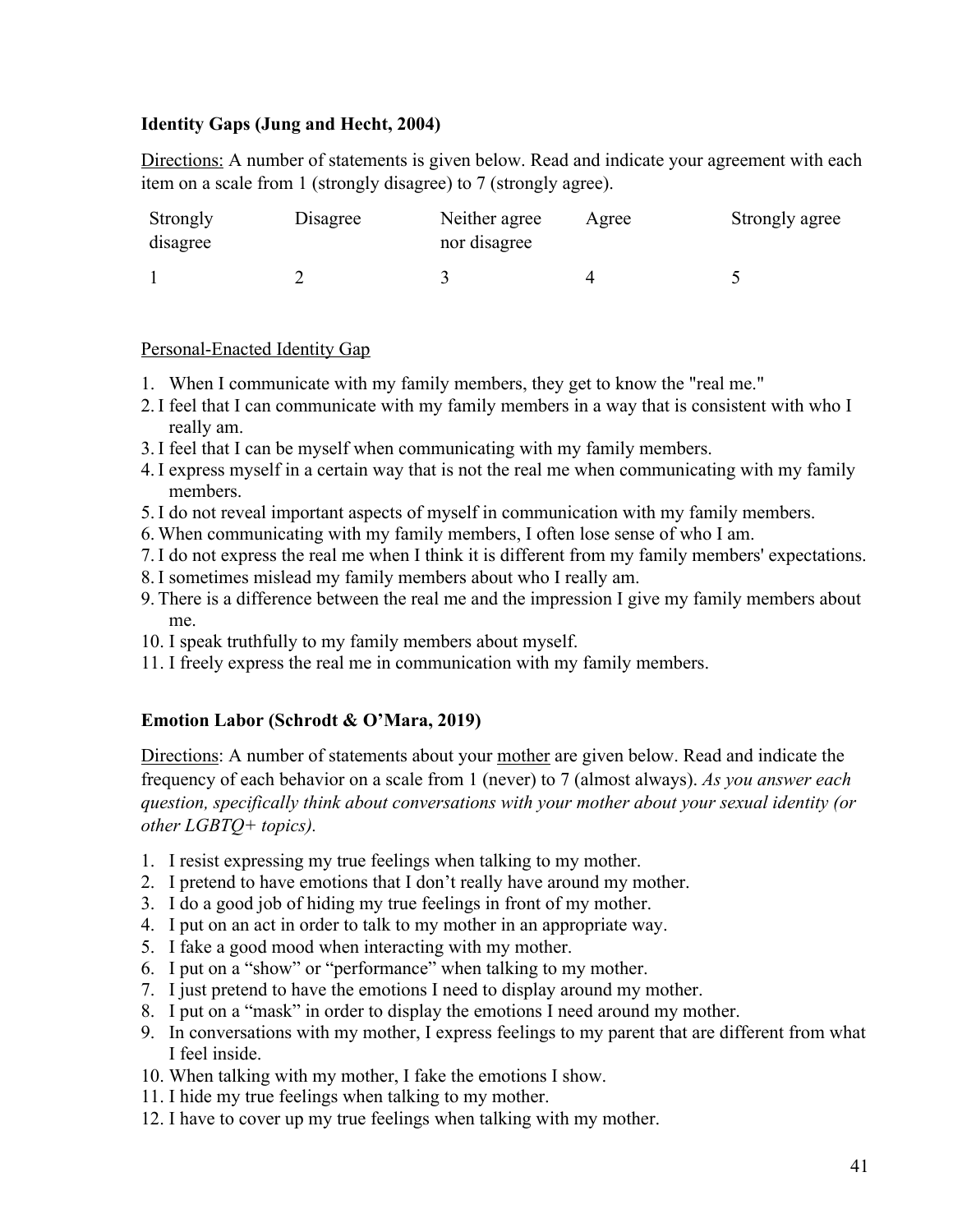13. I don't act like myself when talking to my mother.

Directions: A number of statements about your <u>father</u> are given below. Read and indicate the frequency of each behavior on a scale from 1 (never) to 7 (almost always). *As you answer each question, specifically think about conversations with your father about your sexual identity (or other LGBTQ+ topics).* 

- 1. I resist expressing my true feelings when talking to my father.
- 2. I pretend to have emotions that I don't really have around my father.
- 3. I do a good job of hiding my true feelings in front of my father.
- 4. I put on an act in order to talk to my father in an appropriate way.
- 5. I fake a good mood when interacting with my father.
- 6. I put on a "show" or "performance" when talking to my father.
- 7. I just pretend to have the emotions I need to display around my father.
- 8. I put on a "mask" in order to display the emotions I need around my father.
- 9. In conversations with my father, I express feelings to my parent that are different from what I feel inside.
- 10. When talking with my father, I fake the emotions I show.
- 11. I hide my true feelings when talking to my father.
- 12. I have to cover up my true feelings when talking with my father.
- 13. I don't act like myself when talking to my father.

### **Topic Avoidance (Guerrero & Afifi, 1995)**

Directions: Read each item and indicate the extent to which you avoid the following topics with your mother on a scale from 1 (never avoid) to 7 (always avoid).

- 1. Relationship norms (discussing the rules of the relationship, including time spent together, expectations, relationship roles, and acceptable behavior)
- 2. State of the relationship (i.e., discussing feelings towards one another and how the relationship is going)
- 3. Negative relational behavior (i.e., discussing past behavior that caused strain on the relationship
- 4. Past negative experiences (i.e., discussing past behavior that was somehow emotionally traumatic, damaging to one's image, or unpleasant to discuss)
- 5. Failures (i.e., discussing such issues as doing poorly on a test or being fired from a job)
- 6. Dating experiences (discussing past/present romantic relationships and dates)
- 7. Friendships (discussing current friendships with others, as well as feelings about friends)
- 8. Sexual experiences (discussing past/present sexual behavior and preferences)
- 9. LGBT+ issues and politics (i.e., discussing pride, queer healthcare, hate crimes, job discrimination, etc.)
- 10. Religion and sexuality (i.e., discussing religion/morality based views about same-sex marriage and sexual activity)
- 11. Same-sex families (i.e., discussing gay marriage, same-sex adoption/parenting)
- 12. Personal experiences (i.e., discussing your coming out journey, your experiences as a sexual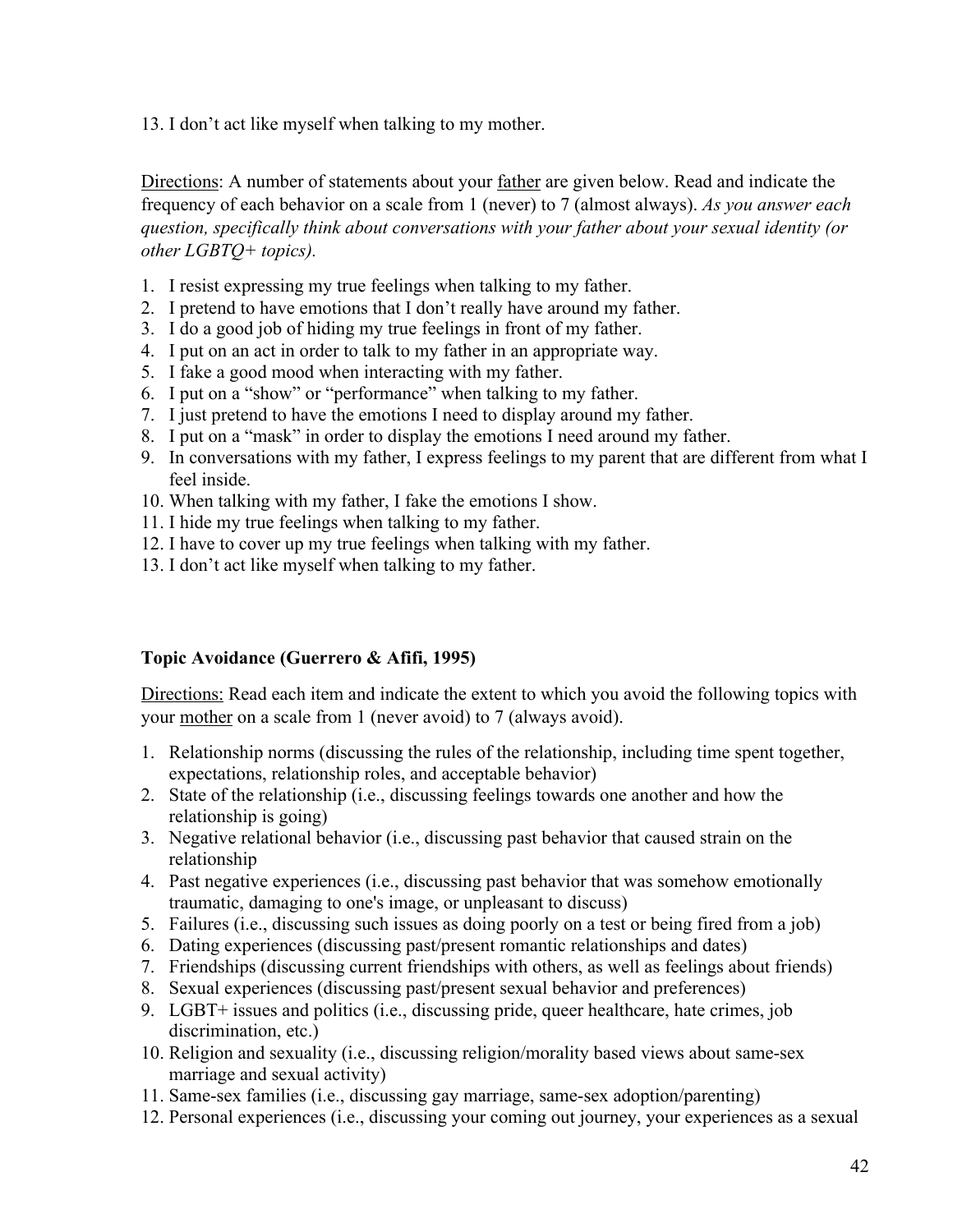minority, acceptance or discrimination you've faced, etc.)

Directions: Read each item and indicate the extent to which you avoid the following topics with your father on a scale from 1 (never avoid) to 7 (always avoid).

- 1. Relationship norms (discussing the rules of the relationship, including time spent together, expectations, relationship roles, and acceptable behavior)
- 2. State of the relationship (i.e., discussing feelings towards one another and how the relationship is going)
- 3. Negative relational behavior (i.e., discussing past behavior that caused strain on the relationship
- 4. Past negative experiences (i.e., discussing past behavior that was somehow emotionally traumatic, damaging to one's image, or unpleasant to discuss)
- 5. Failures (i.e., discussing such issues as doing poorly on a test or being fired from a job)
- 6. Dating experiences (discussing past/present romantic relationships and dates)
- 7. Friendships (discussing current friendships with others, as well as feelings about friends)
- 8. Sexual experiences (discussing past/present sexual behavior and preferences)
- 9. LGBT+ issues and politics (i.e., discussing pride, queer healthcare, hate crimes, job discrimination, etc.)
- 10. Religion and sexuality (i.e., discussing religion/morality based views about same-sex marriage and sexual activity)
- 11. Same-sex families (i.e., discussing gay marriage, same-sex adoption/parenting)
- 12. Personal experiences (i.e., discussing your coming out journey, your experiences as a sexual minority, acceptance or discrimination you've faced, etc.)

### **Physical and Mental Health Symptoms (Dornbusch, Mont-Reynaud, Ritter, Chen, & Steinberg, 1991)**

Directions: Now, we would like to assess your health. Please think about your state of mind over the past two weeks and identify how often you have felt the following ways on a scale from 0 (never) to 3 (three or more times the past two weeks).

**In the past two weeks**, how often have you:

|    |                                           | Never    | Once | Twice | Three or more times |
|----|-------------------------------------------|----------|------|-------|---------------------|
| 1. | Felt over-tired.                          |          |      |       |                     |
| 2. | Felt nervous or worried. 0                |          |      |       |                     |
|    | 3. Felt "low" or depressed. 0             |          |      |       |                     |
| 4. | Felt tense or irritable.                  |          |      |       |                     |
|    | 5. Had trouble sleeping.                  | $\theta$ |      |       |                     |
|    | 6. Lost your appetite.                    |          |      |       |                     |
|    | 7. Felt apart or alone.                   |          |      |       |                     |
| 8. | Felt like running away from everything. 0 |          |      |       |                     |
| 9. | Felt as if you were eating too much?      |          |      |       |                     |